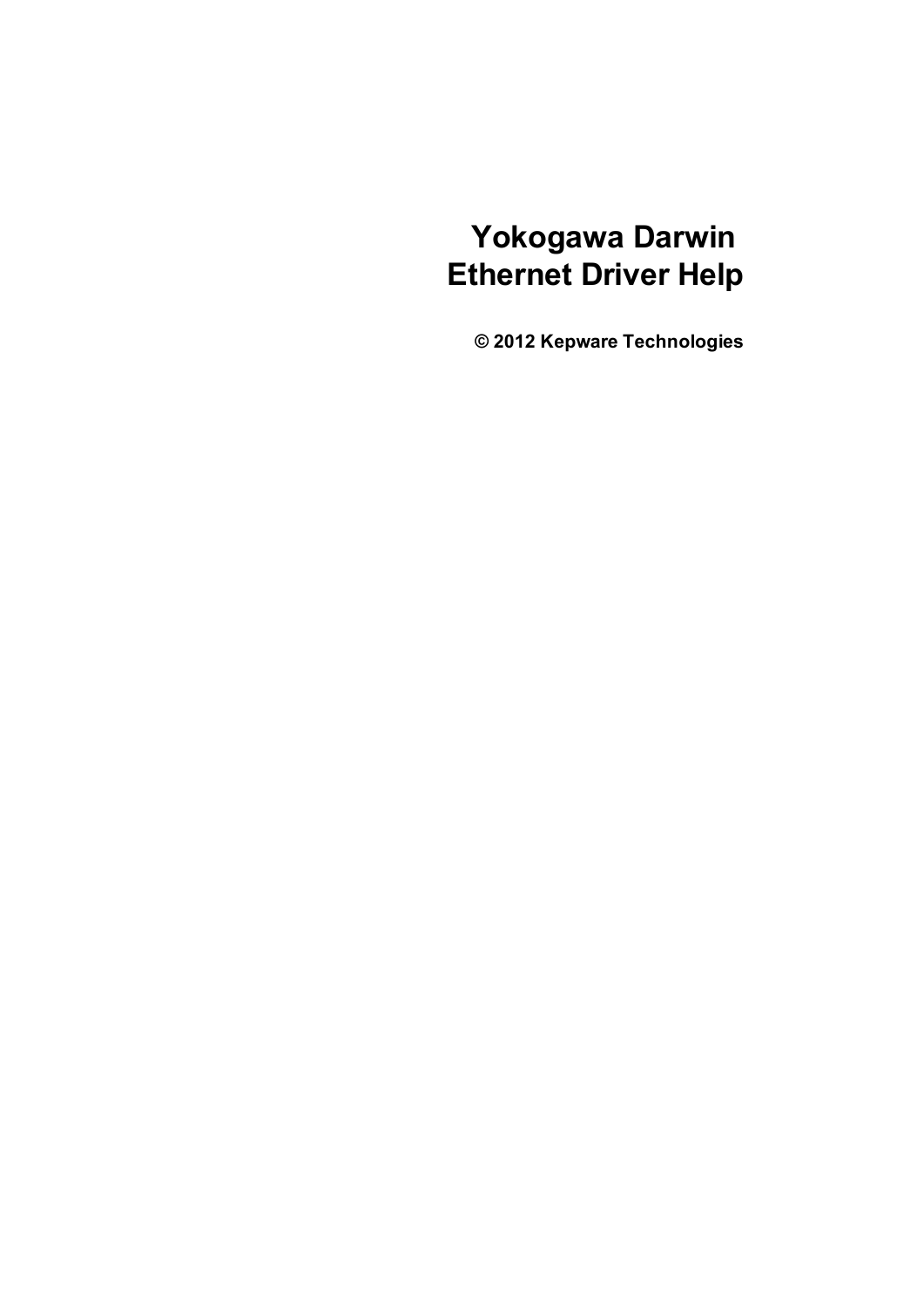# <span id="page-1-0"></span>**Table of Contents**

| Winsock V1.1 or higher must be installed to use the Yokogawa Darwin Ethernet device driver 35 |  |
|-----------------------------------------------------------------------------------------------|--|
|                                                                                               |  |
|                                                                                               |  |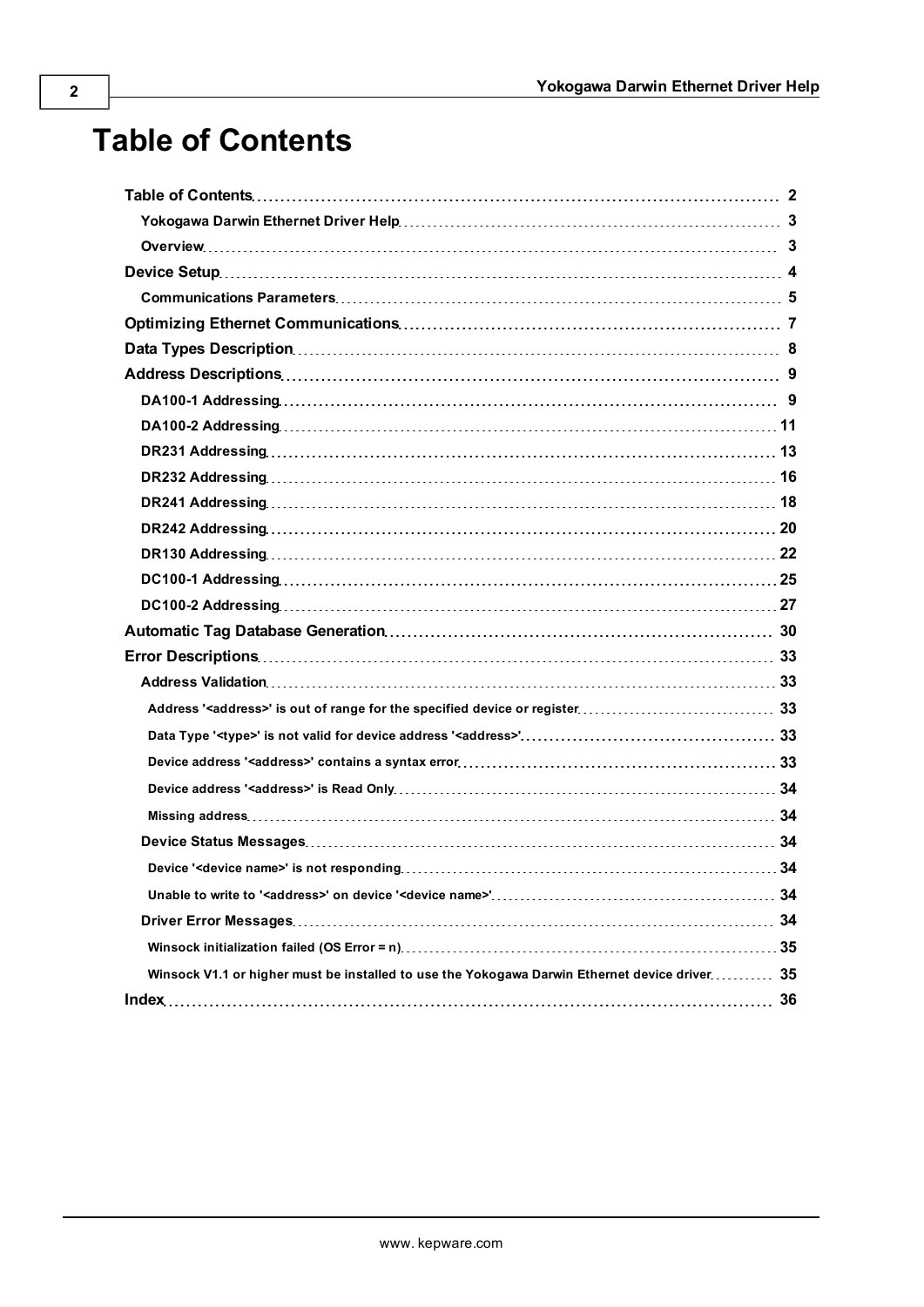# <span id="page-2-0"></span>**Yokogawa Darwin Ethernet Driver Help**

Help version 1.018

### **CONTENTS**

**[Overview](#page-2-1)**

What is the Yokogawa Darwin Ethernet Driver?

**[Device](#page-3-0) [Setup](#page-3-0)**

How do I configure a device for use with this driver?

#### **[Optimizing](#page-6-0) [Your](#page-6-0) [Ethernet](#page-6-0) [Communications](#page-6-0)**

How do I get the best performance from the Yokogawa Darwin Ethernet Driver?

**[Data](#page-7-0) [Types](#page-7-0) [Description](#page-7-0)** What data types does this driver support?

#### **[Address](#page-8-0) [Descriptions](#page-8-0)**

How do I address a data location on a Yokogawa Darwin device?

## **[Automatic](#page-29-0) [Tag](#page-29-0) [Database](#page-29-0) [Generation](#page-29-0)**

How can I easily configure tags for the Yokogawa Darwin Ethernet Driver?

### **[Error](#page-32-0) [Descriptions](#page-32-0)**

<span id="page-2-1"></span>What error messages does the Yokogawa Darwin Ethernet Driver produce?

#### **Overview**

The Yokogawa Darwin Ethernet Driver provides an easy and reliable way to connect Yokogawa Darwin Ethernet devices to OPC Client applications, including HMI, SCADA, Historian, MES, ERP and countless custom applications. It is intended for use with Yokogawa Data Acquisition and Data Recorder devices that support Ethernet TCP communications.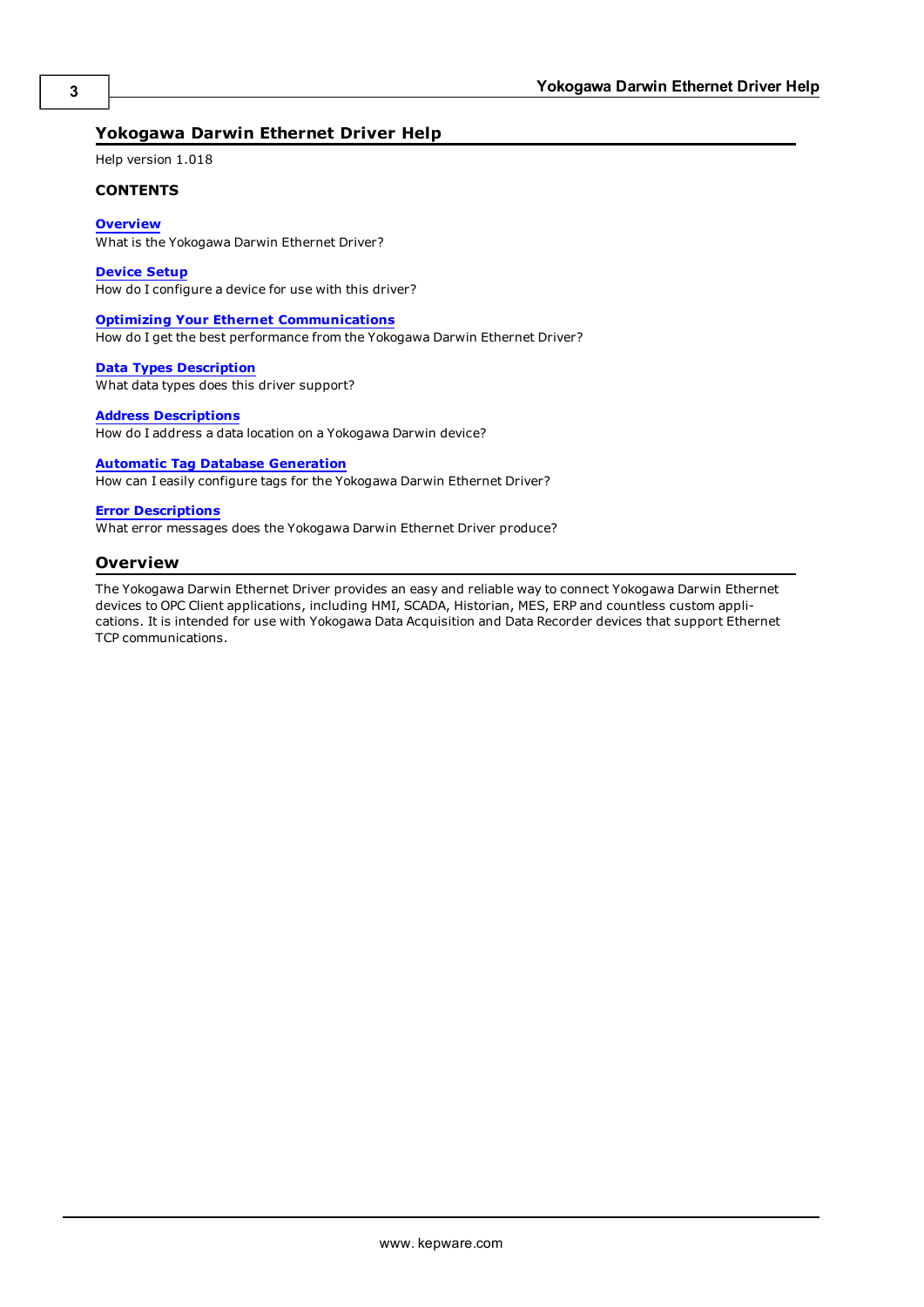# <span id="page-3-0"></span>**Device Setup**

## **Supported Yokogawa Devices**

DA100-1, DA100-2 DR131 DR231, DR232 DR241, DR242 DC100-1, DC100-2

#### <span id="page-3-2"></span>**Connection Timeout**

This parameter specifies the time that the driver will wait for a connection to be made with a device. Depending on network load, the connect time may vary with each connection attempt. The valid range is 1 to 30 seconds. The default setting is 3 seconds.

#### **Request Timeout**

This parameter specifies the amount of time that the driver will wait for a response from the device before giving up and going on to the next request. Long timeouts will only affect performance if a device is not responding. The valid range is 100 to 30000 milliseconds. The default setting is 1000 milliseconds.

### **Retry Attempts**

This parameter specifies the number of times that the driver will retry a message before giving up and going on to the next message. The valid range is 1 to 10. The default setting is 3.

<span id="page-3-1"></span>**Note:** For more information on timeouts and retries, refer to the server help file.

# **Device ID**

Yokogawa devices are networked using standard IP addressing. In general, the Device ID has the following format: *YYY.YYY.YYY.YYY*, where *YYY* designates the device's IP address. Each *YYY* byte should be in the range of 0 to 255.

# **Cable Diagrams**





8-pin RJ45



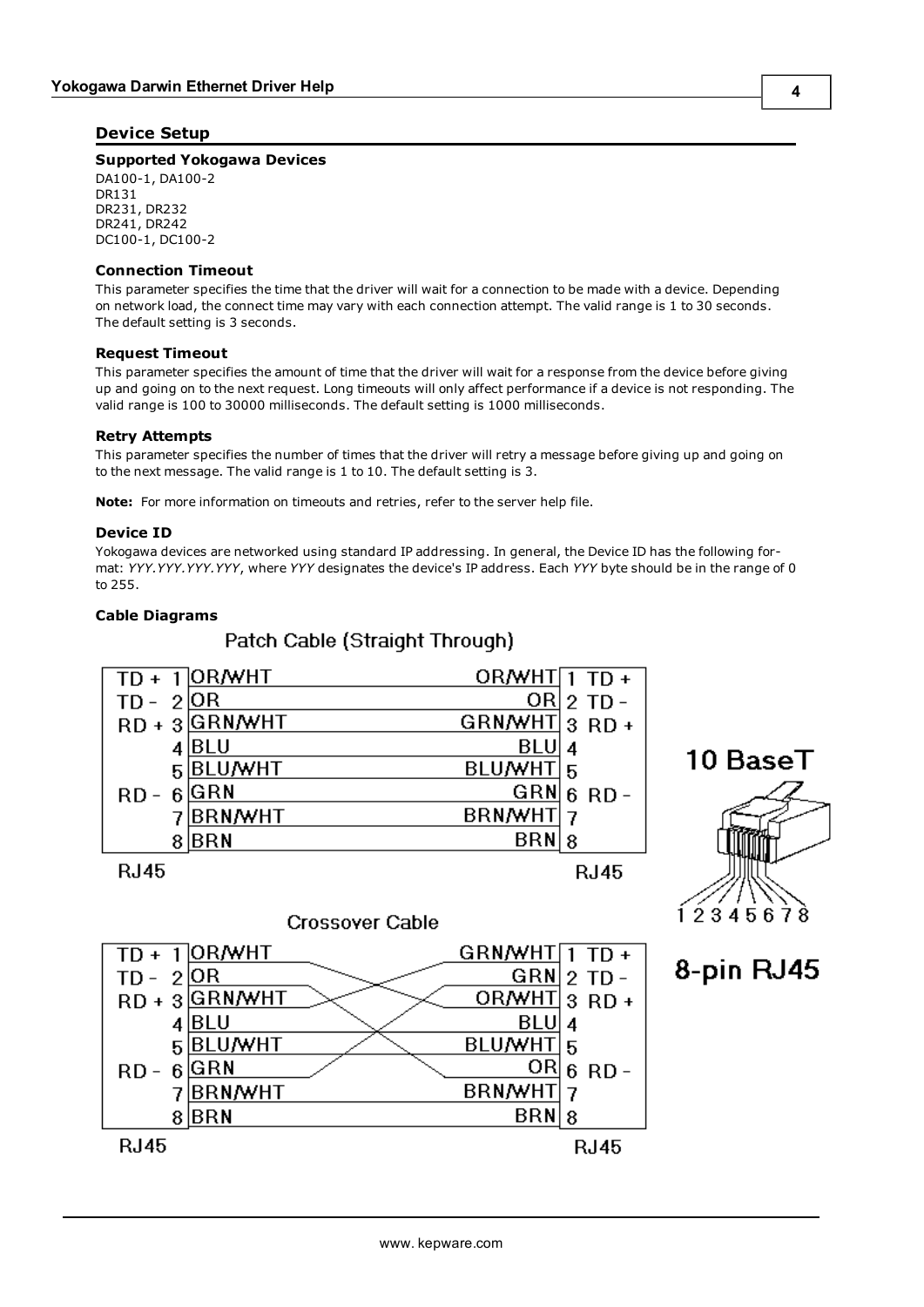### **DIP Switch Settings**

Set the DIP switch settings on the Ethernet module as shown below. For configuring the module: For normal operation:





Switch Position 3 enables the keep alive function of the Ethernet port. This feature must be enabled for reliable operation.

# <span id="page-4-0"></span>**Communications Parameters**

| New Device - Communications Parameters                                                                                                                                                                                                                                                                                                                                             | x |
|------------------------------------------------------------------------------------------------------------------------------------------------------------------------------------------------------------------------------------------------------------------------------------------------------------------------------------------------------------------------------------|---|
| General<br>Ethemet Exclusive Port<br>Port:<br>1000<br>싂<br>Polling Interval:<br>Special Data Handling:<br>$ None \t-$<br>Start math when start<br>n<br>$-0$<br><b>Time Settings</b><br>Date Format: MM/DD/YY<br>Date & Time: Device Time<br>$\vert \mathbf{v} \vert$<br>Set clock when start<br>Generate tag database using:<br>Physical Channel Number<br>$\overline{\mathbf{v}}$ |   |
| Next<br>Cancel<br>< <u>B</u> ack<br>Help                                                                                                                                                                                                                                                                                                                                           |   |

Descriptions of the parameters are as follows:

- **Port:** This parameter specifies the port number that the remote device will use. Options include Ethernet Exclusive Port and Ethernet Shared Port. The default setting is Ethernet Exclusive Port. Descriptions of the parameters are as follows:
	- **Ethernet Exclusive Port:** When selected, this port does not allow any other machines or host to connect to the Darwin system. Port number 34150 only supports a single connected host (such as this driver) or the DAQ32 software. If a host is attached to the 34150 port when the Ethernet Exclusive port is selected, the Darwin system cannot be communicated with until the connected host releases the port.
	- <sup>l</sup> **Ethernet Shared Port:** When selected, this port allows more than one OPC server to connect to the Darwin system. Port number 34151 supports up to four simultaneous connections. This driver must be able to communicate with the Ethernet Exclusive Port at least once when establishing basic driver initialization in order to use this port. The DAQ32 software must be taken offline to allow this driver to initialize during OPC server start. In an ideal system, this driver would be configured to use the Ethernet Shared Port so that the Ethernet Exclusive Port is available for the DAQ32 software.

**Note:** This driver requires Winsock V1.1 or higher.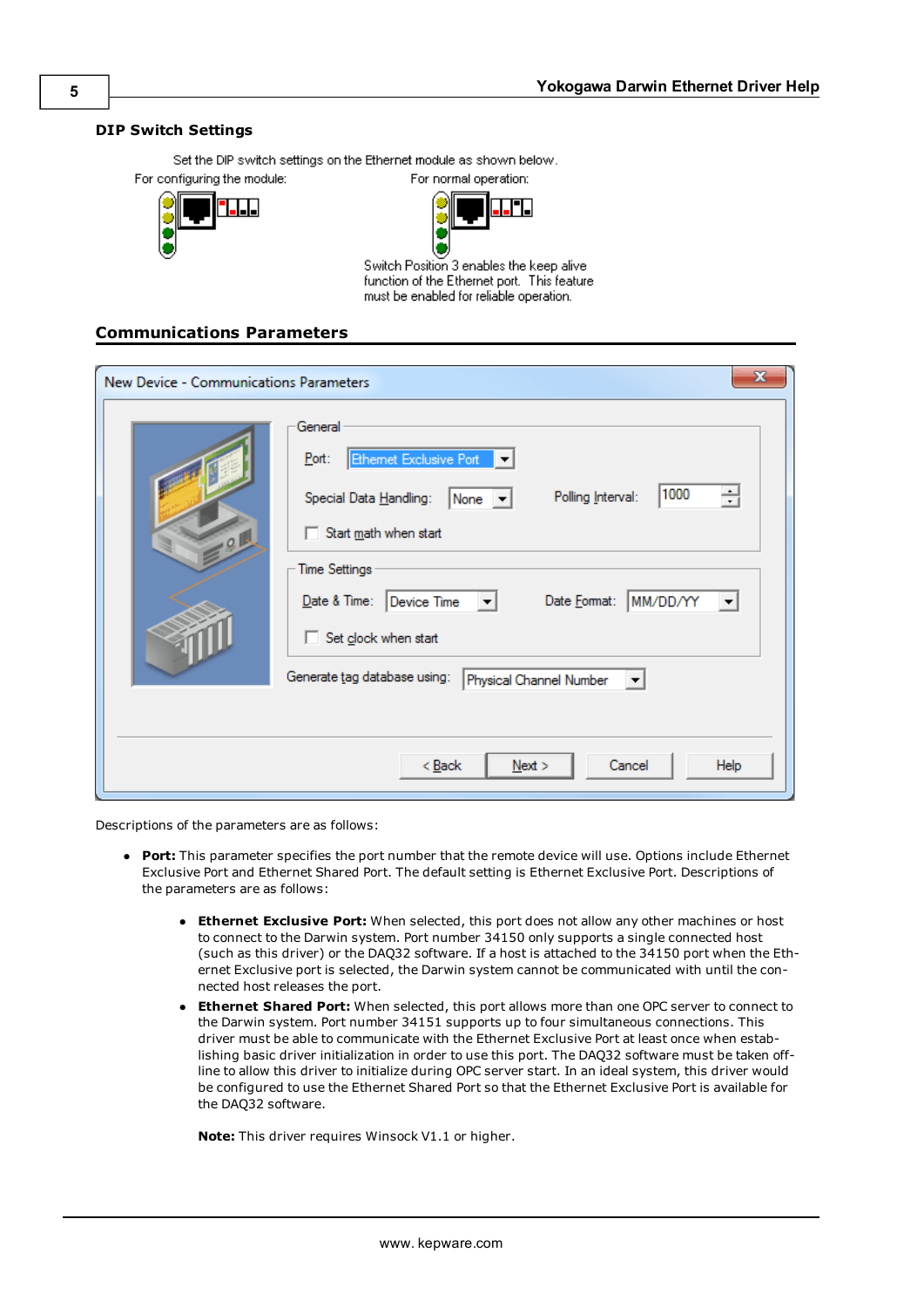- **Special Data Handling:** This parameter allows the driver to be configured to return specific data values for the numerical out of range and error conditions returned from the device. Options include None, +INF, and -INF. The default setting is None. For more information, refer to **[Special](#page-5-0) [Data](#page-5-0) [Handling](#page-5-0)**.
- **Polling Interval:** This parameter specifies a fixed time interval for all communications with a device. It can be used to prevent the driver from making excessive requests to the device, and to prevent the OPC client from forcing the driver to run at its maximum update rate. The default setting is 1000 milliseconds.
- **Start math when start:** When checked, this option will inform the driver to send a command to the device at communication startup that will start the math computation. The default setting is unchecked.
- **Date & Time:** This parameter specifies the origin of the data value of the Date and Time data types (which represent the date and time of the latest data). Options include Device Time and System Time. The default setting is Device Time. Descriptions of the options are as follows:
	- **Device Time:** When selected, the Date and Time tags will return the date and time read from the device. This date and time represents the date and time that the latest data was measured or computed based on the internal device clock.
	- **System Time:** When selected, the Date and Time tags will return the date and time that the requested data was returned from the device based on the PC system clock.
- **Date Format:** This parameter specifies the format of the return string for the Date data type. Options include MM/DD/YY (month/day/year), YY/MM/DD (year/month/day), or DD/MM/YY (day/month/year). The default setting is MM/DD/YY.
- **Set clock when start:** When checked, this option informs the driver to send a command to the device at communication startup that will set the device clock to the date and time settings of the system clock. The default setting is unchecked.
- <span id="page-5-0"></span>**6 Generate tag database using:** This parameter specifies the origin of the tag name used when automatically generating a tag database. Options include Physical Channel Number and Device Tag Name. The default setting is Physical Channel Number. Descriptions of the options are as follows:
	- **Physical Channel Number:** When selected, the driver will generate tag names based on the channel number of an item. For example, "CH001" or " CH001\_alarm1".
	- **Device Tag Name:** When selected, the driver will generate tag names using the tag name returned by the device for a channel. For example, "Flow" or "Flow\_alarm1".

# **Special Data Handling**

Special Data Handling specifies how to return specific data values for the numerical out of range and error conditions that are returned from the device. Options include None, +INF, and -INF. Descriptions of the options are as follows:

- **None:** When selected, special data values will be returned with the actual data value received from the device. For example, the data value of a measuring channel Over Range would be returned as 32,767 and the data value of a math channel Over Range would be returned as 2,147,450,879.
- <sup>l</sup> **+INF:** When selected, special data values will be returned as a numerical representation of positive infinity (#INF). The exception is an Under Range condition that is always returned as negative infinity.
- <sup>l</sup> **-INF:** When selected, special data values will be returned as a numerical representation of negative infinity (-#INF). The exception is an Over Range condition that is always returned as positive infinity.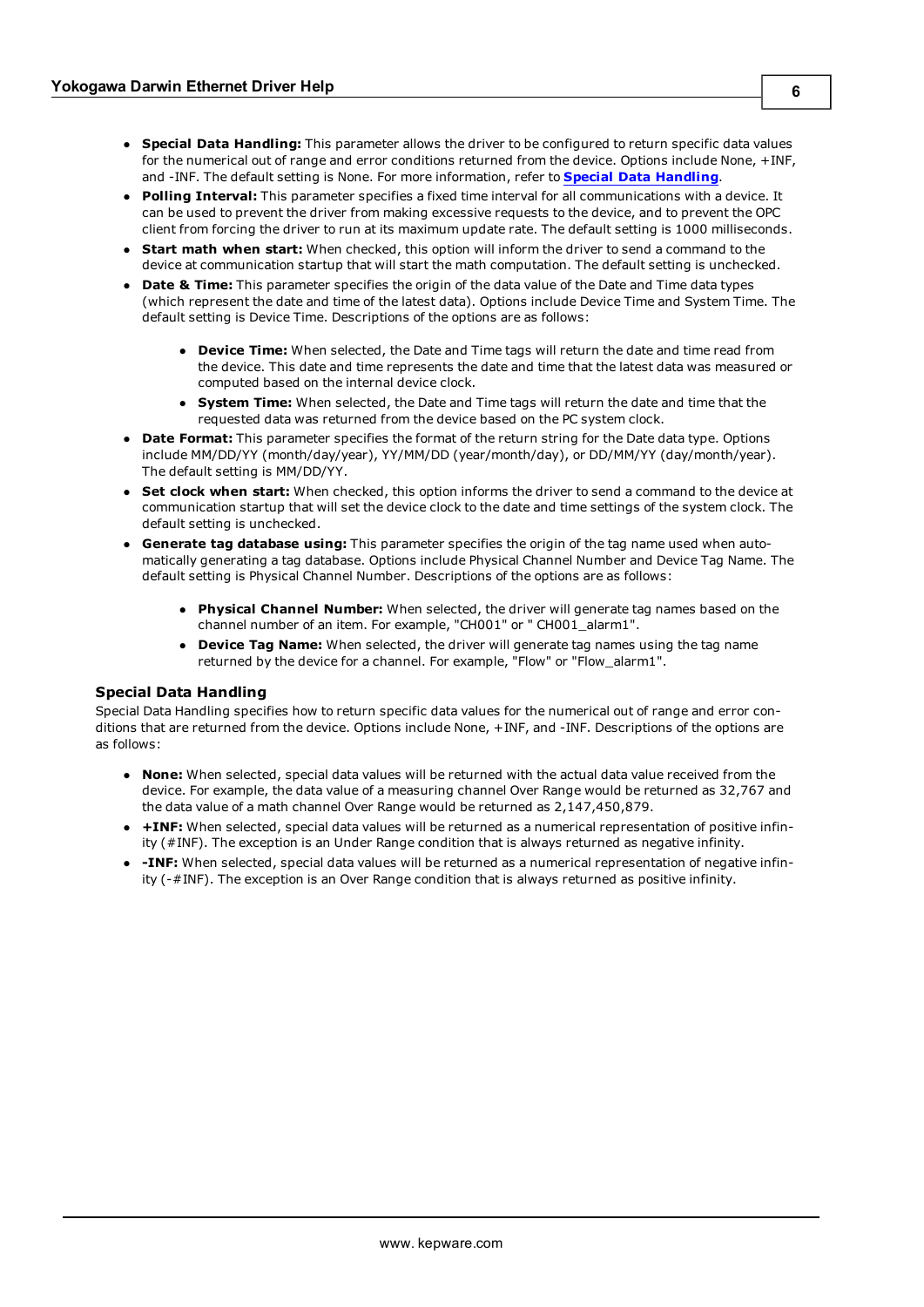# <span id="page-6-0"></span>**Optimizing Ethernet Communications**

The Yokogawa Darwin Ethernet Driver has been designed to provide the best performance with the least amount of impact on the system's overall performance. While the Yokogawa Darwin Ethernet Driver is fast, there are a couple of guidelines that can be used in order to control and optimize the application and gain maximum performance.

This server refers to communications protocols like Yokogawa Darwin Ethernet as a channel. Each channel defined in the application represents a separate path of execution in the server. Once a channel has been defined, a series of devices must then be defined under that channel. Each of these devices represents a single Ethernet device from which data will be collected. While this approach to defining the application will provide a high level of performance, it won't take full advantage of the Yokogawa Darwin Ethernet Driver or the network. An example of how the application may appear when configured using a single channel is shown below.



Each device appears under a single Yokogawa Darwin Ethernet channel. In this configuration, the driver must move from one device to the next as quickly as possible in order to gather information at an effective rate. As more devices are added or more information is requested from a single device, the overall update rate begins to suffer.

If the Yokogawa Darwin Ethernet Driver could only define one single channel, then the example shown above would be the only option available; however, the Yokogawa Darwin Ethernet Driver can define up to 16 channels. Using multiple channels distributes the data collection workload by simultaneously issuing multiple requests to the network. An example of how the same application may appear when configured using multiple channels to improve performance is shown below.



Each device has now been defined under its own channel. In this new configuration, a single path of execution is dedicated to the task of gathering data from each device. If the application has 16 or fewer devices, it can be optimized exactly how it is shown here.

The performance will improve even if the application has more than 16 devices. While 16 or fewer devices may be ideal, the application will still benefit from additional channels. Although by spreading the device load across all 16 channels will cause the server to move from device to device again, it can now do so with far less devices to process on a single channel.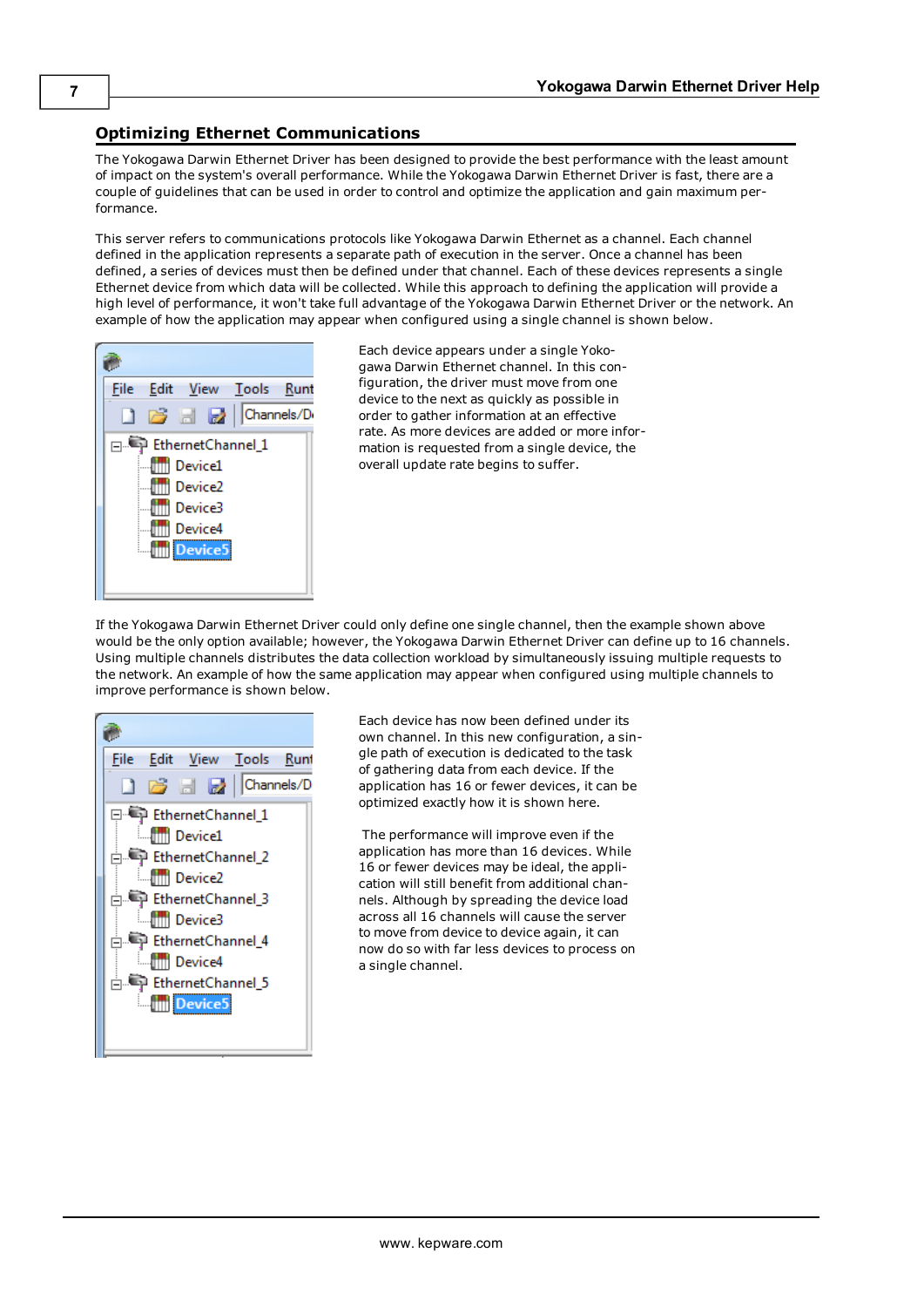# <span id="page-7-0"></span>**Data Types Description**

<span id="page-7-4"></span><span id="page-7-3"></span><span id="page-7-2"></span><span id="page-7-1"></span>

| Data Type   | <b>Description</b>           |
|-------------|------------------------------|
| Boolean     | Single bit                   |
| <b>Byte</b> | Unsigned 8 bit value         |
|             |                              |
|             | bit 0 is the low bit         |
|             | bit 7 is the high bit        |
| Word        | Unsigned 16 bit value        |
|             |                              |
|             | bit 0 is the low bit         |
|             | bit 15 is the high bit       |
| Short       | Signed 16 bit value          |
|             |                              |
|             | bit 0 is the low bit         |
|             | bit 14 is the high bit       |
|             | bit 15 is the sign bit       |
| Float       | 32 bit floating point value  |
|             |                              |
|             | bit 0 is the low bit         |
|             | bit 31 is the high bit       |
| Double      | 64 bit floating point value  |
|             |                              |
|             | bit 0 is the low bit         |
|             | bit 63 is the high bit       |
| String      | Null terminated ASCII string |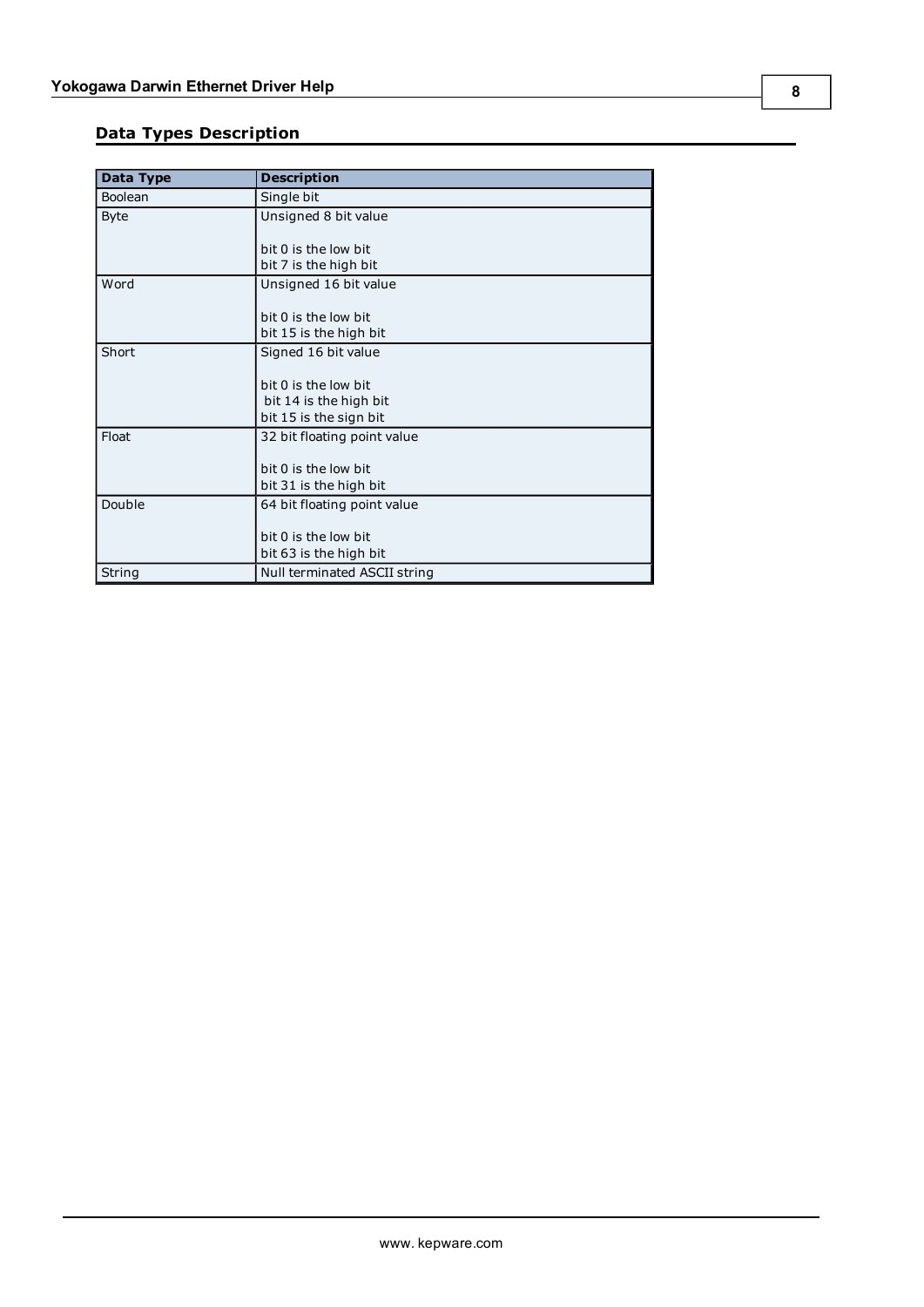# <span id="page-8-0"></span>**Address Descriptions**

Address specifications vary depending on the model in use. Select a link from the following list to obtain specific address information for the model of interest.

**[DA100-1](#page-8-1) [Addressing](#page-8-1) [DA100-2](#page-10-0) [Addressing](#page-10-0) [DR231](#page-12-0) [Addressing](#page-12-0) [DR232](#page-15-0) [Addressing](#page-15-0) [DR241](#page-17-0) [Addressing](#page-17-0) [DR242](#page-19-0) [Addressing](#page-19-0) [DR130](#page-21-0) [Addressing](#page-21-0) [DC100-1](#page-24-0) [Addressing](#page-24-0) [DC100-2](#page-26-0) [Addressing](#page-26-0)**

# <span id="page-8-1"></span>**DA100-1 Addressing**

The driver supports the following addresses for this device. The default data type is shown in **bold**.

#### **Measured Channels**

| <b>Address Type</b>                        | <b>Format</b>           | Range   | <b>Data Types</b> | <b>Access</b> |
|--------------------------------------------|-------------------------|---------|-------------------|---------------|
| Process Value of Channel                   | CHxxx or CHxxx.PV       | 001-060 | Double, Float     | Read Only     |
| Alarm Summary of Channel                   | CHxxx.Alarm             | 001-060 | Short, Word, Byte | Read Only     |
| Alarm Level1 Status of Channel             | CHxxx.Alarm1            | 001-060 | Short, Word, Byte | Read Only     |
| Alarm Level2 Status of Channel             | CHxxx.Alarm2            | 001-060 | Short, Word, Byte | Read Only     |
| Alarm Level3 Status of Channel             | CHxxx.Alarm3            | 001-060 | Short, Word, Byte | Read Only     |
| Alarm Level4 Status of Channel             | CHxxx.Alarm4            | 001-060 | Short, Word, Byte | Read Only     |
| Alarm Type Level1 of Channel*              | CHxxx.AlarmType1.Num    | 001-060 | Short, Word, Byte | Read Only     |
| (numeric, ex. $0 =$ Off)                   |                         |         |                   |               |
| Alarm Type Level2 of Channel*              | CHxxx.AlarmType2.Num    | 001-060 | Short, Word, Byte | Read Only     |
| (numeric)                                  |                         |         |                   |               |
| Alarm Type Level3 of Channel*<br>(numeric) | CHxxx.AlarmType3.Num    | 001-060 | Short, Word, Byte | Read Only     |
| Alarm Type Level4 of Channel*              | CHxxx.AlarmType4.Num    | 001-060 | Short, Word, Byte | Read Only     |
| (numeric)                                  |                         |         |                   |               |
| Alarm Type Level1 of Channel*              | CHxxx.AlarmType1.String | 001-060 | <b>String</b>     | Read Only     |
| (string, ex. "OFF")                        |                         |         |                   |               |
| Alarm Type Level2 of Channel*              | CHxxx.AlarmType2.String | 001-060 | <b>String</b>     | Read Only     |
|                                            |                         |         |                   |               |
| (string)                                   |                         |         |                   |               |
| Alarm Type Level3 of Channel*              | CHxxx.AlarmType3.String | 001-060 | <b>String</b>     | Read Only     |
|                                            |                         |         |                   |               |
| (string)<br>Alarm Type Level4 of Channel*  | CHxxx.AlarmType4.String | 001-060 | <b>String</b>     | Read Only     |
|                                            |                         |         |                   |               |
| (string)                                   |                         |         |                   |               |
| Set and Read Level1 Alarm Setpoint         | CHxxx.ASP1              | 001-060 | Double, Float     | Read/Write    |
| Set and Read Level2 Alarm Setpoint         | CHxxx.ASP2              | 001-060 | Double, Float     | Read/Write    |
| Set and Read Level3 Alarm Setpoint         | CHxxx.ASP3              | 001-060 | Double, Float     | Read/Write    |
| Set and Read Level4 Alarm Setpoint         | CHxxx.ASP4              | 001-060 | Double, Float     | Read/Write    |
| Upper Scale Value of Channel*              | CHxxx.scale_Hi          | 001-060 | Double, Float     | Read Only     |
| Lower Scale Value of Channel*              | CHxxx.scale_Lo          | 001-060 | Double, Float     | Read Only     |
| Unit String of Channel*                    | CHxxx.unit              | 001-060 | <b>String</b>     | Read Only     |
| Tagname of Channel*                        | CHxxx.tag               | 001-060 | <b>String</b>     | Read Only     |
| Status of Channel*                         | CHxxx.status            | 001-060 | <b>String</b>     | Read Only     |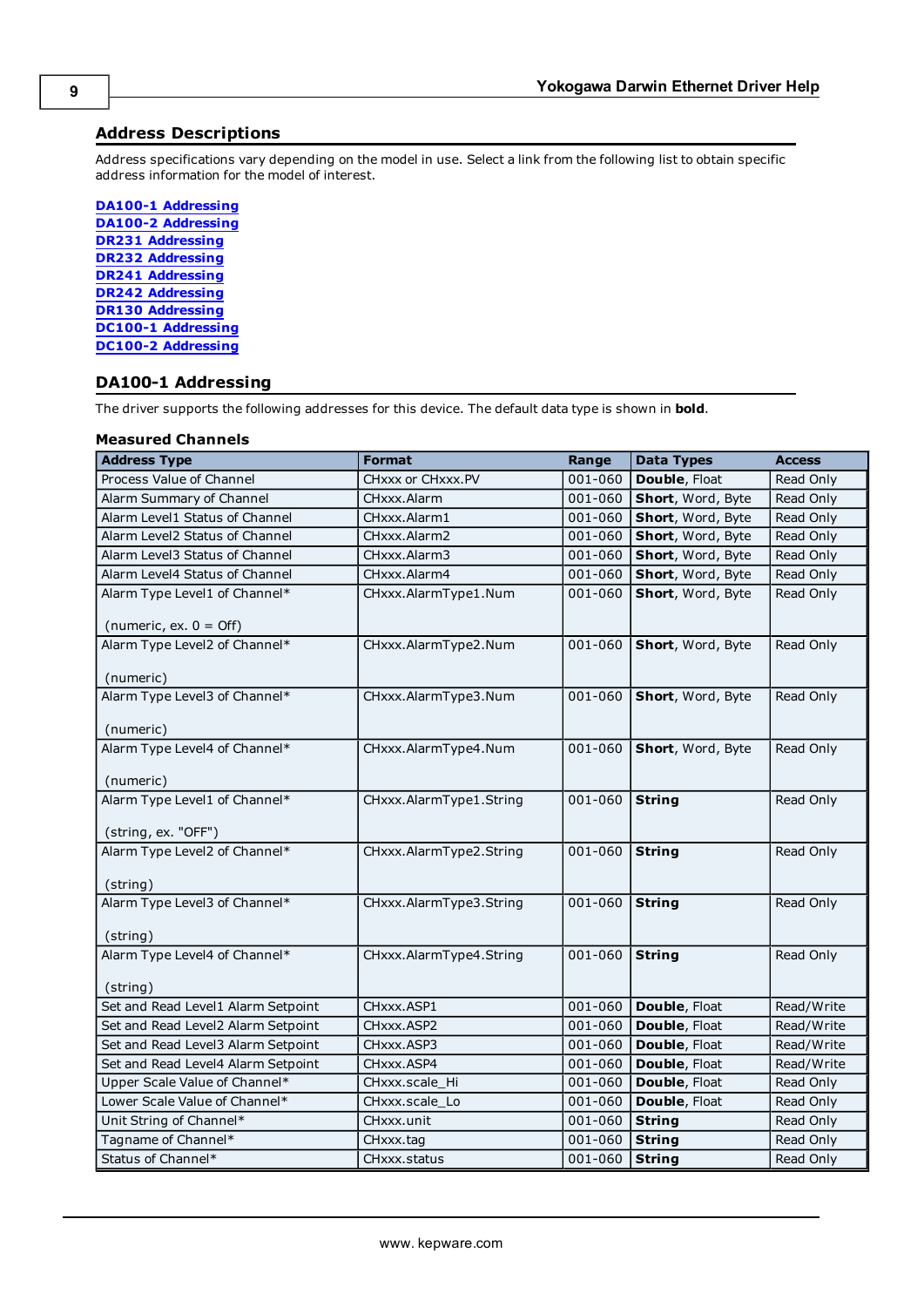| Lowest Measuring Channel*    | CH.Low  | <b>Short</b> , Word, Byte | I Read Only |
|------------------------------|---------|---------------------------|-------------|
| I Highest Measuring Channel* | CH.High | <b>Short</b> , Word, Byte | I Read Only |

**10**

# **Math Channels**

| <b>Address Type</b>                 | <b>Format</b>     | Range     | <b>Data Types</b>    | <b>Access</b> |
|-------------------------------------|-------------------|-----------|----------------------|---------------|
| Process Value of Math Channel       | CHAxx or CHAxx.PV | $01 - 30$ | Double, Float        | Read Only     |
| Alarm Summary of Math Channel       | CHAxx.Alarm       | $01 - 30$ | Short, Word, Byte    | Read Only     |
| Alarm Level1 Status of Math Channel | CHAxx.Alarm1      | $01 - 30$ | Short, Word, Byte    | Read Only     |
| Alarm Level2 Status of Math Channel | CHAxx.Alarm2      | $01 - 30$ | Short, Word, Byte    | Read Only     |
| Alarm Level3 Status of Math Channel | CHAxx.Alarm3      | $01 - 30$ | Short, Word, Byte    | Read Only     |
| Alarm Level4 Status of Math Channel | CHAxx.Alarm4      | $01 - 30$ | Short, Word, Byte    | Read Only     |
| Set and Read Level1 Alarm Setpoint  | CHAxx.ASP1        | $01 - 30$ | <b>Double, Float</b> | Read/Write    |
| Set and Read Level2 Alarm Setpoint  | CHAxx.ASP2        | $01 - 30$ | <b>Double, Float</b> | Read/Write    |
| Set and Read Level3 Alarm Setpoint  | CHAxx, ASP3       | $01 - 30$ | <b>Double, Float</b> | Read/Write    |
| Set and Read Level4 Alarm Setpoint  | CHAxx, ASP4       | $01 - 30$ | <b>Double, Float</b> | Read/Write    |
| Upper Scale Value of Math Channel*  | CHAxx.scale Hi    | $01 - 30$ | <b>Double, Float</b> | Read Only     |
| Lower Scale Value of Math Channel*  | CHAxx.scale Lo    | $01 - 30$ | Double, Float        | Read Only     |
| Unit String of Math Channel*        | CHAxx.unit        | $01 - 30$ | <b>String</b>        | Read Only     |
| Tagname of Math Channel*            | CHAxx.tag         | $01 - 30$ | <b>String</b>        | Read Only     |
| Status of Math Channel*             | CHAxx.status      | $01 - 30$ | <b>String</b>        | Read Only     |
| Lowest Math Channel*                | CHA.Low           |           | Short, Word, Byte    | Read Only     |
| Highest Math Channel*               | CHA.High          |           | Short, Word, Byte    | Read Only     |

\*Data associated with these addresses are only read at the device at the start of a communications session. Once read, the values will not be refreshed until the server has been restarted or the "Reset" tag has been invoked. To invoke a reset, a non-zero value must be written to the Reset tag. Once the Reset tag has been invoked, the driver will reinitialize all startup data from the device.

#### **Alarm Setpoints**

Data values for Alarm Setpoints that are undefined in the device will be returned as +INF. Data values can only be written to Alarm Setpoints that are defined in the device. Write operations to undefined Alarm Setpoints will return an error.

# **Scales**

Data values for Scale\_Hi and Scale\_Lo for channels that are skipped will be returned as +INF.

#### **Tag Names**

For devices that do not support tag names and channels that have unspecified tag names, the driver will construct an internal tag name based on the channel number. For example, the tag name of address 'CH001' will be returned as 'CH001'.

# **General Device Data**

| <b>Address Type</b>               | <b>Format</b> | Range     | <b>Data Types</b> | <b>Access</b> |
|-----------------------------------|---------------|-----------|-------------------|---------------|
| Date of Last Data                 | Date          |           | <b>String</b>     | Read Only     |
| Time of Last Data                 | Time          |           | <b>String</b>     | Read Only     |
| Model Name of Device*             | Model         |           | <b>String</b>     | Read Only     |
| Digital Output (Main Unit)        | <b>DOxxx</b>  | 001-060   | <b>Boolean</b>    | Read/Write    |
| Digital Output (Internal Switch)  | <b>DOSxx</b>  | $01 - 60$ | <b>Boolean</b>    | Read/Write    |
| Math Communication Data*          | <b>CDxx</b>   | $ 01-30 $ | Short, Word, Byte | Write Only    |
| <b>Control Math Execution</b>     | MathControl   |           | Short, Word, Byte | Write Only    |
| <b>Reset Alarms</b>               | AlarmReset    |           | <b>Boolean</b>    | Write Only    |
| Control Command and Response      | Command       |           | <b>String</b>     | Read/Write    |
| Direct Reloading of Configuration | Reset         |           | <b>Boolean</b>    | Write Only    |
| SetTime*                          | Tag           |           | <b>Boolean</b>    | Write Only    |

\*The SetTime tag will cause the device time to be updated. Writing 0 or 1 to the tag will update the Device Date and Time which can be verified from the Date tag and the Time tag. The SetTime tag will always display 0 because it is a Write Only tag. After a successful update, the following message will be posted: "Device Clock set to system time [Device <device\_name>]."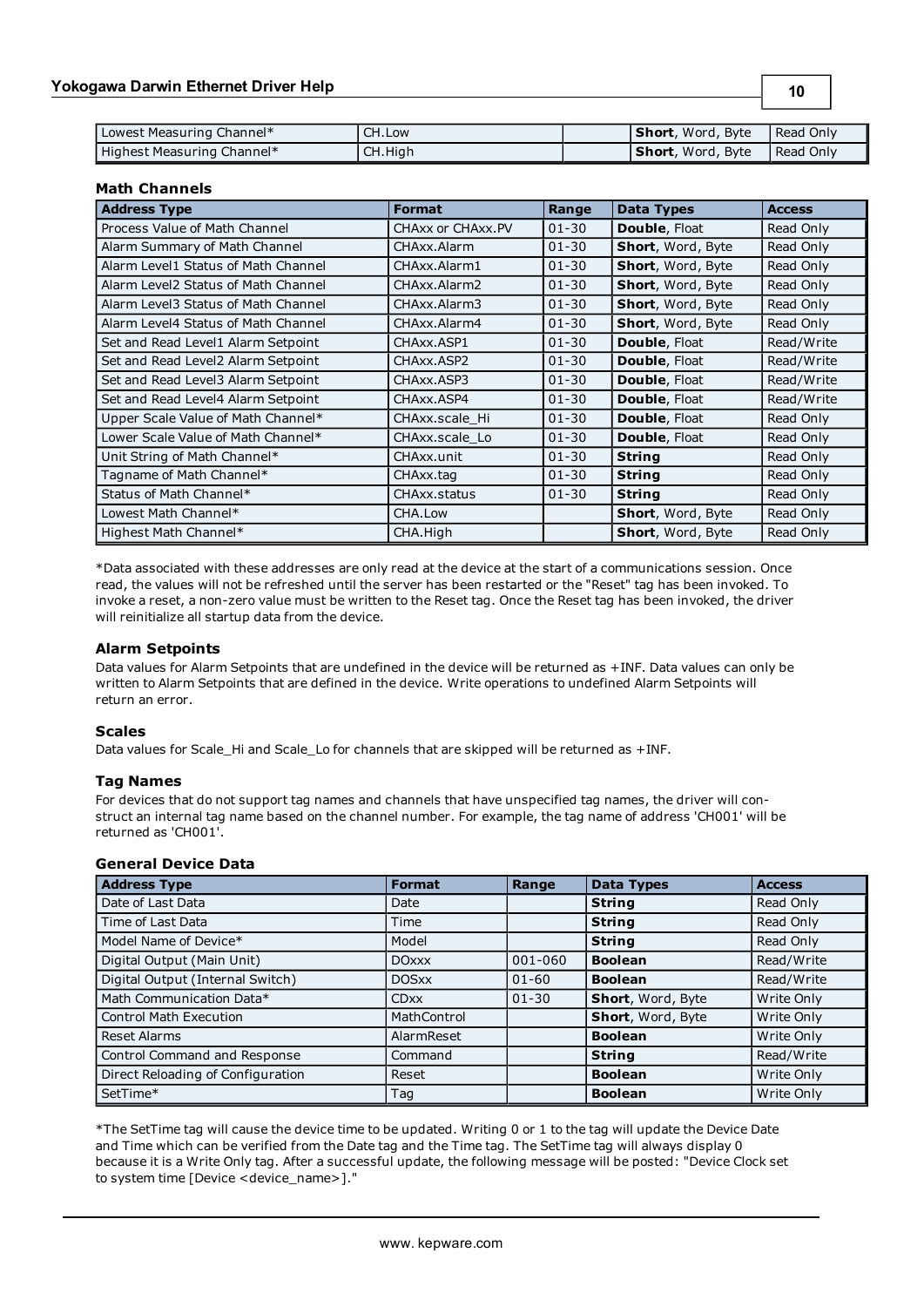**Note:** The SetTime tag requires that the device's Port parameter be set to Ethernet Exclusive Port. For more information, refer to **[Communications](#page-4-0) [Parameters](#page-4-0)**.

# **Math Communication Data**

The CD address type is only valid for devices equipped with the math option and write operations to CD addresses for non-math equipped devices will return an error. The range of valid data for addresses 'CDxx' is -32000 to 32000. CD data values are converted in the device from a whole number to a real number based on the decimal point placement specified for the associated math channel. For example, a data value of 32000 written to a CD address location with a decimal point placement of .000 would be interpreted by the device as 32.000

#### **Model Name of Device**

The Model address type that returns the model name of the device may return 'DR231' for models of type DR241 and 'DR232' for models of type DR242.

#### **Control Math Execution**

The MathControl address type is only available for devices equipped with the math option and write operations to the MathControl tag for non-math equipped devices will return an error.

#### **Control Command and Response**

The Command address allows the user to send a string command and receive a string response to and from the device. This allows the user to send any command to the device, including commands not directly supported by the driver.

**Caution:** Write operations using the Command address should be performed with care.

**Note 1:** The actual number of addresses available for of each type depends on the configuration of the Yokogawa device. If at runtime the driver finds that an address is not present in the device, the driver will post an error message and remove the tag from its scan list.

**Note 2:** Addresses that have Write Only access are assigned a default access of Read/Write. However, data values are unreadable for these addresses and the associated tags are not included in the scan list. The current data value for these tags will always be 0 for numeric data types and null string for string data types.

# <span id="page-10-0"></span>**DA100-2 Addressing**

The driver supports the following addresses for this device. The default data type is shown in **bold**.

#### **Measured Channels**

| <b>Address Type</b>              | <b>Format</b>           | Range   | <b>Data Types</b>        | <b>Access</b> |
|----------------------------------|-------------------------|---------|--------------------------|---------------|
| Process Value of Channel         | CHxxx or CHxxx.PV       | 001-560 | <b>Double, Float</b>     | Read Only     |
| Alarm Summary of Channel         | CHxxx.Alarm             | 001-560 | <b>Short, Word, Byte</b> | Read Only     |
| Alarm Level1 Status of Channel   | CHxxx.Alarm1            | 001-560 | <b>Short, Word, Byte</b> | Read Only     |
| Alarm Level2 Status of Channel   | CHxxx.Alarm2            | 001-560 | <b>Short, Word, Byte</b> | Read Only     |
| Alarm Level3 Status of Channel   | CHxxx.Alarm3            | 001-560 | <b>Short, Word, Byte</b> | Read Only     |
| Alarm Level4 Status of Channel   | CHxxx.Alarm4            | 001-560 | <b>Short, Word, Byte</b> | Read Only     |
| Alarm Type Level1 of Channel*    | CHxxx.AlarmType1.Num    | 001-560 | <b>Short, Word, Byte</b> | Read Only     |
| (numeric, ex. $0 = \text{Off}$ ) |                         |         |                          |               |
| Alarm Type Level2 of Channel*    | CHxxx.AlarmType2.Num    | 001-560 | <b>Short, Word, Byte</b> | Read Only     |
| (numeric)                        |                         |         |                          |               |
| Alarm Type Level3 of Channel*    | CHxxx.AlarmType3.Num    | 001-560 | <b>Short, Word, Byte</b> | Read Only     |
| (numeric)                        |                         |         |                          |               |
| Alarm Type Level4 of Channel*    | CHxxx.AlarmType4.Num    | 001-560 | <b>Short, Word, Byte</b> | Read Only     |
| (numeric)                        |                         |         |                          |               |
| Alarm Type Level1 of Channel*    | CHxxx.AlarmType1.String | 001-560 | <b>String</b>            | Read Only     |
| (string, ex. "OFF")              |                         |         |                          |               |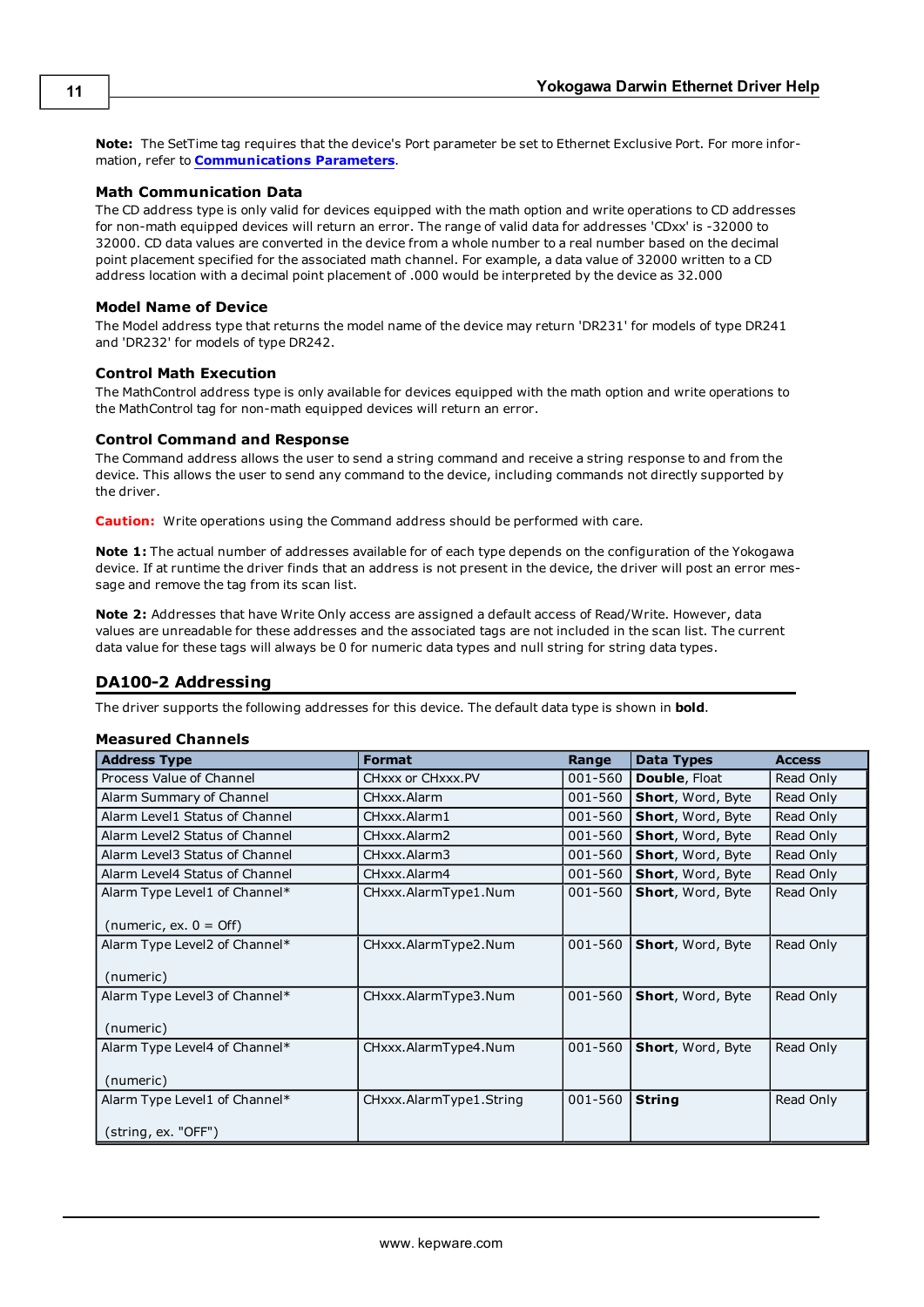| Alarm Type Level2 of Channel*             | CHxxx.AlarmType2.String | 001-560 | <b>String</b>            | Read Only  |
|-------------------------------------------|-------------------------|---------|--------------------------|------------|
| (string)                                  |                         |         |                          |            |
| Alarm Type Level3 of Channel*<br>(string) | CHxxx.AlarmType3.String | 001-560 | <b>String</b>            | Read Only  |
| Alarm Type Level4 of Channel*<br>(string) | CHxxx.AlarmType4.String | 001-560 | <b>String</b>            | Read Only  |
| Set and Read Level1 Alarm Setpoint        | CHxxx.ASP1              | 001-560 | <b>Double, Float</b>     | Read/Write |
| Set and Read Level2 Alarm Setpoint        | CHxxx ASP2              | 001-560 | <b>Double, Float</b>     | Read/Write |
| Set and Read Level3 Alarm Setpoint        | CHxxx.ASP3              | 001-560 | <b>Double, Float</b>     | Read/Write |
| Set and Read Level4 Alarm Setpoint        | CHxxx.ASP4              | 001-560 | <b>Double, Float</b>     | Read/Write |
| Upper Scale Value of Channel*             | CHxxx.scale Hi          | 001-560 | Double, Float            | Read Only  |
| Lower Scale Value of Channel*             | CHxxx.scale_Lo          | 001-560 | <b>Double, Float</b>     | Read Only  |
| Unit String of Channel*                   | CHxxx unit              | 001-560 | <b>String</b>            | Read Only  |
| Tagname of Channel*                       | CHxxx.tag               | 001-560 | <b>String</b>            | Read Only  |
| Status of Channel*                        | CHxxx status            | 001-560 | <b>String</b>            | Read Only  |
| Lowest Measuring Channel*                 | CH.Low                  |         | <b>Short, Word, Byte</b> | Read Only  |
| Highest Measuring Channel*                | CH.High                 |         | <b>Short, Word, Byte</b> | Read Only  |

# **Math Channels**

| <b>Address Type</b>                 | <b>Format</b>     | Range     | <b>Data Types</b>    | <b>Access</b> |
|-------------------------------------|-------------------|-----------|----------------------|---------------|
| Process Value of Math Channel       | CHAXX or CHAXX.PV | $01 - 60$ | <b>Double, Float</b> | Read Only     |
| Alarm Summary of Math Channel       | CHAxx.Alarm       | $01 - 60$ | Short, Word, Byte    | Read Only     |
| Alarm Level1 Status of Math Channel | CHAxx.Alarm1      | $01 - 60$ | Short, Word, Byte    | Read Only     |
| Alarm Level2 Status of Math Channel | CHAxx.Alarm2      | $01 - 60$ | Short, Word, Byte    | Read Only     |
| Alarm Level3 Status of Math Channel | CHAxx.Alarm3      | $01 - 60$ | Short, Word, Byte    | Read Only     |
| Alarm Level4 Status of Math Channel | CHAxx.Alarm4      | $01 - 60$ | Short, Word, Byte    | Read Only     |
| Set and Read Level1 Alarm Setpoint  | CHAxx.ASP1        | $01 - 60$ | <b>Double, Float</b> | Read/Write    |
| Set and Read Level2 Alarm Setpoint  | CHAxx ASP2        | $01 - 60$ | Double, Float        | Read/Write    |
| Set and Read Level3 Alarm Setpoint  | CHAxx, ASP3       | $01 - 60$ | <b>Double, Float</b> | Read/Write    |
| Set and Read Level4 Alarm Setpoint  | CHAxx ASP4        | $01 - 60$ | <b>Double, Float</b> | Read/Write    |
| Upper Scale Value of Math Channel*  | CHAxx.scale Hi    | $01 - 60$ | <b>Double, Float</b> | Read Only     |
| Lower Scale Value of Math Channel*  | CHAxx.scale Lo    | $01 - 60$ | <b>Double, Float</b> | Read Only     |
| Unit String of Math Channel*        | CHAxx.unit        | $01 - 60$ | <b>String</b>        | Read Only     |
| Tagname of Math Channel*            | CHAxx.tag         | $01 - 60$ | <b>String</b>        | Read Only     |
| Status of Math Channel*             | CHAxx.status      | $01 - 60$ | <b>String</b>        | Read Only     |
| Lowest Math Channel*                | CHA.Low           |           | Short, Word, Byte    | Read Only     |
| Highest Math Channel*               | CHA.High          |           | Short, Word, Byte    | Read Only     |

\*Data associated with these addresses are only read at the device at the start of a communications session. Once read, the values will not be refreshed until the server has been restarted or the "Reset" tag has been invoked. To invoke a reset, a non zero value must be written to the Reset tag. Once the Reset tag has been invoked, the driver will reinitialize all startup data from the device.

#### **Alarm Setpoints**

Data values for Alarm Setpoints that are undefined in the device will be returned as +INF. Data values can only be written to Alarm Setpoints that are defined in the device. Write operations to undefined Alarm Setpoints will return an error.

#### **Scales**

Data values for Scale\_Hi and Scale\_Lo for channels that are skipped will be returned as +INF.

#### **Tag Names**

For devices that do not support tag names and channels that have unspecified tag names, the driver will construct an internal tag name based on the channel number. For example, the tag name of address 'CH001' will be returned as 'CH001'.

**12**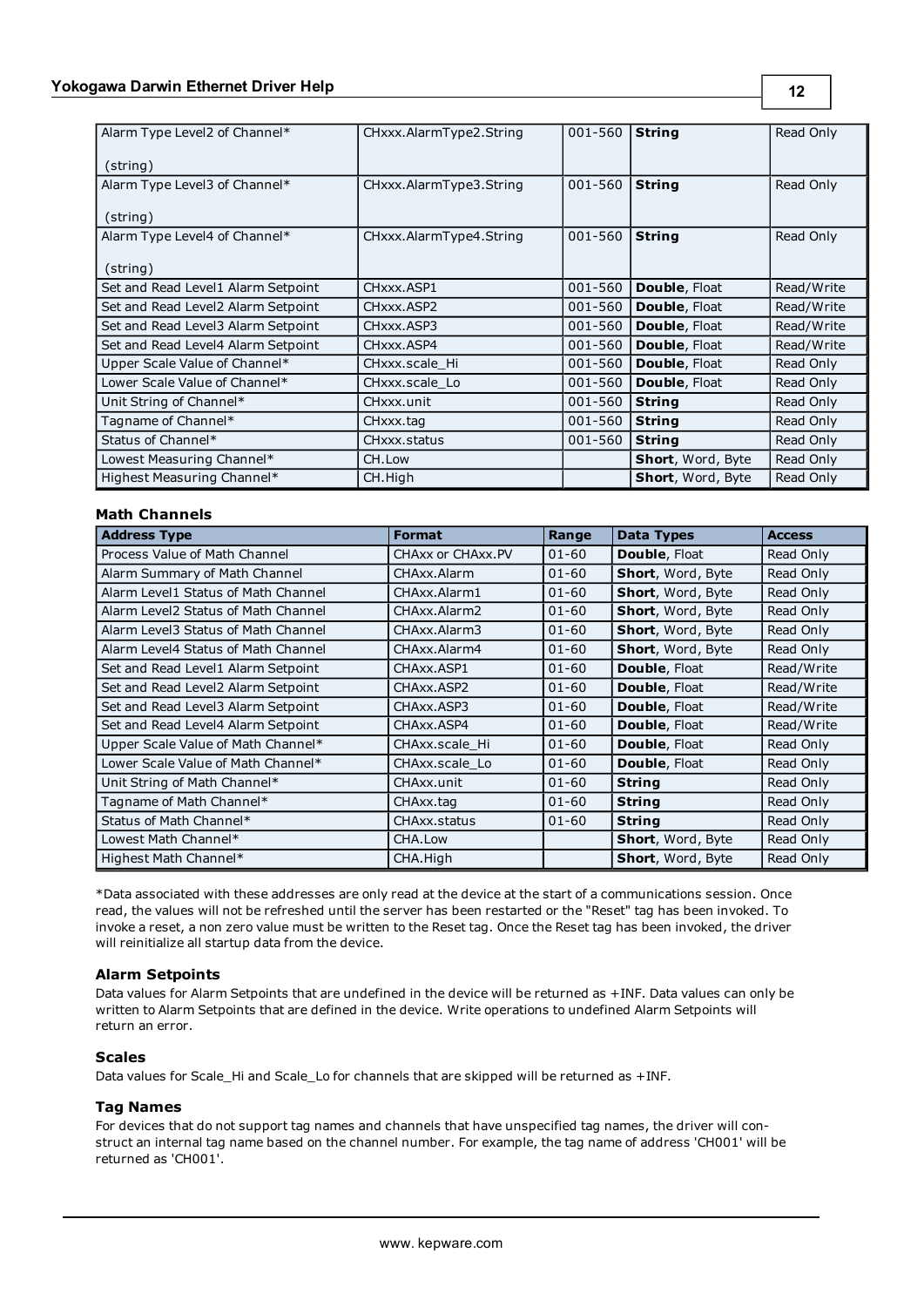## **General Device Data**

| <b>Address Type</b>               | <b>Format</b> | Range     | <b>Data Types</b> | <b>Access</b> |
|-----------------------------------|---------------|-----------|-------------------|---------------|
| Date of Last Data                 | Date          |           | <b>String</b>     | Read Only     |
| Time of Last Data                 | Time          |           | <b>String</b>     | Read Only     |
| Model Name of Device*             | Model         |           | <b>String</b>     | Read Only     |
| Digital Output (Main Unit)        | <b>DOIxx</b>  | $01 - 60$ | <b>Boolean</b>    | Read/Write    |
| Digital Output (Internal Switch)  | <b>DOSxx</b>  | $01 - 60$ | <b>Boolean</b>    | Read/Write    |
| Digital Output (Sub Units)        | <b>DOxxx</b>  | 001-560   | <b>Boolean</b>    | Read/Write    |
| Math Communication Data*          | <b>CDxx</b>   | $01 - 60$ | Short, Word, Byte | Write Only    |
| <b>Control Math Execution</b>     | MathControl   |           | Short, Word, Byte | Write Only    |
| Reset Alarms                      | AlarmReset    |           | <b>Boolean</b>    | Write Only    |
| Control Command and Response      | Command       |           | <b>String</b>     | Read/Write    |
| Direct Reloading of Configuration | Reset         |           | <b>Boolean</b>    | Write Only    |
| SetTime*                          | Tag           |           | <b>Boolean</b>    | Write Only    |

\*The SetTime tag will cause the device time to be updated. Writing 0 or 1 to the tag will update the Device Date and Time which can be verified from the Date tag and the Time tag. The SetTime tag will always display 0 because it is a Write Only tag. After a successful update, the following message will be posted: "Device Clock set to system time [Device <device\_name>]."

**Note:** The SetTime tag requires that the device's Port parameter be set to Ethernet Exclusive Port. For more information, refer to **[Communications](#page-4-0) [Parameters](#page-4-0)**.

#### **Math Communication Data**

The CD address type is only valid for devices equipped with the math option and write operations to CD addresses for non-math equipped devices will return an error. The range of valid data for addresses 'CDxx' is -32000 to 32000. CD data values are converted in the device from a whole number to a real number based on the decimal point placement specified for the associated math channel. For example, a data value of 32000 written to a CD address location with a decimal point placement of .000 would be interpreted by the device as 32.000

#### **Model Name of Device**

The Model address type that returns the model name of the device may return 'DR231' for models of type DR241 and 'DR232' for models of type DR242.

#### **Control Math Execution**

The MathControl address type is only available for devices equipped with the math option and write operations to the MathControl tag for non-math equipped devices will return an error.

#### **Control Command and Response**

The Command address allows the user to send a string command and receive a string response to and from the device. This allows the user to send any command to the device, including commands not directly supported by the driver.

**Caution:** Write operations using the Command address should be performed with care.

**Note 1:** The actual number of addresses available for of each type depends on the configuration of the Yokogawa device. If at runtime the driver finds that an address is not present in the device, the driver will post an error message and remove the tag from its scan list.

**Note 2:** Addresses that have Write Only access are assigned a default access of Read/Write. However, data values are unreadable for these addresses and the associated tags are not included in the scan list. The current data value for these tags will always be 0 for numeric data types and null string for string data types.

#### <span id="page-12-0"></span>**DR231 Addressing**

The driver supports the following addresses for this device. The default data type is shown in **bold**.

#### **Measured Channels**

| <b>Address Type</b>            | <b>Format</b>     | Range | Data Types                              | <b>Access</b> |
|--------------------------------|-------------------|-------|-----------------------------------------|---------------|
| Process Value of Channel       | CHxxx or CHxxx.PV |       | 001-040 <b>  Double</b> . Float         | Read Only     |
| Alarm Summary of Channel       | CHxxx.Alarm       |       | $ 001-040 $ <b>Short</b> , Word, Byte   | Read Only     |
| Alarm Level1 Status of Channel | CHxxx.Alarm1      |       | $\mid$ 001-040 $\mid$ Short, Word, Byte | Read Only     |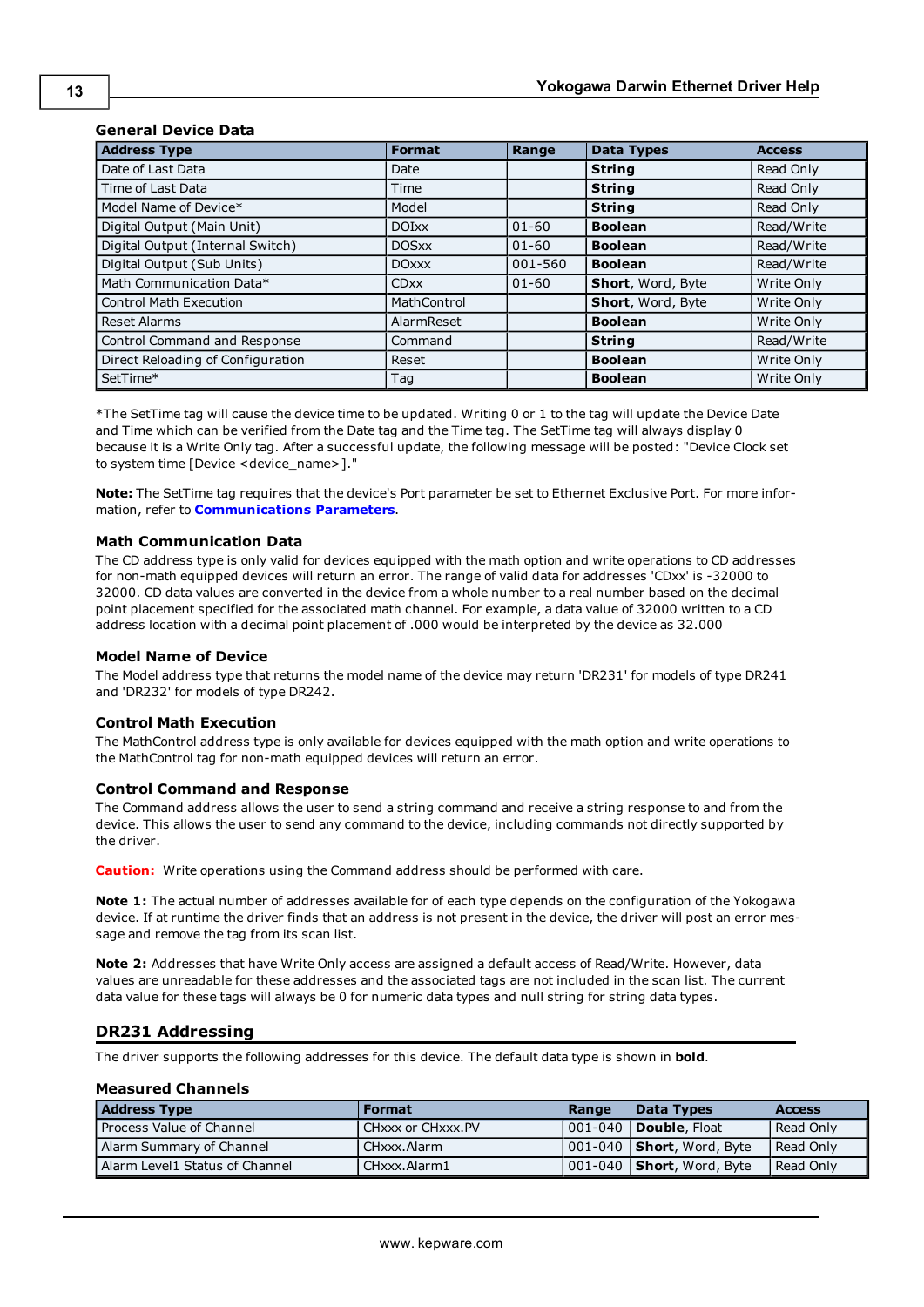| Alarm Level2 Status of Channel     | CHxxx.Alarm2            | 001-040     | Short, Word, Byte | Read Only  |
|------------------------------------|-------------------------|-------------|-------------------|------------|
| Alarm Level3 Status of Channel     | CHxxx.Alarm3            | 001-040     | Short, Word, Byte | Read Only  |
| Alarm Level4 Status of Channel     | CHxxx.Alarm4            | 001-040     | Short, Word, Byte | Read Only  |
| Alarm Type Level1 of Channel*      | CHxxx.AlarmType1.Num    | 001-040     | Short, Word, Byte | Read Only  |
|                                    |                         |             |                   |            |
| (numeric, ex. $0 =$ Off)           |                         |             |                   |            |
| Alarm Type Level2 of Channel*      | CHxxx.AlarmType2.Num    | 001-040     | Short, Word, Byte | Read Only  |
| (numeric)                          |                         |             |                   |            |
| Alarm Type Level3 of Channel*      | CHxxx.AlarmType3.Num    | 001-040     | Short, Word, Byte | Read Only  |
|                                    |                         |             |                   |            |
| (numeric)                          |                         |             |                   |            |
| Alarm Type Level4 of Channel*      | CHxxx.AlarmType4.Num    | 001-040     | Short, Word, Byte | Read Only  |
|                                    |                         |             |                   |            |
| (numeric)                          |                         |             |                   |            |
| Alarm Type Level1 of Channel*      | CHxxx.AlarmType1.String | 001-040     | <b>String</b>     | Read Only  |
|                                    |                         |             |                   |            |
| (string, ex. "OFF")                |                         |             |                   |            |
| Alarm Type Level2 of Channel*      | CHxxx.AlarmType2.String | 001-040     | <b>String</b>     | Read Only  |
| (string)                           |                         |             |                   |            |
| Alarm Type Level3 of Channel*      | CHxxx.AlarmType3.String | 001-040     | <b>String</b>     | Read Only  |
|                                    |                         |             |                   |            |
| (string)                           |                         |             |                   |            |
| Alarm Type Level4 of Channel*      | CHxxx.AlarmType4.String | 001-040     | <b>String</b>     | Read Only  |
|                                    |                         |             |                   |            |
| (string)                           |                         |             |                   |            |
| Set and Read Level1 Alarm Setpoint | CHxxx.ASP1              | 001-040     | Double, Float     | Read/Write |
| Set and Read Level2 Alarm Setpoint | CHxxx.ASP2              | $001 - 040$ | Double, Float     | Read/Write |
| Set and Read Level3 Alarm Setpoint | CHxxx.ASP3              | 001-040     | Double, Float     | Read/Write |
| Set and Read Level4 Alarm Setpoint | CHxxx.ASP4              | 001-040     | Double, Float     | Read/Write |
| Upper Scale Value of Channel*      | CHxxx.scale_Hi          | 001-040     | Double, Float     | Read Only  |
| Lower Scale Value of Channel*      | CHxxx.scale Lo          | 001-040     | Double, Float     | Read Only  |
| Unit String of Channel*            | CHxxx.unit              | 001-040     | <b>String</b>     | Read Only  |
| Tagname of Channel*                | CHxxx.tag               | 001-040     | <b>String</b>     | Read Only  |
| Status of Channel*                 | CHxxx.status            | 001-040     | <b>String</b>     | Read Only  |
| Lowest Measuring Channel*          | CH.Low                  |             | Short, Word, Byte | Read Only  |
| Highest Measuring Channel*         | CH.High                 |             | Short, Word, Byte | Read Only  |

# **Math Channels**

| <b>Address Type</b>                 | <b>Format</b>     | Range     | Data Types               | <b>Access</b> |
|-------------------------------------|-------------------|-----------|--------------------------|---------------|
| Process Value of Math Channel       | CHAXX or CHAXX.PV | $01 - 30$ | Double, Float            | Read Only     |
| Alarm Summary of Math Channel       | CHAxx.Alarm       | $01 - 30$ | Short, Word, Byte        | Read Only     |
| Alarm Level1 Status of Math Channel | CHAxx.Alarm1      | $01 - 30$ | Short, Word, Byte        | Read Only     |
| Alarm Level2 Status of Math Channel | CHAxx.Alarm2      | $01 - 30$ | Short, Word, Byte        | Read Only     |
| Alarm Level3 Status of Math Channel | CHAxx.Alarm3      | $01 - 30$ | Short, Word, Byte        | Read Only     |
| Alarm Level4 Status of Math Channel | CHAxx.Alarm4      | $01 - 30$ | <b>Short, Word, Byte</b> | Read Only     |
| Set and Read Level1 Alarm Setpoint  | CHAxx.ASP1        | $01 - 30$ | <b>Double, Float</b>     | Read/Write    |
| Set and Read Level2 Alarm Setpoint  | CHAxx ASP2        | $01 - 30$ | <b>Double, Float</b>     | Read/Write    |
| Set and Read Level3 Alarm Setpoint  | CHAxx, ASP3       | $01 - 30$ | <b>Double, Float</b>     | Read/Write    |
| Set and Read Level4 Alarm Setpoint  | CHAxx ASP4        | $01 - 30$ | <b>Double, Float</b>     | Read/Write    |
| Upper Scale Value of Math Channel*  | CHAxx.scale Hi    | $01 - 30$ | <b>Double, Float</b>     | Read Only     |
| Lower Scale Value of Math Channel*  | CHAxx.scale Lo    | $01 - 30$ | <b>Double, Float</b>     | Read Only     |
| Unit String of Math Channel*        | CHAxx.unit        | $01 - 30$ | <b>String</b>            | Read Only     |
| Tagname of Math Channel*            | CHAxx.tag         | $01 - 30$ | <b>String</b>            | Read Only     |
| Status of Math Channel*             | CHAxx.status      | $01 - 30$ | <b>String</b>            | Read Only     |
| Lowest Math Channel*                | CHA.Low           |           | Short, Word, Byte        | Read Only     |
| Highest Math Channel*               | CHA.High          |           | <b>Short, Word, Byte</b> | Read Only     |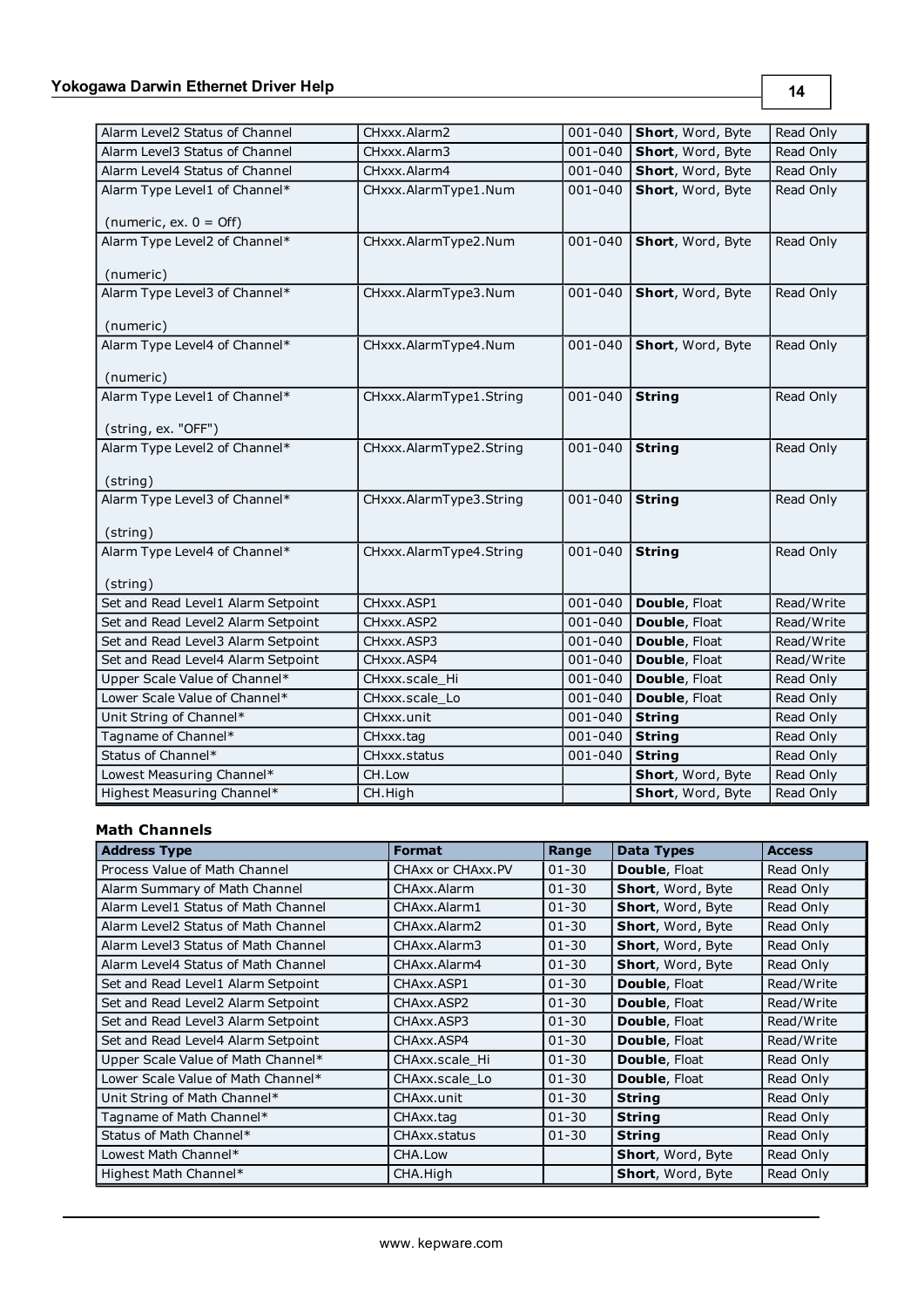\*Data associated with these addresses are only read at the device at the start of a communications session. Once read, the values will not be refreshed until the server has been restarted or the "Reset" tag has been invoked. To invoke a reset, a non-zero value must be written to the Reset tag. Once the Reset tag has been invoked, the driver will reinitialize all startup data from the device.

#### **Alarm Setpoints**

Data values for Alarm Setpoints that are undefined in the device will be returned as +INF. Data values can only be written to Alarm Setpoints that are defined in the device. Write operations to undefined Alarm Setpoints will return an error.

#### **Scales**

Data values for Scale\_Hi and Scale\_Lo for channels that are skipped will be returned as +INF.

#### **Tag Names**

For devices that do not support tag names and channels that have unspecified tag names, the driver will construct an internal tag name based on the channel number. For example, the tag name of address 'CH001' will be returned as 'CH001'.

#### **General Device Data**

| <b>Address Type</b>               | <b>Format</b> | Range     | <b>Data Types</b> | <b>Access</b> |
|-----------------------------------|---------------|-----------|-------------------|---------------|
| Date of Last Data                 | Date          |           | <b>String</b>     | Read Only     |
| Time of Last Data                 | Time          |           | <b>String</b>     | Read Only     |
| Model Name of Device*             | Model         |           | <b>String</b>     | Read Only     |
| Math Communication Data*          | <b>CDxx</b>   | $01 - 30$ | Short, Word, Byte | Write Only    |
| <b>Control Math Execution</b>     | MathControl   |           | Short, Word, Byte | Write Only    |
| <b>Reset Alarms</b>               | AlarmReset    |           | <b>Boolean</b>    | Write Only    |
| Control Command and Response      | Command       |           | <b>String</b>     | Read/Write    |
| Direct Reloading of Configuration | Reset         |           | <b>Boolean</b>    | Write Only    |
| SetTime*                          | Tag           |           | <b>Boolean</b>    | Write Only    |

\*The SetTime tag will cause the device time to be updated. Writing 0 or 1 to the tag will update the Device Date and Time which can be verified from the Date tag and the Time tag. The SetTime tag will always display 0 because it is a Write Only tag. After a successful update, the following message will be posted: "Device Clock set to system time [Device <device\_name>]."

**Note:** The SetTime tag requires that the device's Port parameter be set to Ethernet Exclusive Port. For more information, refer to **[Communications](#page-4-0) [Parameters](#page-4-0)**.

#### **Math Communication Data**

The CD address type is only valid for devices equipped with the math option and write operations to CD addresses for non-math equipped devices will return an error. The range of valid data for addresses 'CDxx' is -32000 to 32000. CD data values are converted in the device from a whole number to a real number based on the decimal point placement specified for the associated math channel. For example, the device would interpret a data value of 32000 written to a CD address location with a decimal point placement of .000 as 32.000

#### **Model Name of Device**

The Model address type that returns the model name of the device may return 'DR231' for models of type DR241 and 'DR232' for models of type DR242.

#### **Control Math Execution**

The MathControl address type is only available for devices equipped with the math option and write operations to the MathControl tag for non-math equipped devices will return an error.

#### **Control Command and Response**

The Command address allows the user to send a string command and receive a string response to and from the device. This allows the user to send any command to the device, including commands not directly supported by the driver.

**Caution:** Write operations using the Command address should be performed with care.

**Note 1:** The actual number of addresses available for of each type depends on the configuration of the Yokogawa device. If at runtime the driver finds that an address is not present in the device, the driver will post an error message and remove the tag from its scan list.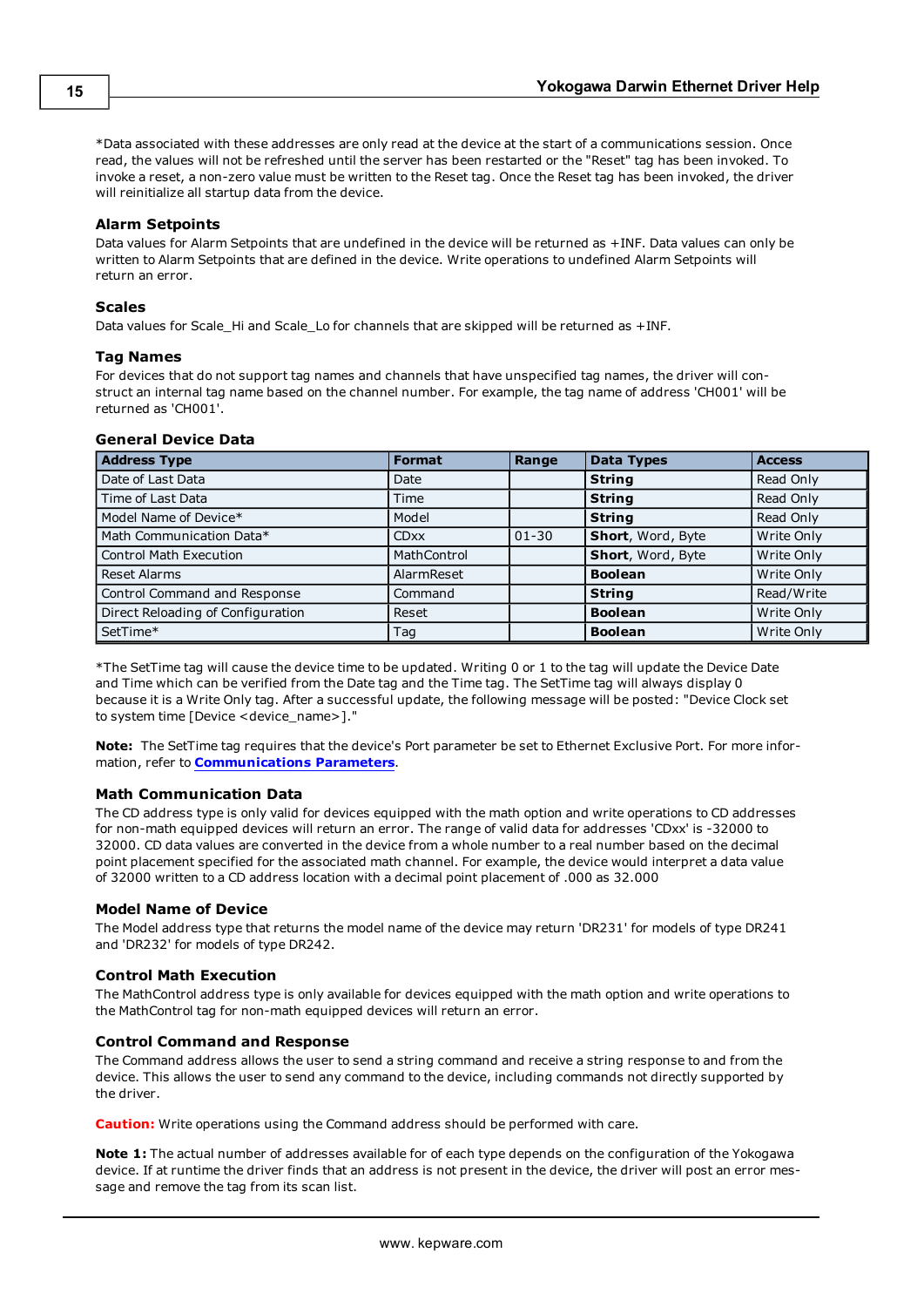**Note 2:** Addresses that have Write Only access are assigned a default access of Read/Write. However, data values are unreadable for these addresses and the associated tags are not included in the scan list. The current data value for these tags will always be 0 for numeric data types and null string for string data types.

# <span id="page-15-0"></span>**DR232 Addressing**

The driver supports the following addresses for this device. The default data type is shown in **bold**.

| <b>Measured Channels</b>                                          |                         |             |                   |               |  |
|-------------------------------------------------------------------|-------------------------|-------------|-------------------|---------------|--|
| <b>Address Type</b>                                               | <b>Format</b>           | Range       | <b>Data Types</b> | <b>Access</b> |  |
| Process Value of Channel                                          | CHxxx or CHxxx.PV       | 001-560     | Double, Float     | Read Only     |  |
| Alarm Summary of Channel                                          | CHxxx.Alarm             | 001-560     | Short, Word, Byte | Read Only     |  |
| Alarm Level1 Status of Channel                                    | CHxxx.Alarm1            | 001-560     | Short, Word, Byte | Read Only     |  |
| Alarm Level2 Status of Channel                                    | CHxxx.Alarm2            | 001-560     | Short, Word, Byte | Read Only     |  |
| Alarm Level3 Status of Channel                                    | CHxxx.Alarm3            | 001-560     | Short, Word, Byte | Read Only     |  |
| Alarm Level4 Status of Channel                                    | CHxxx.Alarm4            | 001-560     | Short, Word, Byte | Read Only     |  |
| Alarm Type Level1 of Channel*                                     | CHxxx.AlarmType1.Num    | 001-560     | Short, Word, Byte | Read Only     |  |
| (numeric, ex. $0 = \text{Off}$ )<br>Alarm Type Level2 of Channel* | CHxxx.AlarmType2.Num    | 001-560     | Short, Word, Byte | Read Only     |  |
| (numeric)                                                         |                         |             |                   |               |  |
| Alarm Type Level3 of Channel*                                     | CHxxx.AlarmType3.Num    | 001-560     | Short, Word, Byte | Read Only     |  |
| (numeric)                                                         |                         |             |                   |               |  |
| Alarm Type Level4 of Channel*                                     | CHxxx.AlarmType4.Num    | 001-560     | Short, Word, Byte | Read Only     |  |
| (numeric)                                                         |                         |             |                   |               |  |
| Alarm Type Level1 of Channel*                                     | CHxxx.AlarmType1.String | 001-560     | <b>String</b>     | Read Only     |  |
| (string, ex. "OFF")                                               |                         |             |                   |               |  |
| Alarm Type Level2 of Channel*                                     | CHxxx.AlarmType2.String | 001-560     | <b>String</b>     | Read Only     |  |
| (string)                                                          |                         |             |                   |               |  |
| Alarm Type Level3 of Channel*                                     | CHxxx.AlarmType3.String | 001-560     | <b>String</b>     | Read Only     |  |
| (string)                                                          |                         |             |                   |               |  |
| Alarm Type Level4 of Channel*                                     | CHxxx.AlarmType4.String | 001-560     | <b>String</b>     | Read Only     |  |
| (string)                                                          |                         |             |                   |               |  |
| Set and Read Level1 Alarm Setpoint                                | CHxxx.ASP1              | 001-560     | Double, Float     | Read/Write    |  |
| Set and Read Level2 Alarm Setpoint                                | CHxxx.ASP2              | 001-560     | Double, Float     | Read/Write    |  |
| Set and Read Level3 Alarm Setpoint                                | CHxxx.ASP3              | 001-560     | Double, Float     | Read/Write    |  |
| Set and Read Level4 Alarm Setpoint                                | CHxxx.ASP4              | $001 - 560$ | Double, Float     | Read/Write    |  |
| Upper Scale Value of Channel*                                     | CHxxx.scale_Hi          | 001-560     | Double, Float     | Read Only     |  |
| Lower Scale Value of Channel*                                     | CHxxx.scale Lo          | 001-560     | Double, Float     | Read Only     |  |
| Unit String of Channel*                                           | CHxxx.unit              | 001-560     | <b>String</b>     | Read Only     |  |
| Tagname of Channel*                                               | CHxxx.tag               | 001-560     | <b>String</b>     | Read Only     |  |
| Status of Channel*                                                | CHxxx.status            | 001-560     | <b>String</b>     | Read Only     |  |
| Lowest Measuring Channel*                                         | CH.Low                  |             | Short, Word, Byte | Read Only     |  |
| Highest Measuring Channel*                                        | CH.High                 |             | Short, Word, Byte | Read Only     |  |

# **Math Channels**

| <b>Address Type</b>                 | <b>Format</b>     | Range       | <b>Data Types</b> | <b>Access</b> |
|-------------------------------------|-------------------|-------------|-------------------|---------------|
| Process Value of Math Channel       | CHAxx or CHAxx.PV | $101 - 60$  | Double, Float     | Read Only     |
| Alarm Summary of Math Channel       | CHAxx.Alarm       | $101 - 60$  | Short, Word, Byte | Read Only     |
| Alarm Level1 Status of Math Channel | CHAxx.Alarm1      | $101 - 60$  | Short, Word, Byte | Read Only     |
| Alarm Level2 Status of Math Channel | CHAxx.Alarm2      | $ 01 - 60 $ | Short, Word, Byte | Read Only     |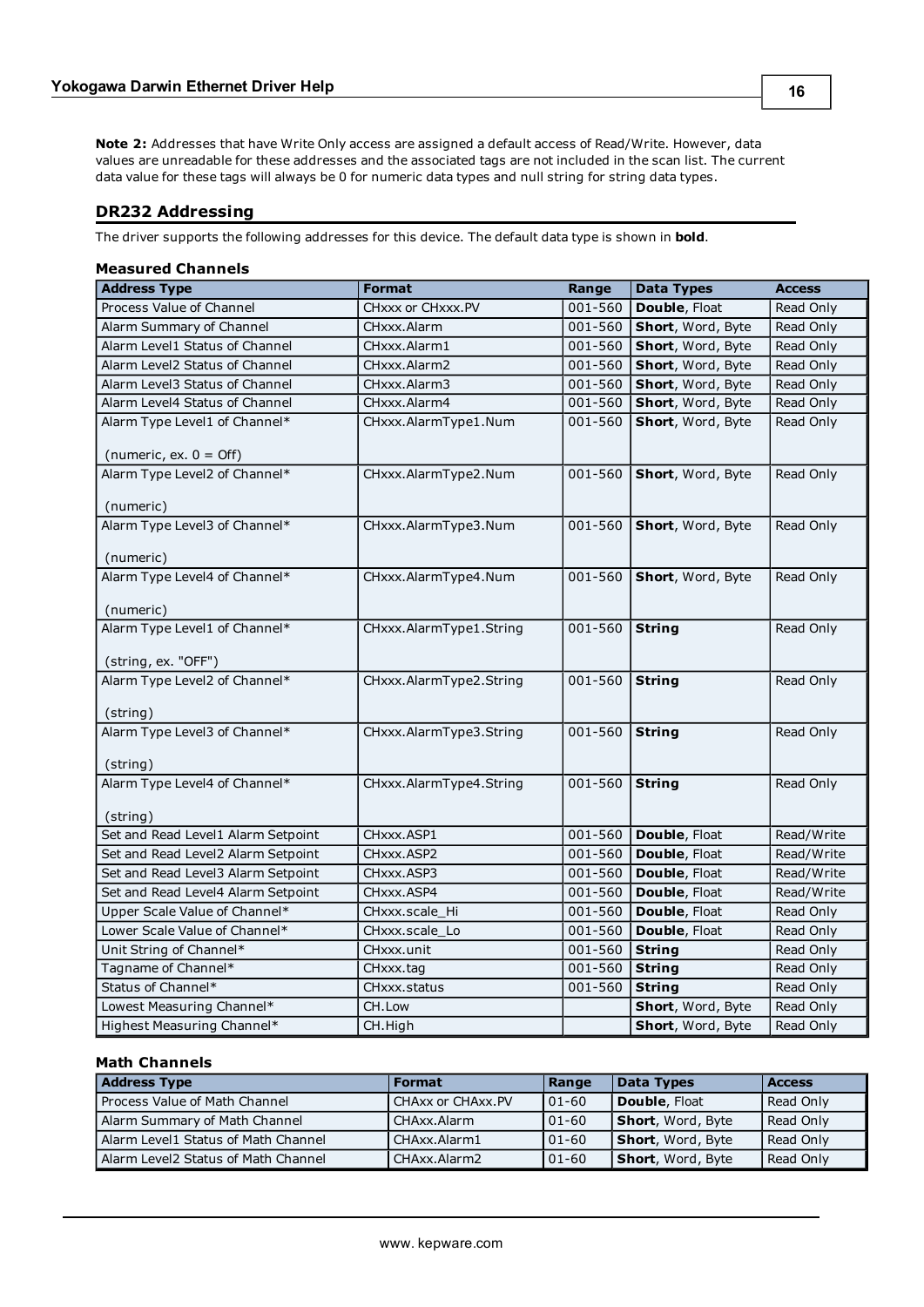| Alarm Level3 Status of Math Channel | CHAxx.Alarm3   | $01 - 60$ | Short, Word, Byte        | Read Only  |
|-------------------------------------|----------------|-----------|--------------------------|------------|
| Alarm Level4 Status of Math Channel | CHAxx.Alarm4   | $01 - 60$ | Short, Word, Byte        | Read Only  |
| Set and Read Level1 Alarm Setpoint  | CHAxx.ASP1     | $01 - 60$ | <b>Double, Float</b>     | Read/Write |
| Set and Read Level2 Alarm Setpoint  | CHAxx, ASP2    | $01 - 60$ | Double, Float            | Read/Write |
| Set and Read Level3 Alarm Setpoint  | CHAxx.ASP3     | $01 - 60$ | Double, Float            | Read/Write |
| Set and Read Level4 Alarm Setpoint  | CHAxx, ASP4    | $01 - 60$ | Double, Float            | Read/Write |
| Upper Scale Value of Math Channel*  | CHAxx.scale Hi | $01 - 60$ | Double, Float            | Read Only  |
| Lower Scale Value of Math Channel*  | CHAxx.scale Lo | $01 - 60$ | Double, Float            | Read Only  |
| Unit String of Math Channel*        | CHAxx.unit     | $01 - 60$ | <b>String</b>            | Read Only  |
| Tagname of Math Channel*            | CHAxx.tag      | $01 - 60$ | <b>String</b>            | Read Only  |
| Status of Math Channel*             | CHAxx.status   | $01 - 60$ | <b>String</b>            | Read Only  |
| Lowest Math Channel*                | CHA.Low        |           | Short, Word, Byte        | Read Only  |
| Highest Math Channel*               | CHA.High       |           | <b>Short, Word, Byte</b> | Read Only  |

\*Data associated with these addresses are only read at the device at the start of a communications session. Once read, the values will not be refreshed until the server has been restarted or the "Reset" tag has been invoked. To invoke a reset, a non-zero value must be written to the Reset tag. Once the Reset tag has been invoked, the driver will reinitialize all startup data from the device.

# **Alarm Setpoints**

Data values for Alarm Setpoints that are undefined in the device will be returned as +INF. Data values can only be written to Alarm Setpoints that are defined in the device. Write operations to undefined Alarm Setpoints will return an error.

# **Scales**

Data values for Scale\_Hi and Scale\_Lo for channels that are skipped will be returned as +INF.

# **Tag Names**

For devices that do not support tag names and channels that have unspecified tag names, the driver will construct an internal tag name based on the channel number. For example, the tag name of address 'CH001' will be returned as 'CH001'.

# **General Device Data**

| <b>Address Type</b>               | <b>Format</b> | Range     | <b>Data Types</b> | <b>Access</b> |
|-----------------------------------|---------------|-----------|-------------------|---------------|
| Date of Last Data                 | Date          |           | <b>String</b>     | Read Only     |
| Time of Last Data                 | Time          |           | <b>String</b>     | Read Only     |
| Model Name of Device*             | Model         |           | <b>String</b>     | Read Only     |
| Math Communication Data*          | <b>CDxx</b>   | $01 - 60$ | Short, Word, Byte | Write Only    |
| <b>Control Math Execution</b>     | MathControl   |           | Short, Word, Byte | Write Only    |
| <b>Reset Alarms</b>               | AlarmReset    |           | <b>Boolean</b>    | Write Only    |
| Control Command and Response      | Command       |           | <b>String</b>     | Read/Write    |
| Direct Reloading of Configuration | Reset         |           | <b>Boolean</b>    | Write Only    |
| SetTime*                          | Tag           |           | <b>Boolean</b>    | Write Only    |

\*The SetTime tag will cause the device time to be updated. Writing 0 or 1 to the tag will update the Device Date and Time which can be verified from the Date tag and the Time tag. The SetTime tag will always display 0 because it is a Write Only tag. After a successful update, the following message will be posted: "Device Clock set to system time [Device <device\_name>]."

**Note:** The SetTime tag requires that the device's Port parameter be set to Ethernet Exclusive Port. For more information, refer to **[Communications](#page-4-0) [Parameters](#page-4-0)**.

# **Math Communication Data**

The CD address type is only valid for devices equipped with the math option and write operations to CD addresses for non-math equipped devices will return an error. The range of valid data for addresses 'CDxx' is -32000 to 32000. CD data values are converted in the device from a whole number to a real number based on the decimal point placement specified for the associated math channel. For example, the device would interpret a data value of 32000 written to a CD address location with a decimal point placement of .000 as 32.000

# **Model Name of Device**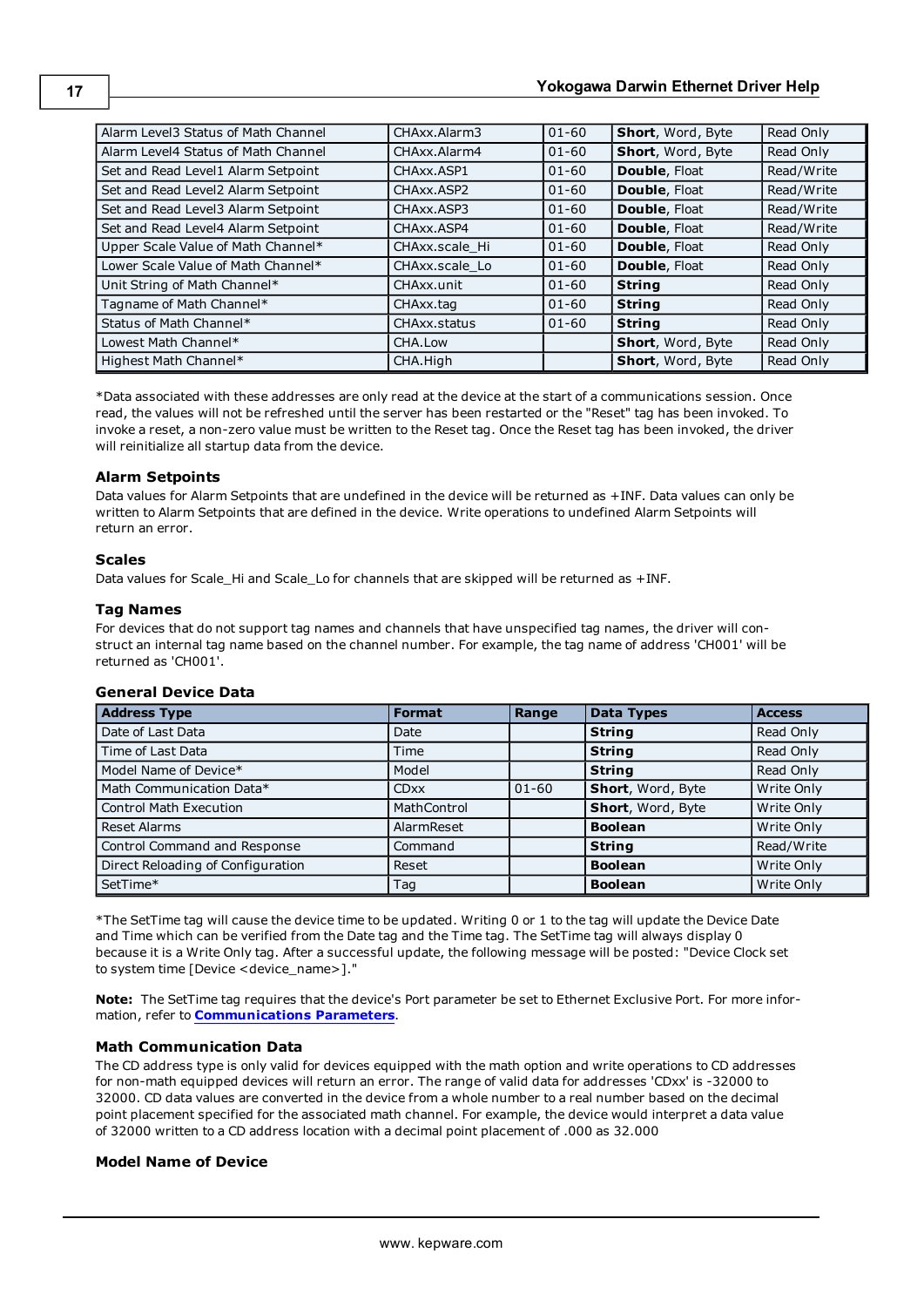The Model address type that returns the model name of the device may return 'DR231' for models of type DR241 and 'DR232' for models of type DR242.

### **Control Math Execution**

The MathControl address type is only available for devices equipped with the math option and write operations to the MathControl tag for non-math equipped devices will return an error.

#### **Control Command and Response**

The Command address allows the user to send a string command and receive a string response to and from the device. This allows the user to send any command to the device, including commands not directly supported by the driver.

**Caution:** Write operations using the Command address should be performed with care.

**Note 1:** The actual number of addresses available for of each type depends on the configuration of the Yokogawa device. If at runtime the driver finds that an address is not present in the device, the driver will post an error message and remove the tag from its scan list.

**Note 2:** Addresses that have Write Only access are assigned a default access of Read/Write. However, data values are unreadable for these addresses and the associated tags are not included in the scan list. The current data value for these tags will always be 0 for numeric data types and null string for string data types.

# <span id="page-17-0"></span>**DR241 Addressing**

The driver supports the following addresses for this device. The default data type is shown in **bold**.

#### **Measured Channels**

| <b>Address Type</b>                        | <b>Format</b>           | Range       | <b>Data Types</b> | <b>Access</b> |
|--------------------------------------------|-------------------------|-------------|-------------------|---------------|
| Process Value of Channel                   | CHxxx or CHxxx.PV       | $001 - 040$ | Double, Float     | Read Only     |
| Alarm Summary of Channel                   | CHxxx.Alarm             | 001-040     | Short, Word, Byte | Read Only     |
| Alarm Level1 Status of Channel             | CHxxx.Alarm1            | 001-040     | Short, Word, Byte | Read Only     |
| Alarm Level2 Status of Channel             | CHxxx.Alarm2            | 001-040     | Short, Word, Byte | Read Only     |
| Alarm Level3 Status of Channel             | CHxxx.Alarm3            | 001-040     | Short, Word, Byte | Read Only     |
| Alarm Level4 Status of Channel             | CHxxx.Alarm4            | 001-040     | Short, Word, Byte | Read Only     |
| Alarm Type Level1 of Channel*              | CHxxx.AlarmType1.Num    | 001-040     | Short, Word, Byte | Read Only     |
| (numeric, ex. $0 =$ Off)                   |                         |             |                   |               |
| Alarm Type Level2 of Channel*<br>(numeric) | CHxxx.AlarmType2.Num    | 001-040     | Short, Word, Byte | Read Only     |
| Alarm Type Level3 of Channel*              | CHxxx.AlarmType3.Num    | $001 - 040$ | Short, Word, Byte | Read Only     |
| (numeric)                                  |                         |             |                   |               |
| Alarm Type Level4 of Channel*<br>(numeric) | CHxxx.AlarmType4.Num    | 001-040     | Short, Word, Byte | Read Only     |
| Alarm Type Level1 of Channel*              | CHxxx.AlarmType1.String | 001-040     | <b>String</b>     | Read Only     |
|                                            |                         |             |                   |               |
| (string, ex. "OFF")                        |                         |             |                   |               |
| Alarm Type Level2 of Channel*<br>(string)  | CHxxx.AlarmType2.String | 001-040     | <b>String</b>     | Read Only     |
| Alarm Type Level3 of Channel*              | CHxxx.AlarmType3.String | 001-040     | <b>String</b>     | Read Only     |
| (string)                                   |                         |             |                   |               |
| Alarm Type Level4 of Channel*<br>(string)  | CHxxx.AlarmType4.String | 001-040     | <b>String</b>     | Read Only     |
| Set and Read Level1 Alarm Setpoint         | CHxxx.ASP1              | $001 - 040$ | Double, Float     | Read/Write    |
| Set and Read Level2 Alarm Setpoint         | CHxxx.ASP2              | 001-040     | Double, Float     | Read/Write    |
| Set and Read Level3 Alarm Setpoint         | CHxxx.ASP3              | 001-040     | Double, Float     | Read/Write    |
| Set and Read Level4 Alarm Setpoint         | CHxxx.ASP4              | 001-040     | Double, Float     | Read/Write    |
| Upper Scale Value of Channel*              | CHxxx.scale_Hi          | 001-040     | Double, Float     | Read Only     |
| Lower Scale Value of Channel*              | CHxxx.scale_Lo          | $001 - 040$ | Double, Float     | Read Only     |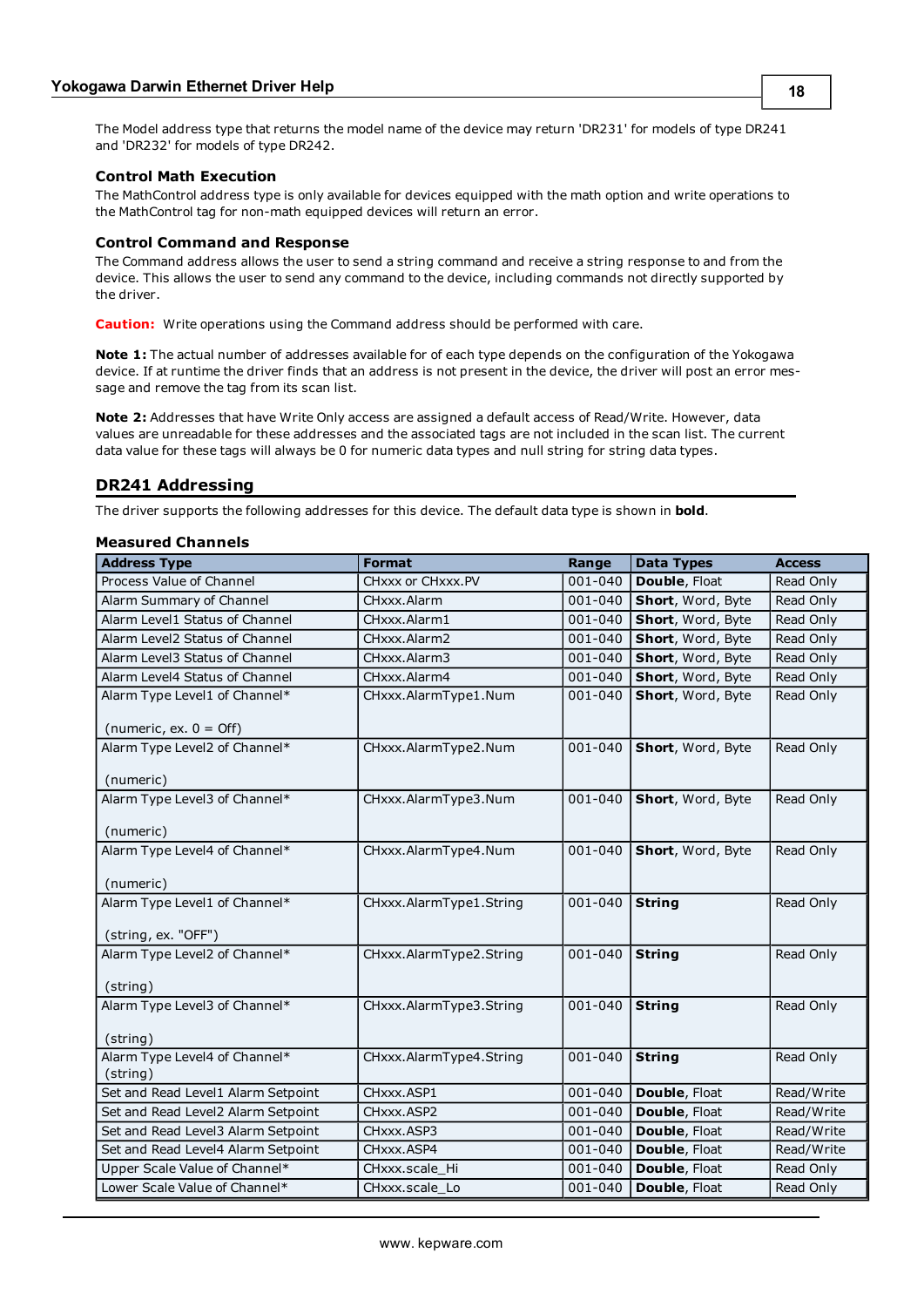| Unit String of Channel*    | CHxxx.unit   | $ 001 - 040 $ String  |                           | Read Only |
|----------------------------|--------------|-----------------------|---------------------------|-----------|
| Tagname of Channel*        | CHxxx.tag    | $ 001 - 040 $ String  |                           | Read Only |
| Status of Channel*         | CHxxx status | 001-040 <b>String</b> |                           | Read Only |
| Lowest Measuring Channel*  | CH.Low       |                       | <b>Short</b> , Word, Byte | Read Only |
| Highest Measuring Channel* | CH.High      |                       | <b>Short</b> , Word, Byte | Read Only |

# **Math Channels**

| <b>Address Type</b>                 | <b>Format</b>     | Range     | <b>Data Types</b>    | <b>Access</b> |
|-------------------------------------|-------------------|-----------|----------------------|---------------|
| Process Value of Math Channel       | CHAXX or CHAXX.PV | $01 - 30$ | <b>Double, Float</b> | Read Only     |
| Alarm Summary of Math Channel       | CHAxx.Alarm       | $01 - 30$ | Short, Word, Byte    | Read Only     |
| Alarm Level1 Status of Math Channel | CHAxx.Alarm1      | $01 - 30$ | Short, Word, Byte    | Read Only     |
| Alarm Level2 Status of Math Channel | CHAxx.Alarm2      | $01 - 30$ | Short, Word, Byte    | Read Only     |
| Alarm Level3 Status of Math Channel | CHAxx.Alarm3      | $01 - 30$ | Short, Word, Byte    | Read Only     |
| Alarm Level4 Status of Math Channel | CHAxx.Alarm4      | $01 - 30$ | Short, Word, Byte    | Read Only     |
| Set and Read Level1 Alarm Setpoint  | CHAxx.ASP1        | $01 - 30$ | <b>Double, Float</b> | Read/Write    |
| Set and Read Level2 Alarm Setpoint  | CHAxx.ASP2        | $01 - 30$ | Double, Float        | Read/Write    |
| Set and Read Level3 Alarm Setpoint  | CHAxx.ASP3        | $01 - 30$ | Double, Float        | Read/Write    |
| Set and Read Level4 Alarm Setpoint  | CHAxx.ASP4        | $01 - 30$ | <b>Double, Float</b> | Read/Write    |
| Upper Scale Value of Math Channel*  | CHAxx.scale Hi    | $01 - 30$ | <b>Double, Float</b> | Read Only     |
| Lower Scale Value of Math Channel*  | CHAxx.scale Lo    | $01 - 30$ | <b>Double, Float</b> | Read Only     |
| Unit String of Math Channel*        | CHAxx.unit        | $01 - 30$ | <b>String</b>        | Read Only     |
| Tagname of Math Channel*            | CHAxx.tag         | $01 - 30$ | <b>String</b>        | Read Only     |
| Status of Math Channel*             | CHAxx.status      | $01 - 30$ | <b>String</b>        | Read Only     |
| Lowest Math Channel*                | CHA.Low           |           | Short, Word, Byte    | Read Only     |
| Highest Math Channel*               | CHA.High          |           | Short, Word, Byte    | Read Only     |

\*Data associated with these addresses are only read at the device at the start of a communications session. Once read, the values will not be refreshed until the server has been restarted or the "Reset" tag has been invoked. To invoke a reset, a non-zero value must be written to the Reset tag. Once the Reset tag has been invoked, the driver will reinitialize all startup data from the device.

# **Alarm Setpoints**

Data values for Alarm Setpoints that are undefined in the device will be returned as +INF. Data values can only be written to Alarm Setpoints that are defined in the device. Write operations to undefined Alarm Setpoints will return an error.

# **Scales**

Data values for Scale\_Hi and Scale\_Lo for channels that are skipped will be returned as +INF.

#### **Tag Names**

For devices that do not support tag names and channels that have unspecified tag names, the driver will construct an internal tag name based on the channel number. For example, the tag name of address 'CH001' will be returned as 'CH001'.

## **General Device Data**

| <b>Address Type</b>               | <b>Format</b>          | Range     | <b>Data Types</b> | <b>Access</b> |
|-----------------------------------|------------------------|-----------|-------------------|---------------|
| Date of Last Data                 | Date                   |           | <b>String</b>     | Read Only     |
| Time of Last Data                 | Time                   |           | <b>String</b>     | Read Only     |
| Model Name of Device*             | Model                  |           | String            | Read Only     |
| Math Communication Data*          | <b>CD<sub>XX</sub></b> | $01 - 30$ | Short, Word, Byte | Write Only    |
| <b>Control Math Execution</b>     | MathControl            |           | Short, Word, Byte | Write Only    |
| <b>Reset Alarms</b>               | AlarmReset             |           | <b>Boolean</b>    | Write Only    |
| Control Command and Response      | Command                |           | <b>String</b>     | Read/Write    |
| Direct Reloading of Configuration | Reset                  |           | <b>Boolean</b>    | Write Only    |
| SetTime*                          | Tag                    |           | <b>Boolean</b>    | Write Only    |

\*The SetTime tag will cause the device time to be updated. Writing 0 or 1 to the tag will update the Device Date and Time which can be verified from the Date tag and the Time tag. The SetTime tag will always display 0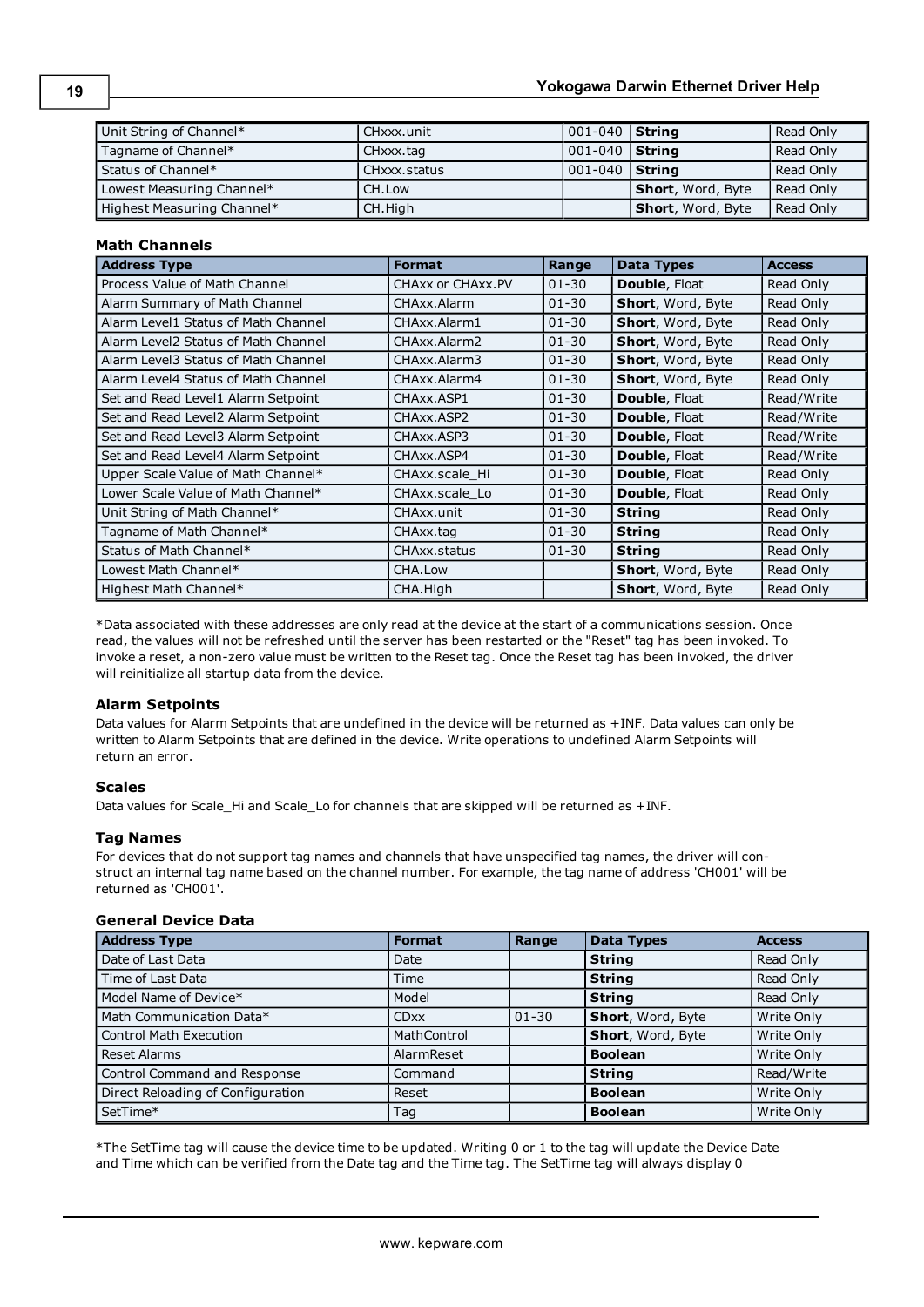because it is a Write Only tag. After a successful update, the following message will be posted: "Device Clock set to system time [Device <device\_name>]."

**Note:** The SetTime tag requires that the device's Port parameter be set to Ethernet Exclusive Port. For more information, refer to **[Communications](#page-4-0) [Parameters](#page-4-0)**.

#### **Math Communication Data**

The CD address type is only valid for devices equipped with the math option and write operations to CD addresses for non-math equipped devices will return an error. The range of valid data for addresses 'CDxx' is -32000 to 32000. CD data values are converted in the device from a whole number to a real number based on the decimal point placement specified for the associated math channel. For example, the device would interpret a data value of 32000 written to a CD address location with a decimal point placement of .000 as 32.000

#### **Model Name of Device**

The Model address type that returns the model name of the device may return 'DR231' for models of type DR241 and 'DR232' for models of type DR242.

#### **Control Math Execution**

The MathControl address type is only available for devices equipped with the math option and write operations to the MathControl tag for non-math equipped devices will return an error.

#### **Control Command and Response**

The Command address allows the user to send a string command and receive a string response to and from the device. This allows the user to send any command to the device, including commands not directly supported by the driver.

**Caution:** Write operations using the Command address should be performed with care.

**Note 1:** The actual number of addresses available for of each type depends on the configuration of the Yokogawa device. If at runtime the driver finds that an address is not present in the device, the driver will post an error message and remove the tag from its scan list.

**Note 2:** Addresses that have Write Only access are assigned a default access of Read/Write. However, data values are unreadable for these addresses and the associated tags are not included in the scan list. The current data value for these tags will always be 0 for numeric data types and null string for string data types.

#### <span id="page-19-0"></span>**DR242 Addressing**

The driver supports the following addresses for this device. The default data type is shown in **bold**.

#### **Measured Channels**

| <b>Address Type</b>              | <b>Format</b>           | Range   | Data Types               | <b>Access</b> |
|----------------------------------|-------------------------|---------|--------------------------|---------------|
| Process Value of Channel         | CHXXX or CHXXX.PV       | 001-560 | <b>Double, Float</b>     | Read Only     |
| Alarm Summary of Channel         | CHxxx.Alarm             | 001-560 | <b>Short, Word, Byte</b> | Read Only     |
| Alarm Level1 Status of Channel   | CHxxx.Alarm1            | 001-560 | <b>Short, Word, Byte</b> | Read Only     |
| Alarm Level2 Status of Channel   | CHxxx.Alarm2            | 001-560 | Short, Word, Byte        | Read Only     |
| Alarm Level3 Status of Channel   | CHxxx, Alarm3           | 001-560 | <b>Short, Word, Byte</b> | Read Only     |
| Alarm Level4 Status of Channel   | CHxxx.Alarm4            | 001-560 | <b>Short, Word, Byte</b> | Read Only     |
| Alarm Type Level1 of Channel*    | CHxxx.AlarmType1.Num    | 001-560 | <b>Short, Word, Byte</b> | Read Only     |
| (numeric, ex. $0 = \text{Off}$ ) |                         |         |                          |               |
|                                  |                         | 001-560 |                          |               |
| Alarm Type Level2 of Channel*    | CHxxx.AlarmType2.Num    |         | Short, Word, Byte        | Read Only     |
| (numeric)                        |                         |         |                          |               |
| Alarm Type Level3 of Channel*    | CHxxx.AlarmType3.Num    | 001-560 | <b>Short, Word, Byte</b> | Read Only     |
|                                  |                         |         |                          |               |
| (numeric)                        |                         |         |                          |               |
| Alarm Type Level4 of Channel*    | CHxxx.AlarmType4.Num    | 001-560 | <b>Short, Word, Byte</b> | Read Only     |
| (numeric)                        |                         |         |                          |               |
| Alarm Type Level1 of Channel*    | CHxxx.AlarmType1.String | 001-560 | <b>Short, Word, Byte</b> | Read Only     |
|                                  |                         |         |                          |               |
| (string, ex. "OFF")              |                         |         |                          |               |
| Alarm Type Level2 of Channel*    | CHxxx.AlarmType2.String | 001-560 | <b>Short, Word, Byte</b> | Read Only     |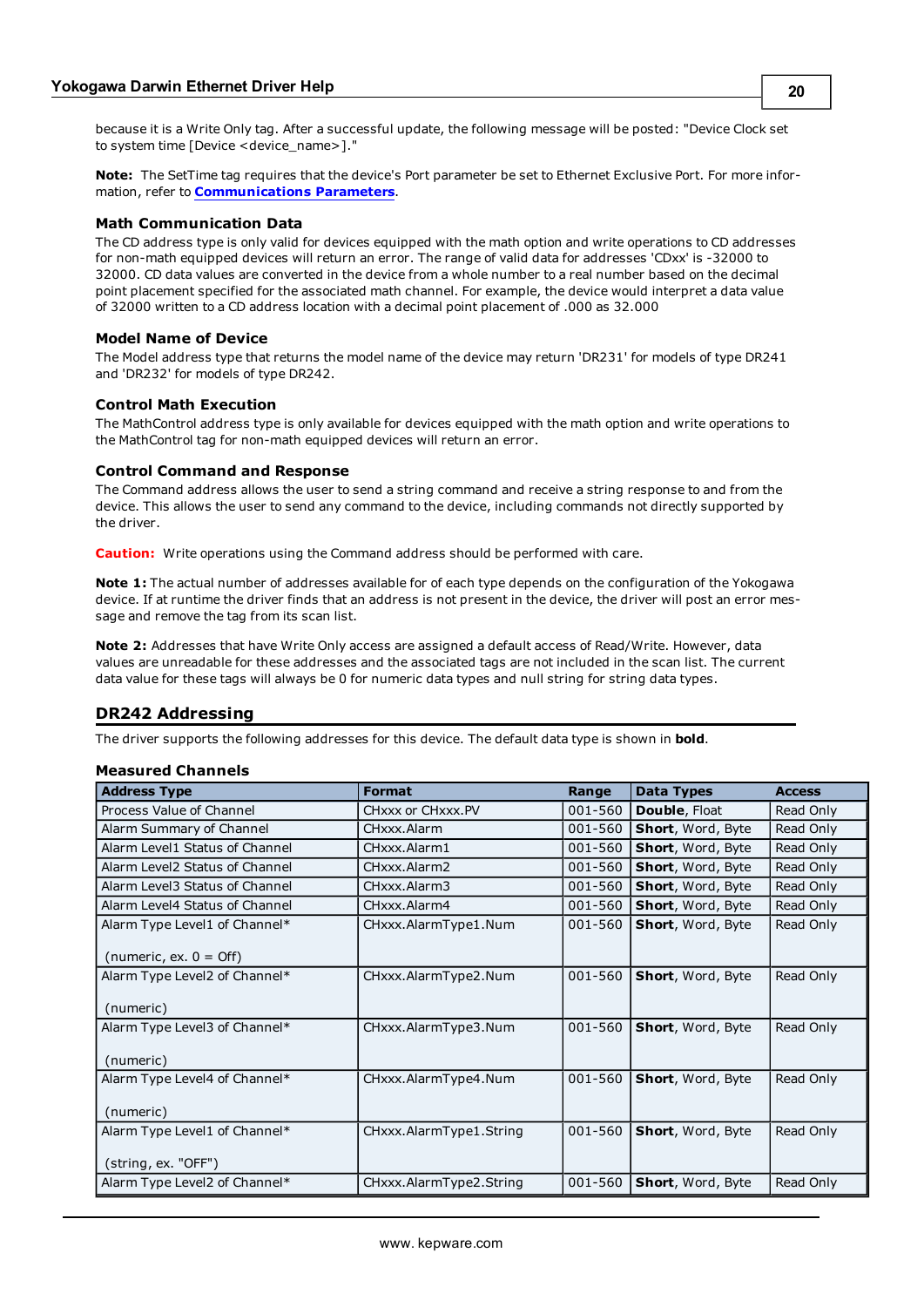| (string)                           |                         |         |                          |            |
|------------------------------------|-------------------------|---------|--------------------------|------------|
| Alarm Type Level3 of Channel*      | CHxxx.AlarmType3.String | 001-560 | <b>Short, Word, Byte</b> | Read Only  |
| (string)                           |                         |         |                          |            |
| Alarm Type Level4 of Channel*      | CHxxx.AlarmType4.String | 001-560 | <b>Short, Word, Byte</b> | Read Only  |
| (string)                           |                         |         |                          |            |
| Set and Read Level1 Alarm Setpoint | CHxxx.ASP1              | 001-560 | Double, Float            | Read/Write |
| Set and Read Level2 Alarm Setpoint | CHxxx ASP2              | 001-560 | <b>Double, Float</b>     | Read/Write |
| Set and Read Level3 Alarm Setpoint | CHxxx ASP3              | 001-560 | <b>Double, Float</b>     | Read/Write |
| Set and Read Level4 Alarm Setpoint | CHxxx.ASP4              | 001-560 | <b>Double, Float</b>     | Read/Write |
| Upper Scale Value of Channel*      | CHxxx.scale Hi          | 001-560 | Double, Float            | Read Only  |
| Lower Scale Value of Channel*      | CHxxx.scale Lo          | 001-560 | Double, Float            | Read Only  |
| Unit String of Channel*            | CHxxx.unit              | 001-560 | <b>String</b>            | Read Only  |
| Tagname of Channel*                | CHxxx.tag               | 001-560 | <b>String</b>            | Read Only  |
| Status of Channel*                 | CHxxx.status            | 001-560 | <b>String</b>            | Read Only  |
| Lowest Measuring Channel*          | CH.Low                  |         | <b>Short, Word, Byte</b> | Read Only  |
| Highest Measuring Channel*         | CH.High                 |         | <b>Short, Word, Byte</b> | Read Only  |

# **Math Channels**

| <b>Address Type</b>                 | <b>Format</b>     | Range     | <b>Data Types</b>        | <b>Access</b>   |
|-------------------------------------|-------------------|-----------|--------------------------|-----------------|
| Process Value of Math Channel       | CHAXX or CHAXX.PV | $01 - 60$ | <b>Double, Float</b>     | Read Only       |
| Alarm Summary of Math Channel       | CHAxx.Alarm       | $01 - 60$ | Short, Word, Byte        | Read Only       |
| Alarm Level1 Status of Math Channel | CHAxx.Alarm1      | $01 - 60$ | Short, Word, Byte        | Read Only       |
| Alarm Level2 Status of Math Channel | CHAxx.Alarm2      | $01 - 60$ | Short, Word, Byte        | Read Only       |
| Alarm Level3 Status of Math Channel | CHAxx.Alarm3      | $01 - 60$ | Short, Word, Byte        | Read Only       |
| Alarm Level4 Status of Math Channel | CHAxx.Alarm4      | $01 - 60$ | Short, Word, Byte        | Read Only       |
| Set and Read Level1 Alarm Setpoint  | CHAxx.ASP1        | $01 - 60$ | Double, Float            | Read/Write      |
| Set and Read Level2 Alarm Setpoint  | CHAxx.ASP2        | $01 - 60$ | <b>Double, Float</b>     | Read/Write      |
| Set and Read Level3 Alarm Setpoint  | CHAxx.ASP3        | $01 - 60$ | <b>Double, Float</b>     | Read/Write      |
| Set and Read Level4 Alarm Setpoint  | CHAxx.ASP4        | $01 - 60$ | <b>Double, Float</b>     | Read/Write      |
| Upper Scale Value of Math Channel*  | CHAxx.scale Hi    | $01 - 60$ | <b>Double, Float</b>     | Read Only       |
| Lower Scale Value of Math Channel*  | CHAxx.scale Lo    | $01 - 60$ | <b>Double, Float</b>     | Read Only       |
| Unit String of Math Channel*        | CHAxx.unit        | $01 - 60$ | <b>String</b>            | Read Only       |
| Tagname of Math Channel*            | CHAxx.tag         | $01 - 60$ | <b>String</b>            | Read Only       |
| Status of Math Channel*             | CHAxx.status      | $01 - 60$ | <b>String</b>            | Read Only       |
| Lowest Math Channel*                | CHA.Low           |           | Short, Word, Byte        | Read Only       |
| Highest Math Channel*               | CHA.High          |           | <b>Short, Word, Byte</b> | <b>ReadOnly</b> |

\*Data associated with these addresses are only read at the device at the start of a communications session. Once read, the values will not be refreshed until the server has been restarted or the "Reset" tag has been invoked. To invoke a reset, a non-zero value must be written to the Reset tag. Once the Reset tag has been invoked, the driver will reinitialize all startup data from the device.

#### **Alarm Setpoints**

Data values for Alarm Setpoints that are undefined in the device will be returned as +INF. Data values can only be written to Alarm Setpoints that are defined in the device. Write operations to undefined Alarm Setpoints will return an error.

#### **Scales**

Data values for Scale\_Hi and Scale\_Lo for channels that are skipped will be returned as +INF.

#### **Tag Names**

For devices that do not support tag names and channels that have unspecified tag names, the driver will construct an internal tag name based on the channel number. For example, the tag name of address 'CH001' will be returned as 'CH001'.

# **General Device Data**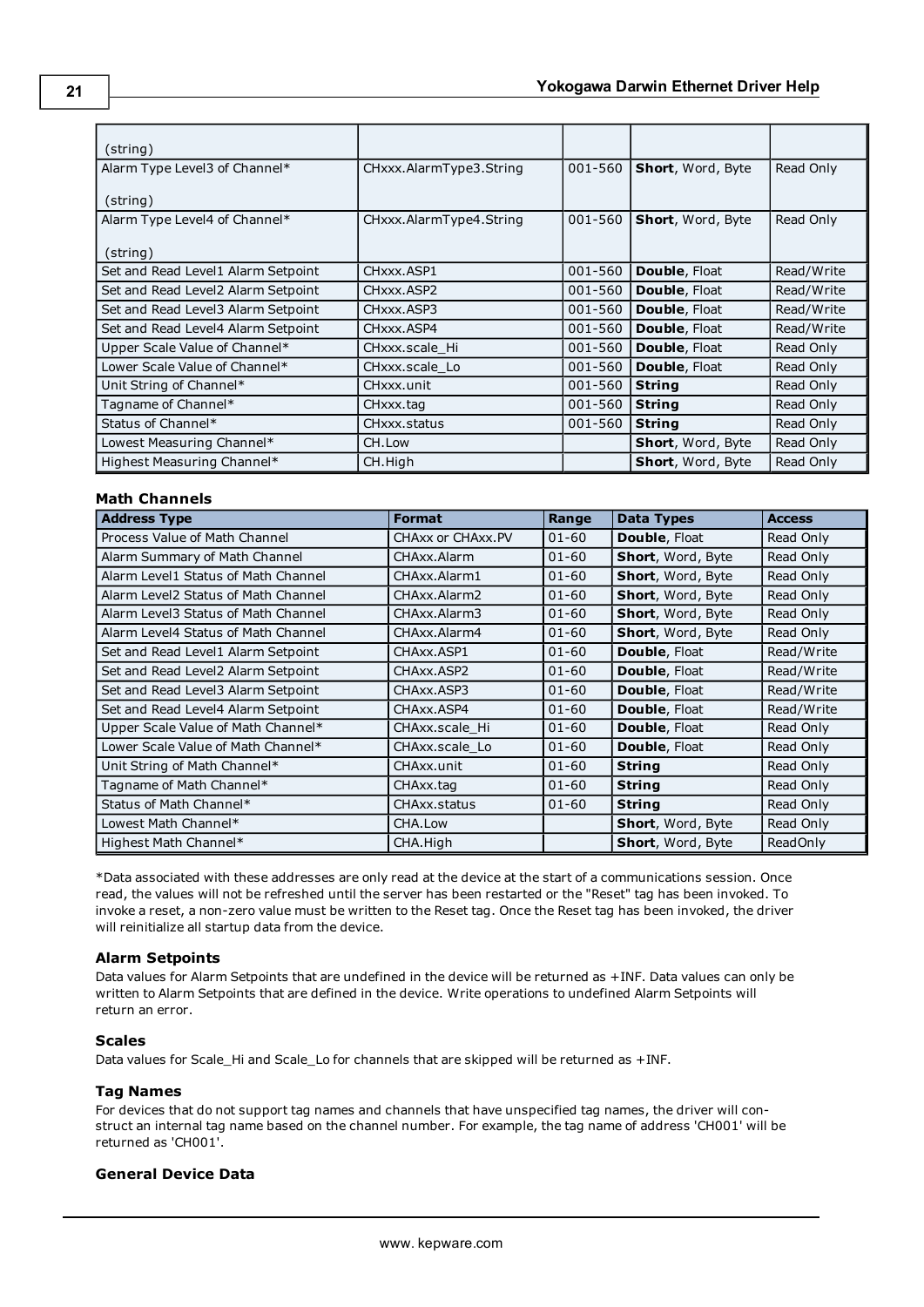# **Yokogawa Darwin Ethernet Driver Help**

| <b>Address Type</b>               | <b>Format</b> | Range     | <b>Data Types</b> | <b>Access</b> |
|-----------------------------------|---------------|-----------|-------------------|---------------|
| Date of Last Data                 | Date          |           | <b>String</b>     | Read Only     |
| Time of Last Data                 | Time          |           | <b>String</b>     | Read Only     |
| Model Name of Device*             | Model         |           | <b>String</b>     | Read Only     |
| Math Communication Data*          | <b>CDxx</b>   | $01 - 60$ | Short, Word, Byte | Write Only    |
| <b>Control Math Execution</b>     | MathControl   |           | Short, Word, Byte | Write Only    |
| <b>Reset Alarms</b>               | AlarmReset    |           | <b>Boolean</b>    | Write Only    |
| Control Command and Response      | Command       |           | <b>String</b>     | Read/Write    |
| Direct Reloading of Configuration | Reset         |           | <b>Boolean</b>    | Write Only    |
| SetTime*                          | Taq           |           | <b>Boolean</b>    | Write Only    |

\*The SetTime tag will cause the device time to be updated. Writing 0 or 1 to the tag will update the Device Date and Time which can be verified from the Date tag and the Time tag. The SetTime tag will always display 0, because it is a Write Only tag. After a successful update, the following message will be posted: "Device Clock set to system time [Device <device\_name>]."

**Note:** The SetTime tag requires that the device's Port parameter be set to Ethernet Exclusive Port. For more information, refer to **[Communications](#page-4-0) [Parameters](#page-4-0)**.

### **Math Communication Data**

The CD address type is only valid for devices equipped with the math option and write operations to CD addresses for non-math equipped devices will return an error. The range of valid data for addresses 'CDxx' is -32000 to 32000. CD data values are converted in the device from a whole number to a real number based on the decimal point placement specified for the associated math channel. For example, the device would interpret a data value of 32000 written to a CD address location with a decimal point placement of .000 as 32.000

#### **Model Name of Device**

The Model address type that returns the model name of the device may return 'DR231' for models of type DR241 and 'DR232' for models of type DR242.

#### **Control Math Execution**

The MathControl address type is only available for devices equipped with the math option and write operations to the MathControl tag for non-math equipped devices will return an error.

#### **Control Command and Response**

The Command address allows the user to send a string command and receive a string response to and from the device. This allows the user to send any command to the device, including commands not directly supported by the driver.

**Caution:** Write operations using the Command address should be performed with care.

**Note 1:** The actual number of addresses available for of each type depends on the configuration of the Yokogawa device. If at runtime the driver finds that an address is not present in the device, the driver will post an error message and remove the tag from its scan list.

**Note 2:** Addresses that have Write Only access are assigned a default access of Read/Write. However, data values are unreadable for these addresses and the associated tags are not included in the scan list. The current data value for these tags will always be 0 for numeric data types and null string for string data types.

# <span id="page-21-0"></span>**DR130 Addressing**

The driver supports the following addresses for this device. The default data type is shown in **bold**.

#### **Measured Channels**

| <b>Address Type</b>            | <b>Format</b>        | Range       | <b>Data Types</b>         | <b>Access</b> |
|--------------------------------|----------------------|-------------|---------------------------|---------------|
| Process Value of Channel       | CHxxx or CHxxx.PV    | $001 - 020$ | <b>Double, Float</b>      | Read Only     |
| Alarm Summary of Channel       | CHxxx.Alarm          | 001-020     | Short, Word, Byte         | Read Only     |
| Alarm Level1 Status of Channel | CHxxx.Alarm1         | 001-020     | Short, Word, Byte         | Read Only     |
| Alarm Level2 Status of Channel | CHxxx.Alarm2         | 001-020     | <b>Short, Word, Byte</b>  | Read Only     |
| Alarm Level3 Status of Channel | CHxxx.Alarm3         | 001-020     | Short, Word, Byte         | Read Only     |
| Alarm Level4 Status of Channel | CHxxx.Alarm4         | 001-020     | Short, Word, Byte         | Read Only     |
| Alarm Type Level1 of Channel*  | CHxxx.AlarmType1.Num | 001-020     | <b>Short</b> , Word, Byte | Read Only     |
|                                |                      |             |                           |               |

**22**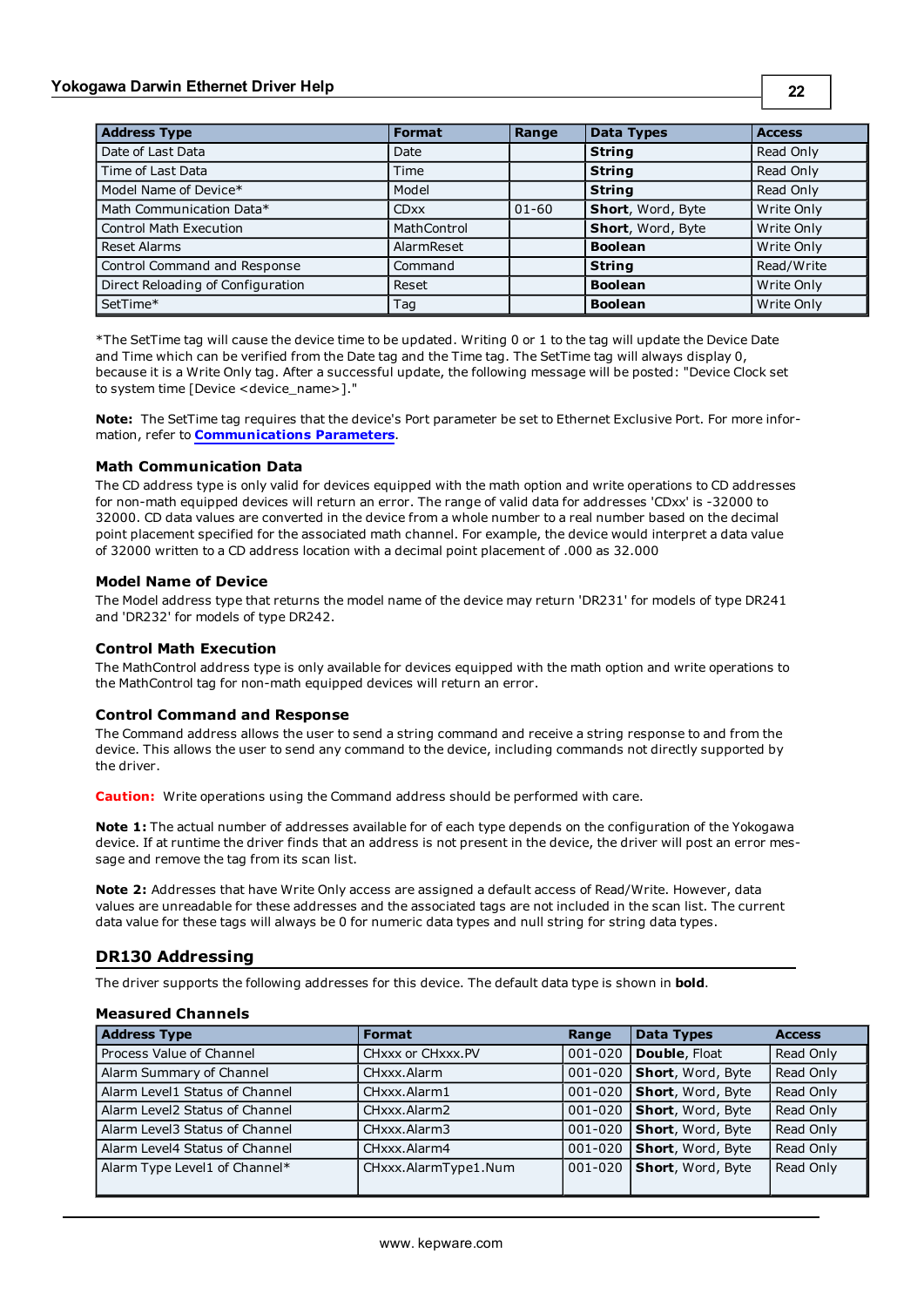| (numeric, ex. $0 =$ Off)           |                         |             |                   |            |
|------------------------------------|-------------------------|-------------|-------------------|------------|
| Alarm Type Level2 of Channel*      | CHxxx.AlarmType2.Num    | 001-020     | Short, Word, Byte | Read Only  |
|                                    |                         |             |                   |            |
| (numeric)                          |                         |             |                   |            |
| Alarm Type Level3 of Channel*      | CHxxx.AlarmType3.Num    | 001-020     | Short, Word, Byte | Read Only  |
| (numeric)                          |                         |             |                   |            |
| Alarm Type Level4 of Channel*      | CHxxx.AlarmType4.Num    | $001 - 020$ | Short, Word, Byte | Read Only  |
|                                    |                         |             |                   |            |
| (numeric)                          |                         |             |                   |            |
| Alarm Type Level1 of Channel*      | CHxxx.AlarmType1.String | 001-020     | <b>String</b>     | Read Only  |
|                                    |                         |             |                   |            |
| (string, ex. "OFF")                |                         |             |                   |            |
| Alarm Type Level2 of Channel*      | CHxxx.AlarmType2.String | 001-020     | <b>String</b>     | Read Only  |
|                                    |                         |             |                   |            |
| (string)                           |                         |             |                   |            |
| Alarm Type Level3 of Channel*      | CHxxx.AlarmType3.String | $001 - 020$ | <b>String</b>     | Read Only  |
| (string)                           |                         |             |                   |            |
| Alarm Type Level4 of Channel*      | CHxxx.AlarmType4.String | $001 - 020$ | <b>String</b>     | Read Only  |
|                                    |                         |             |                   |            |
| (string)                           |                         |             |                   |            |
| Set and Read Level1 Alarm Setpoint | CHxxx.ASP1              | 001-020     | Double, Float     | Read/Write |
| Set and Read Level2 Alarm Setpoint | CHxxx.ASP2              | 001-020     | Double, Float     | Read/Write |
| Set and Read Level3 Alarm Setpoint | CHxxx.ASP3              | 001-020     | Double, Float     | Read/Write |
| Set and Read Level4 Alarm Setpoint | CHxxx.ASP4              | 001-020     | Double, Float     | Read/Write |
| Upper Scale Value of Channel*      | CHxxx.scale_Hi          | 001-020     | Double, Float     | Read Only  |
| Lower Scale Value of Channel*      | CHxxx.scale_Lo          | $001 - 020$ | Double, Float     | Read Only  |
| Unit String of Channel*            | CHxxx.unit              | 001-020     | <b>String</b>     | Read Only  |
| Tagname of Channel*                | CHxxx.tag               | 001-020     | <b>String</b>     | Read Only  |
| Status of Channel*                 | CHxxx.status            | 001-020     | <b>String</b>     | Read Only  |
| Lowest Measuring Channel*          | CH.Low                  |             | Short, Word, Byte | Read Only  |
| Highest Measuring Channel*         | CH.High                 |             | Short, Word, Byte | Read Only  |

# **Math Channels**

| <b>Address Type</b>                 | <b>Format</b>     | Range     | Data Types               | <b>Access</b> |
|-------------------------------------|-------------------|-----------|--------------------------|---------------|
| Process Value of Math Channel       | CHAXX or CHAXX.PV | $01 - 30$ | <b>Double, Float</b>     | Read Only     |
| Alarm Summary of Math Channel       | CHAxx.Alarm       | $01 - 30$ | Short, Word, Byte        | Read Only     |
| Alarm Level1 Status of Math Channel | CHAxx.Alarm1      | $01 - 30$ | Short, Word, Byte        | Read Only     |
| Alarm Level2 Status of Math Channel | CHAxx.Alarm2      | $01 - 30$ | Short, Word, Byte        | Read Only     |
| Alarm Level3 Status of Math Channel | CHAxx.Alarm3      | $01 - 30$ | Short, Word, Byte        | Read Only     |
| Alarm Level4 Status of Math Channel | CHAxx.Alarm4      | $01 - 30$ | <b>Short, Word, Byte</b> | Read Only     |
| Set and Read Level1 Alarm Setpoint  | CHAxx.ASP1        | $01 - 30$ | <b>Double, Float</b>     | Read/Write    |
| Set and Read Level2 Alarm Setpoint  | CHAxx.ASP2        | $01 - 30$ | <b>Double, Float</b>     | Read/Write    |
| Set and Read Level3 Alarm Setpoint  | CHAxx, ASP3       | $01 - 30$ | <b>Double, Float</b>     | Read/Write    |
| Set and Read Level4 Alarm Setpoint  | CHAxx.ASP4        | $01 - 30$ | Double, Float            | Read/Write    |
| Upper Scale Value of Math Channel*  | CHAxx.scale Hi    | $01 - 30$ | <b>Double, Float</b>     | Read Only     |
| Lower Scale Value of Math Channel*  | CHAxx.scale Lo    | $01 - 30$ | <b>Double, Float</b>     | Read Only     |
| Unit String of Math Channel*        | CHAxx.unit        | $01 - 30$ | <b>String</b>            | Read Only     |
| Tagname of Math Channel*            | CHAxx.tag         | $01 - 30$ | <b>String</b>            | Read Only     |
| Status of Math Channel*             | CHAxx.status      | $01 - 30$ | <b>String</b>            | Read Only     |
| Lowest Math Channel*                | CHA.Low           |           | Short, Word, Byte        | Read Only     |
| Highest Math Channel*               | CHA.High          |           | <b>Short, Word, Byte</b> | Read Only     |

\*Data associated with these addresses are only read at the device at the start of a communications session. Once read, the values will not be refreshed until the server has been restarted or the "Reset" tag has been invoked. To invoke a reset, a non-zero value must be written to the Reset tag. Once the Reset tag has been invoked, the driver will reinitialize all startup data from the device.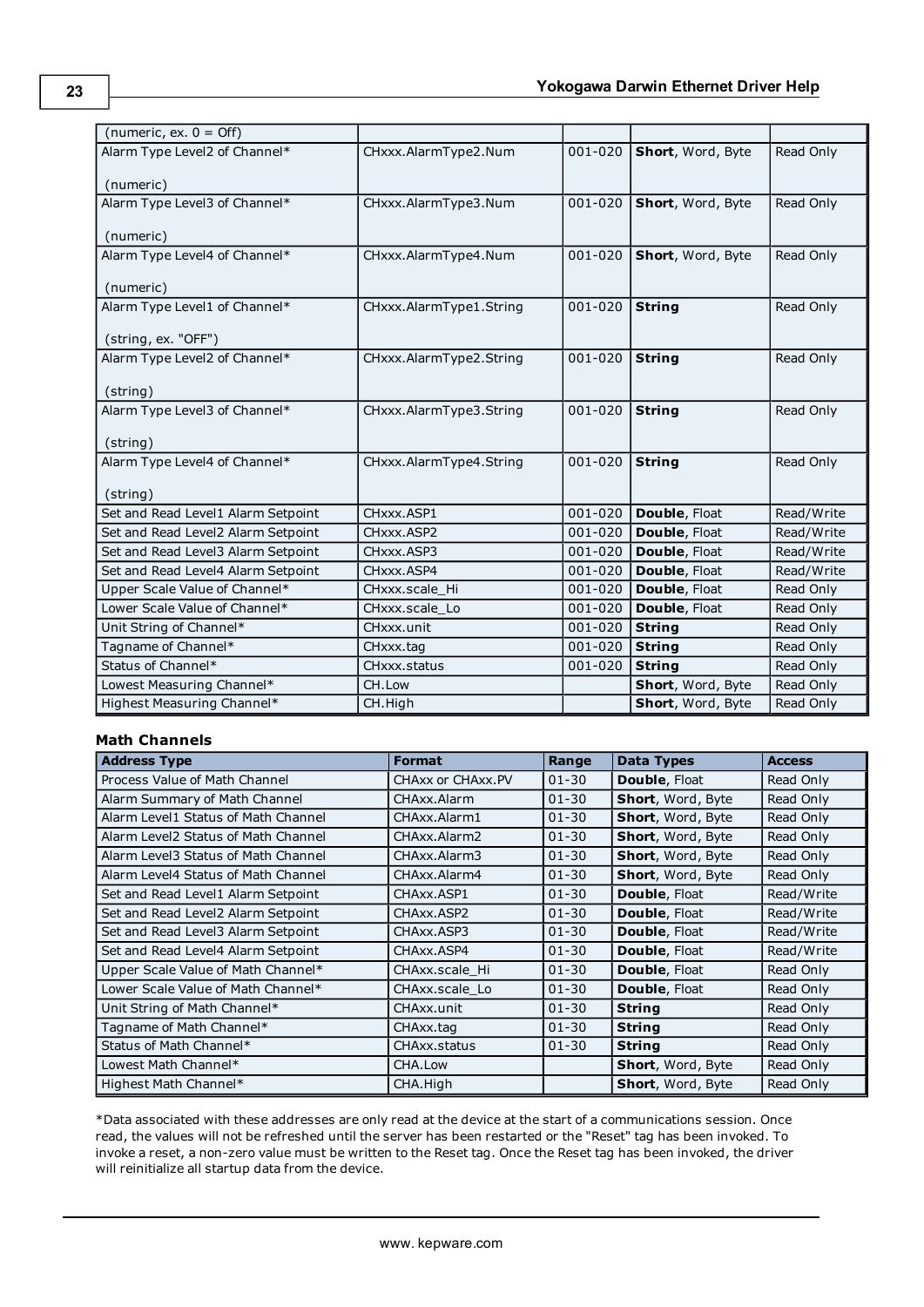# **Alarm Setpoints**

Data values for Alarm Setpoints that are undefined in the device will be returned as +INF. Data values can only be written to Alarm Setpoints that are defined in the device. Write operations to undefined Alarm Setpoints will return an error.

# **Scales**

Data values for Scale\_Hi and Scale\_Lo for channels that are skipped will be returned as +INF.

# **Tag Names**

For devices that do not support tag names and channels that have unspecified tag names, the driver will construct an internal tag name based on the channel number. For example, the tag name of address 'CH001' will be returned as 'CH001'.

# **General Device Data**

| <b>Address Type</b>               | <b>Format</b> | Range     | <b>Data Types</b> | <b>Access</b>     |
|-----------------------------------|---------------|-----------|-------------------|-------------------|
| Date of Last Data                 | Date          |           | <b>String</b>     | Read Only         |
| Time of Last Data                 | Time          |           | <b>String</b>     | Read Only         |
| Model Name of Device*             | Model         |           | <b>String</b>     | Read Only         |
| Math Communication Data*          | <b>CDxx</b>   | $01 - 30$ | Short, Word, Byte | Write Only        |
| <b>Control Math Execution</b>     | MathControl   |           | Short, Word, Byte | Write Only        |
| <b>Reset Alarms</b>               | AlarmReset    |           | <b>Boolean</b>    | Write Only        |
| Control Command and Response      | Command       |           | <b>String</b>     | Read/Write        |
| Direct Reloading of Configuration | Reset         |           | <b>Boolean</b>    | Write Only        |
| SetTime*                          | Tag           |           | <b>Boolean</b>    | <b>Write Only</b> |

\*The SetTime tag will cause the device time to be updated. Writing 0 or 1 to the tag will update the Device Date and Time which can be verified from the Date tag and the Time tag. The SetTime tag will always display 0 because it is a Write Only tag. After a successful update, the following message will be posted: "Device Clock set to system time [Device <device\_name>]."

**Note:** The SetTime tag requires that the device's Port parameter be set to Ethernet Exclusive Port. For more information, refer to **[Communications](#page-4-0) [Parameters](#page-4-0)**.

# **Math Communication Data**

The CD address type is only valid for devices equipped with the math option and write operations to CD addresses for non-math equipped devices will return an error. The range of valid data for addresses 'CDxx' is -32000 to 32000. CD data values are converted in the device from a whole number to a real number based on the decimal point placement specified for the associated math channel. For example, the device would interpret a data value of 32000 written to a CD address location with a decimal point placement of .000 as 32.000

#### **Model Name of Device**

The Model address type that returns the model name of the device may return 'DR231' for models of type DR241 and 'DR232' for models of type DR242.

# **Control Math Execution**

The MathControl address type is only available for devices equipped with the math option and write operations to the MathControl tag for non-math equipped devices will return an error.

# **Control Command and Response**

The Command address allows the user to send a string command and receive a string response to and from the device. This allows the user to send any command to the device, including commands not directly supported by the driver.

**Caution:** Write operations using the Command address should be performed with care.

**Note 1:** The actual number of addresses available for of each type depends on the configuration of the Yokogawa device. If at runtime the driver finds that an address is not present in the device, the driver will post an error message and remove the tag from its scan list.

**Note 2:** Addresses that have Write Only access are assigned a default access of Read/Write. However, data values are unreadable for these addresses and the associated tags are not included in the scan list. The current data value for these tags will always be 0 for numeric data types and null string for string data types.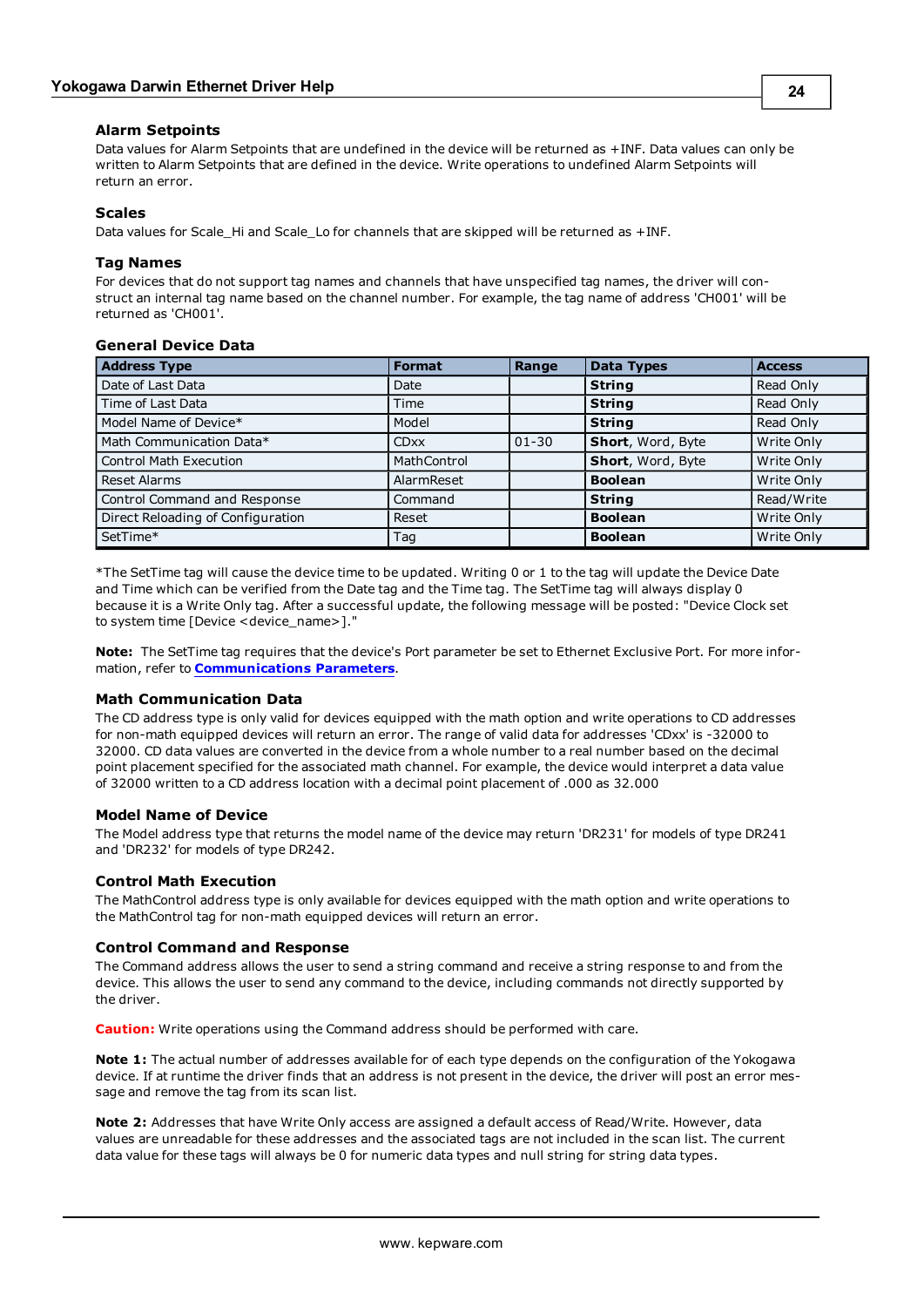# <span id="page-24-0"></span>**DC100-1 Addressing**

The driver supports the following addresses for this device. The default data type for each address type is shown in **bold**.

# **Measured Channels**

| <b>Address Type</b>                                       | <b>Format</b>           | Range   | <b>Data Types</b> | <b>Access</b> |
|-----------------------------------------------------------|-------------------------|---------|-------------------|---------------|
| Process Value of Channel                                  | CHxxx or CHxxx.PV       | 001-060 | Double, Float     | Read Only     |
| Alarm Summary of Channel                                  | CHxxx.Alarm             | 001-060 | Short, Word, Byte | Read Only     |
| Alarm Level1 Status of Channel                            | CHxxx.Alarm1            | 001-060 | Short, Word, Byte | Read Only     |
| Alarm Level2 Status of Channel                            | CHxxx.Alarm2            | 001-060 | Short, Word, Byte | Read Only     |
| Alarm Level3 Status of Channel                            | CHxxx.Alarm3            | 001-060 | Short, Word, Byte | Read Only     |
| Alarm Level4 Status of Channel                            | CHxxx.Alarm4            | 001-060 | Short, Word, Byte | Read Only     |
| Alarm Type Level1 of Channel*<br>(numeric, ex. $0 =$ Off) | CHxxx.AlarmType1.Num    | 001-060 | Short, Word, Byte | Read Only     |
| Alarm Type Level2 of Channel*                             | CHxxx.AlarmType2.Num    | 001-060 | Short, Word, Byte | Read Only     |
| (numeric)                                                 |                         |         |                   |               |
| Alarm Type Level3 of Channel*                             | CHxxx.AlarmType3.Num    | 001-060 | Short, Word, Byte | Read Only     |
| (numeric)                                                 |                         |         |                   |               |
| Alarm Type Level4 of Channel*                             | CHxxx.AlarmType4.Num    | 001-060 | Short, Word, Byte | Read Only     |
| (numeric)                                                 |                         |         |                   |               |
| Alarm Type Level1 of Channel*                             | CHxxx.AlarmType1.String | 001-060 | <b>String</b>     | Read Only     |
| (string, ex. "OFF")                                       |                         |         |                   |               |
| Alarm Type Level2 of Channel*                             | CHxxx.AlarmType2.String | 001-060 | <b>String</b>     | Read Only     |
| (string)                                                  |                         |         |                   |               |
| Alarm Type Level3 of Channel*                             | CHxxx.AlarmType3.String | 001-060 | <b>String</b>     | Read Only     |
|                                                           |                         |         |                   |               |
| (string)                                                  |                         |         |                   |               |
| Alarm Type Level4 of Channel*                             | CHxxx.AlarmType4.String | 001-060 | <b>String</b>     | Read Only     |
| (string)                                                  |                         |         |                   |               |
| Set and Read Level1 Alarm Setpoint                        | CHxxx.ASP1              | 001-060 | Double, Float     | Read/Write    |
| Set and Read Level2 Alarm Setpoint                        | CHxxx.ASP2              | 001-060 | Double, Float     | Read/Write    |
| Set and Read Level3 Alarm Setpoint                        | CHxxx.ASP3              | 001-060 | Double, Float     | Read/Write    |
| Set and Read Level4 Alarm Setpoint                        | CHxxx.ASP4              | 001-060 | Double, Float     | Read/Write    |
| Upper Scale Value of Channel*                             | CHxxx.scale Hi          | 001-060 | Double, Float     | Read Only     |
| Lower Scale Value of Channel*                             | CHxxx.scale Lo          | 001-060 | Double, Float     | Read Only     |
| Unit String of Channel*                                   | CHxxx.unit              | 001-060 | <b>String</b>     | Read Only     |
| Tagname of Channel*                                       | CHxxx.tag               | 001-060 | <b>String</b>     | Read Only     |
| Status of Channel*                                        | CHxxx.status            | 001-060 | <b>String</b>     | Read Only     |
| Lowest Measuring Channel*                                 | CH.Low                  |         | Short, Word, Byte | Read Only     |
| Highest Measuring Channel*                                | CH.High                 |         | Short, Word, Byte | Read Only     |

# **Math Channels**

| <b>Address Type</b>                 | <b>Format</b>     | Range     | <b>Data Types</b> | <b>Access</b> |
|-------------------------------------|-------------------|-----------|-------------------|---------------|
| Process Value of Math Channel       | CHAXX or CHAXX.PV | $01 - 30$ | Double, Float     | Read Only     |
| Alarm Summary of Math Channel       | CHAxx.Alarm       | $ 01-30 $ | Short, Word, Byte | Read Only     |
| Alarm Level1 Status of Math Channel | CHAxx.Alarm1      | $01 - 30$ | Short, Word, Byte | Read Only     |
| Alarm Level2 Status of Math Channel | CHAxx.Alarm2      | $01 - 30$ | Short, Word, Byte | Read Only     |
| Alarm Level3 Status of Math Channel | CHAxx.Alarm3      | $01 - 30$ | Short, Word, Byte | Read Only     |
| Alarm Level4 Status of Math Channel | CHAxx.Alarm4      | $01 - 30$ | Short, Word, Byte | Read Only     |
| Set and Read Level1 Alarm Setpoint  | CHAxx.ASP1        | $01 - 30$ | Double, Float     | Read/Write    |
| Set and Read Level2 Alarm Setpoint  | CHAxx, ASP2       | $ 01-30 $ | Double, Float     | Read/Write    |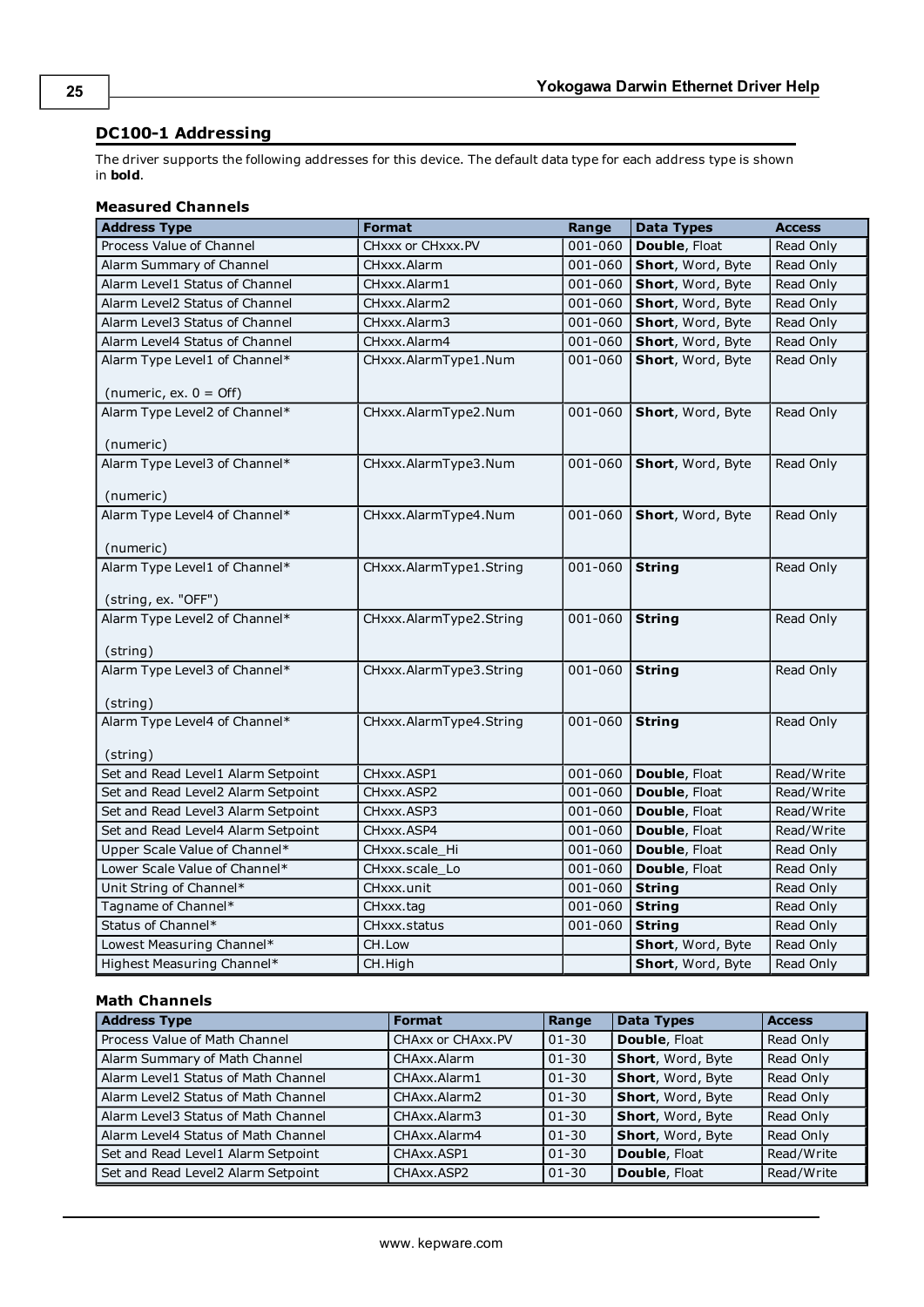| Set and Read Level3 Alarm Setpoint | CHAxx, ASP3    | $01 - 30$ | <b>Double, Float</b> | Read/Write |
|------------------------------------|----------------|-----------|----------------------|------------|
| Set and Read Level4 Alarm Setpoint | CHAxx, ASP4    | $01 - 30$ | Double, Float        | Read/Write |
| Upper Scale Value of Math Channel* | CHAxx.scale Hi | $01 - 30$ | Double, Float        | Read Only  |
| Lower Scale Value of Math Channel* | CHAxx.scale Lo | $01 - 30$ | Double, Float        | Read Only  |
| Unit String of Math Channel*       | CHAxx.unit     | $01 - 30$ | <b>String</b>        | Read Only  |
| Tagname of Math Channel*           | CHAxx.tag      | $01 - 30$ | <b>String</b>        | Read Only  |
| Status of Math Channel*            | CHAxx.status   | $01 - 30$ | <b>String</b>        | Read Only  |
| Lowest Math Channel*               | CHA.Low        |           | Short, Word, Byte    | Read Only  |
| Highest Math Channel*              | CHA.High       |           | Short, Word, Byte    | Read Only  |

\*Data associated with these addresses are only read at the device at the start of a communications session. Once read, the values will not be refreshed until the server has been restarted or the "Reset" tag has been invoked. To invoke a reset, a non-zero value must be written to the Reset tag. Once the Reset tag has been invoked, the driver will reinitialize all startup data from the device.

# **Alarm Setpoints**

Data values for Alarm Setpoints that are undefined in the device will be returned as +INF. Data values can only be written to Alarm Setpoints that are defined in the device. Write operations to undefined Alarm Setpoints will return an error.

### **Scales**

Data values for Scale\_Hi and Scale\_Lo for channels that are skipped will be returned as +INF.

### **Tag Names**

For devices that do not support tag names and channels that have unspecified tag names, the driver will construct an internal tag name based on the channel number. For example, the tag name of address 'CH001' will be returned as 'CH001'.

| Feneral Device Data               |               |           |                   |               |  |
|-----------------------------------|---------------|-----------|-------------------|---------------|--|
| <b>Address Type</b>               | <b>Format</b> | Range     | <b>Data Types</b> | <b>Access</b> |  |
| Date of Last Data                 | Date          |           | <b>String</b>     | Read Only     |  |
| Time of Last Data                 | Time          |           | <b>String</b>     | Read Only     |  |
| Model Name of Device*             | Model         |           | <b>String</b>     | Read Only     |  |
| Math Communication Data*          | <b>CDxx</b>   | $01 - 30$ | Short, Word, Byte | Write Only    |  |
| <b>Control Math Execution</b>     | MathControl   |           | Short, Word, Byte | Write Only    |  |
| <b>Reset Alarms</b>               | AlarmReset    |           | <b>Boolean</b>    | Write Only    |  |
| Control Command and Response      | Command       |           | <b>String</b>     | Read/Write    |  |
| Direct Reloading of Configuration | Reset         |           | <b>Boolean</b>    | Write Only    |  |
| SetTime*                          | Tag           |           | <b>Boolean</b>    | Write Only    |  |

# **General Device Data**

\*The SetTime tag will cause the device time to be updated. Writing 0 or 1 to the tag will update the Device Date and Time which can be verified from the Date tag and the Time tag. The SetTime tag will always display 0 because it is a Write Only tag. After a successful update, the following message will be posted: "Device Clock set to system time [Device <device\_name>]."

**Note:** The SetTime tag requires that the device's Port parameter be set to Ethernet Exclusive Port. For more information, refer to **[Communications](#page-4-0) [Parameters](#page-4-0)**.

# **Math Communication Data**

The CD address type is only valid for devices equipped with the math option and write operations to CD addresses for non-math equipped devices will return an error. The range of valid data for addresses 'CDxx' is -32000 to 32000. CD data values are converted in the device from a whole number to a real number based on the decimal point placement specified for the associated math channel. For example, a data value of 32000 written to a CD address location with a decimal point placement of .000 would be interpreted by the device as 32.000

# **Model Name of Device**

The Model address type that returns the model name of the device may return 'DR231' for models of type DR241 and 'DR232' for models of type DR242.

# **Control Math Execution**

The MathControl address type is only available for devices equipped with the math option and write operations to the MathControl tag for non-math equipped devices will return an error.

**26**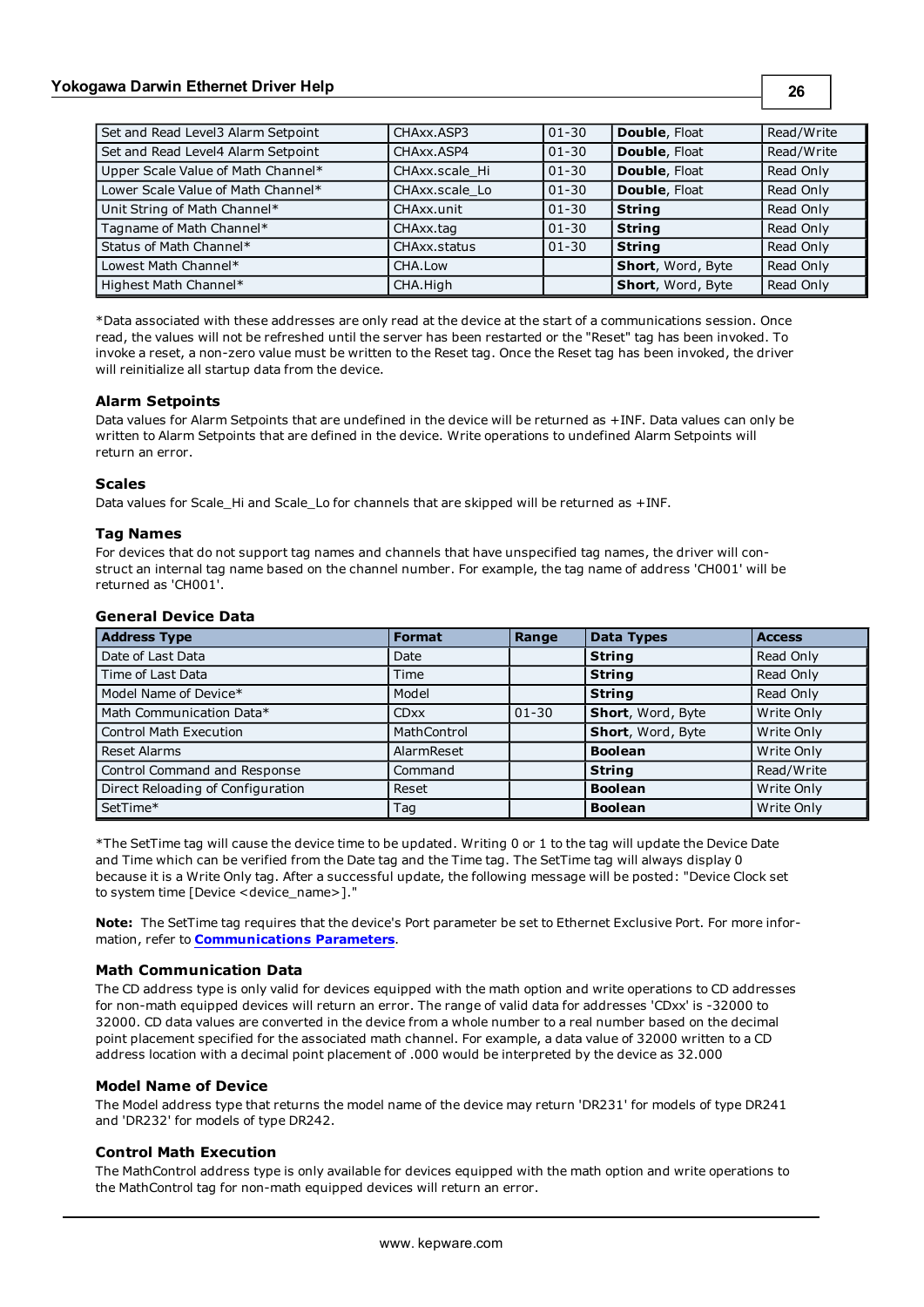# **Control Command and Response**

The Command address allows the user to send a string command and receive a string response to and from the device. This allows the user to send any command to the device, including commands not directly supported by the driver.

**Caution:** Write operations using the Command address should be performed with care.

**Note 1:** The actual number of addresses available for of each type depends on the configuration of the Yokogawa device. If at runtime the driver finds that an address is not present in the device, the driver will post an error message and remove the tag from its scan list.

**Note 2:** Addresses that have Write Only access are assigned a default access of Read/Write. However, data values are unreadable for these addresses and the associated tags are not included in the scan list. The current data value for these tags will always be 0 for numeric data types and null string for string data types.

# <span id="page-26-0"></span>**DC100-2 Addressing**

The driver supports the following addresses for this device. The default data type for each address type is shown in **bold**.

#### **Measured Channels**

| <b>Address Type</b>                | <b>Format</b>           | Range   | <b>Data Types</b> | <b>Access</b> |
|------------------------------------|-------------------------|---------|-------------------|---------------|
| Process Value of Channel           | CHxxx or CHxxx.PV       | 001-560 | Double, Float     | Read Only     |
| Alarm Summary of Channel           | CHxxx.Alarm             | 001-560 | Short, Word, Byte | Read Only     |
| Alarm Level1 Status of Channel     | CHxxx.Alarm1            | 001-560 | Short, Word, Byte | Read Only     |
| Alarm Level2 Status of Channel     | CHxxx.Alarm2            | 001-560 | Short, Word, Byte | Read Only     |
| Alarm Level3 Status of Channel     | CHxxx.Alarm3            | 001-560 | Short, Word, Byte | Read Only     |
| Alarm Level4 Status of Channel     | CHxxx.Alarm4            | 001-560 | Short, Word, Byte | Read Only     |
| Alarm Type Level1 of Channel*      | CHxxx.AlarmType1.Num    | 001-560 | Short, Word, Byte | Read Only     |
| (numeric, ex. $0 = \text{Off}$ )   |                         |         |                   |               |
| Alarm Type Level2 of Channel*      | CHxxx.AlarmType2.Num    | 001-560 | Short, Word, Byte | Read Only     |
| (numeric)                          |                         |         |                   |               |
| Alarm Type Level3 of Channel*      | CHxxx.AlarmType3.Num    | 001-560 | Short, Word, Byte | Read Only     |
| (numeric)                          |                         |         |                   |               |
| Alarm Type Level4 of Channel*      | CHxxx.AlarmType4.Num    | 001-560 | Short, Word, Byte | Read Only     |
|                                    |                         |         |                   |               |
| (numeric)                          |                         |         |                   |               |
| Alarm Type Level1 of Channel*      | CHxxx.AlarmType1.String | 001-560 | <b>String</b>     | Read Only     |
| (string, ex. "OFF")                |                         |         |                   |               |
| Alarm Type Level2 of Channel*      | CHxxx.AlarmType2.String | 001-560 | <b>String</b>     | Read Only     |
|                                    |                         |         |                   |               |
| (string)                           |                         |         |                   |               |
| Alarm Type Level3 of Channel*      | CHxxx.AlarmType3.String | 001-560 | <b>String</b>     | Read Only     |
| (string)                           |                         |         |                   |               |
| Alarm Type Level4 of Channel*      | CHxxx.AlarmType4.String | 001-560 | <b>String</b>     | Read Only     |
|                                    |                         |         |                   |               |
| (string)                           |                         |         |                   |               |
| Set and Read Level1 Alarm Setpoint | CHxxx.ASP1              | 001-560 | Double, Float     | Read/Write    |
| Set and Read Level2 Alarm Setpoint | CHxxx.ASP2              | 001-560 | Double, Float     | Read/Write    |
| Set and Read Level3 Alarm Setpoint | CHxxx.ASP3              | 001-560 | Double, Float     | Read/Write    |
| Set and Read Level4 Alarm Setpoint | CHxxx.ASP4              | 001-560 | Double, Float     | Read/Write    |
| Upper Scale Value of Channel*      | CHxxx.scale_Hi          | 001-560 | Double, Float     | Read Only     |
| Lower Scale Value of Channel*      | CHxxx.scale_Lo          | 001-560 | Double, Float     | Read Only     |
| Unit String of Channel*            | CHxxx.unit              | 001-560 | <b>String</b>     | Read Only     |
| Tagname of Channel*                | CHxxx.tag               | 001-560 | <b>String</b>     | Read Only     |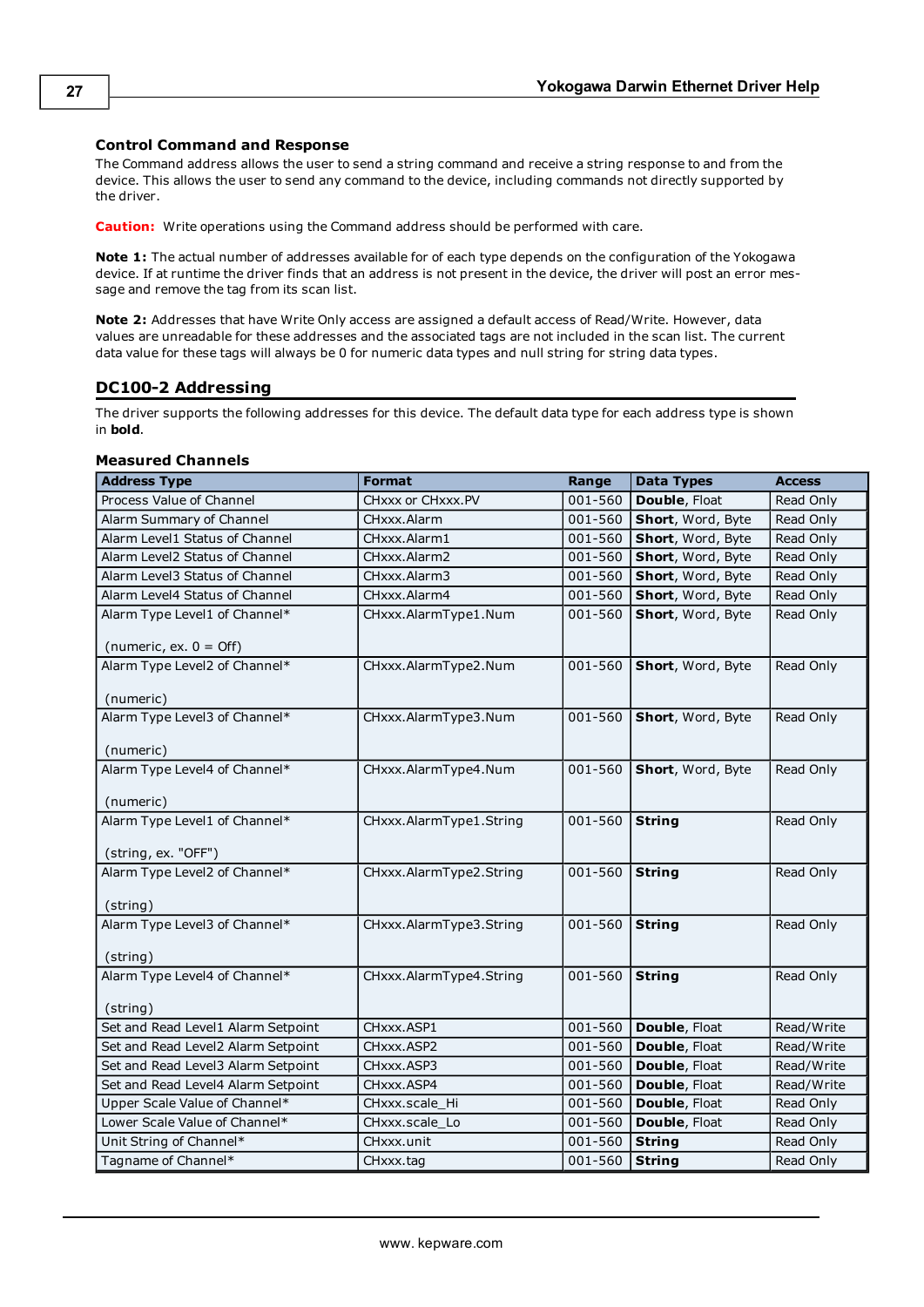| Status of Channel*         | CHxxx.status | 001-560 <b>String</b> |                           | Read Only          |
|----------------------------|--------------|-----------------------|---------------------------|--------------------|
| Lowest Measuring Channel*  | CH.Low       |                       | <b>Short</b> , Word, Byte | I Read Only        |
| Highest Measuring Channel* | CH.High      |                       | <b>Short</b> , Word, Byte | <b>I</b> Read Only |

**28**

#### **Math Channels**

| <b>Address Type</b>                 | <b>Format</b>     | Range     | Data Types           | <b>Access</b> |
|-------------------------------------|-------------------|-----------|----------------------|---------------|
| Process Value of Math Channel       | CHAXX or CHAXX.PV | $01 - 60$ | <b>Double, Float</b> | Read Only     |
| Alarm Summary of Math Channel       | CHAxx.Alarm       | $01 - 60$ | Short, Word, Byte    | Read Only     |
| Alarm Level1 Status of Math Channel | CHAxx.Alarm1      | $01 - 60$ | Short, Word, Byte    | Read Only     |
| Alarm Level2 Status of Math Channel | CHAxx.Alarm2      | $01 - 60$ | Short, Word, Byte    | Read Only     |
| Alarm Level3 Status of Math Channel | CHAxx.Alarm3      | $01 - 60$ | Short, Word, Byte    | Read Only     |
| Alarm Level4 Status of Math Channel | CHAxx.Alarm4      | $01 - 60$ | Short, Word, Byte    | Read Only     |
| Set and Read Level1 Alarm Setpoint  | CHAxx.ASP1        | $01 - 60$ | <b>Double, Float</b> | Read/Write    |
| Set and Read Level2 Alarm Setpoint  | CHAxx.ASP2        | $01 - 60$ | <b>Double, Float</b> | Read/Write    |
| Set and Read Level3 Alarm Setpoint  | CHAxx.ASP3        | $01 - 60$ | Double, Float        | Read/Write    |
| Set and Read Level4 Alarm Setpoint  | CHAxx.ASP4        | $01 - 60$ | <b>Double, Float</b> | Read/Write    |
| Upper Scale Value of Math Channel*  | CHAxx.scale Hi    | $01 - 60$ | <b>Double, Float</b> | Read Only     |
| Lower Scale Value of Math Channel*  | CHAxx.scale Lo    | $01 - 60$ | <b>Double, Float</b> | Read Only     |
| Unit String of Math Channel*        | CHAxx.unit        | $01 - 60$ | <b>String</b>        | Read Only     |
| Tagname of Math Channel*            | CHAxx.tag         | $01 - 60$ | <b>String</b>        | Read Only     |
| Status of Math Channel*             | CHAxx.status      | $01 - 60$ | <b>String</b>        | Read Only     |
| Lowest Math Channel*                | CHA.Low           |           | Short, Word, Byte    | Read Only     |
| Highest Math Channel*               | CHA.High          |           | Short, Word, Byte    | Read Only     |

\*Data associated with these addresses are only read at the device at the start of a communications session. Once read, the values will not be refreshed until the server has been restarted or the "Reset" tag has been invoked. To invoke a reset, a non-zero value must be written to the Reset tag. Once the Reset tag has been invoked, the driver will reinitialize all startup data from the device.

# **Alarm Setpoints**

Data values for Alarm Setpoints that are undefined in the device will be returned as +INF. Data values can only be written to Alarm Setpoints that are defined in the device. Write operations to undefined Alarm Setpoints will return an error.

# **Scales**

Data values for Scale\_Hi and Scale\_Lo for channels that are skipped will be returned as +INF.

#### **Tag Names**

For devices that do not support tag names and channels that have unspecified tag names, the driver will construct an internal tag name based on the channel number. For example, the tag name of address 'CH001' will be returned as 'CH001'.

# **General Device Data**

| <b>Address Type</b>               | <b>Format</b> | Range     | <b>Data Types</b> | <b>Access</b> |
|-----------------------------------|---------------|-----------|-------------------|---------------|
| Date of Last Data                 | Date          |           | <b>String</b>     | Read Only     |
| Time of Last Data                 | Time          |           | <b>String</b>     | Read Only     |
| Model Name of Device*             | Model         |           | String            | Read Only     |
| Math Communication Data*          | <b>CD</b> xx  | $01 - 60$ | Short, Word, Byte | Write Only    |
| <b>Control Math Execution</b>     | MathControl   |           | Short, Word, Byte | Write Only    |
| <b>Reset Alarms</b>               | AlarmReset    |           | <b>Boolean</b>    | Write Only    |
| Control Command and Response      | Command       |           | String            | Read/Write    |
| Direct Reloading of Configuration | Reset         |           | <b>Boolean</b>    | Write Only    |
| SetTime*                          | Tag           |           | <b>Boolean</b>    | Write Only    |

\*The SetTime tag will cause the device time to be updated. Writing 0 or 1 to the tag will update the Device Date and Time which can be verified from the Date tag and the Time tag. The SetTime tag will always display 0 because it is a Write Only tag. After a successful update, the following message will be posted: "Device Clock set to system time [Device <device\_name>]."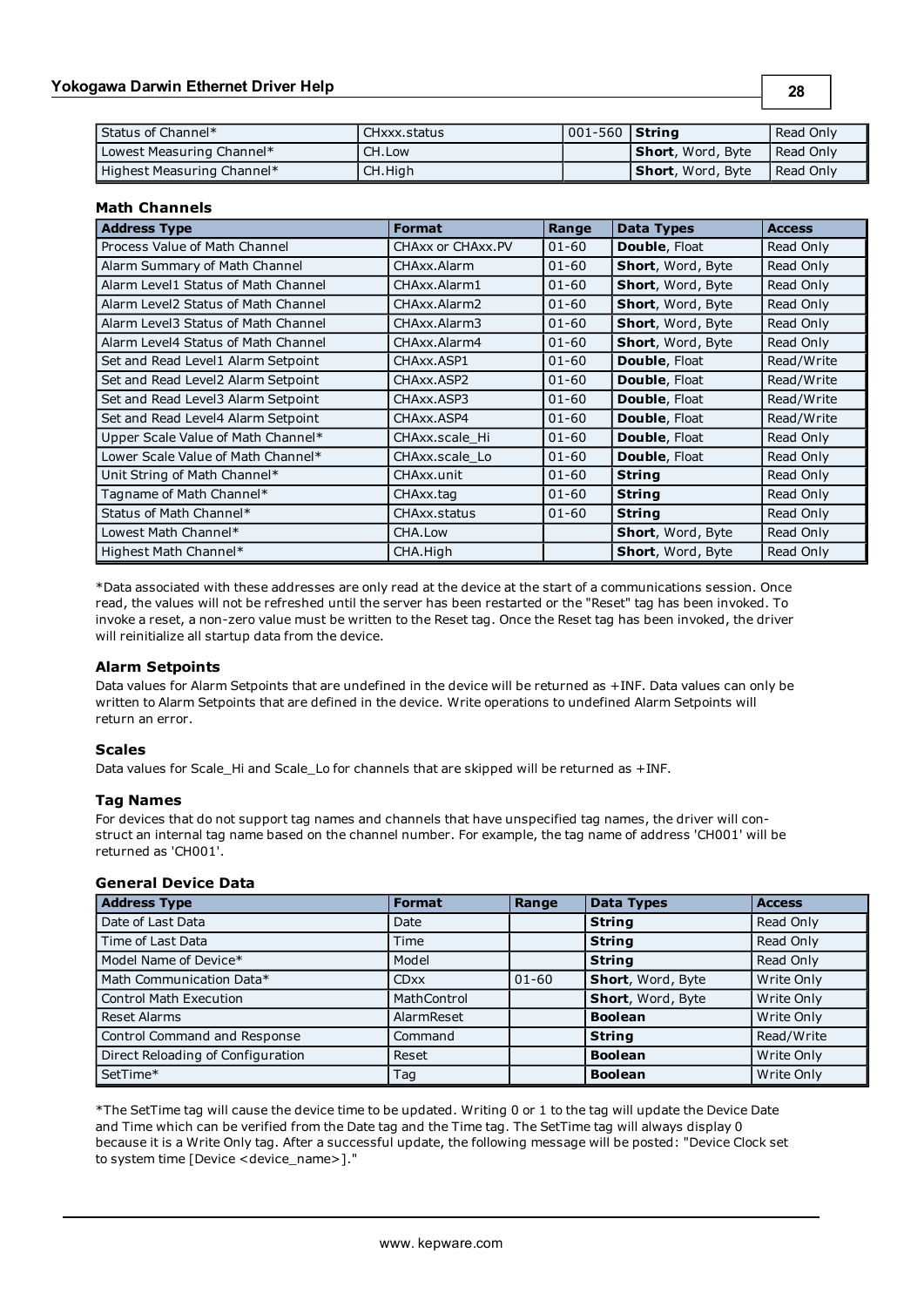**Note:** The SetTime tag requires that the device's Port parameter be set to Ethernet Exclusive Port. For more information, refer to **[Communications](#page-4-0) [Parameters](#page-4-0)**.

# **Math Communication Data**

The CD address type is only valid for devices equipped with the math option and write operations to CD addresses for non-math equipped devices will return an error. The range of valid data for addresses 'CDxx' is -32000 to 32000. CD data values are converted in the device from a whole number to a real number based on the decimal point placement specified for the associated math channel. For example, the device would interpret a data value of 32000 written to a CD address location with a decimal point placement of .000 as 32.000

# **Model Name of Device**

The Model address type that returns the model name of the device may return 'DR231' for models of type DR241 and 'DR232' for models of type DR242.

# **Control Math Execution**

The MathControl address type is only available for devices equipped with the math option and write operations to the MathControl tag for non-math equipped devices will return an error.

# **Control Command and Response**

The Command address allows the user to send a string command and receive a string response to and from the device. This allows the user to send any command to the device, including commands not directly supported by the driver.

**Caution:** Write operations using the Command address should be performed with care.

**Note 1:** The actual number of addresses available for of each type depends on the configuration of the Yokogawa device. If at runtime the driver finds that an address is not present in the device, the driver will post an error message and remove the tag from its scan list.

**Note 2:** Addresses that have Write Only access are assigned a default access of Read/Write. However, data values are unreadable for these addresses and the associated tags are not included in the scan list. The current data value for these tags will always be 0 for numeric data types and null string for string data types.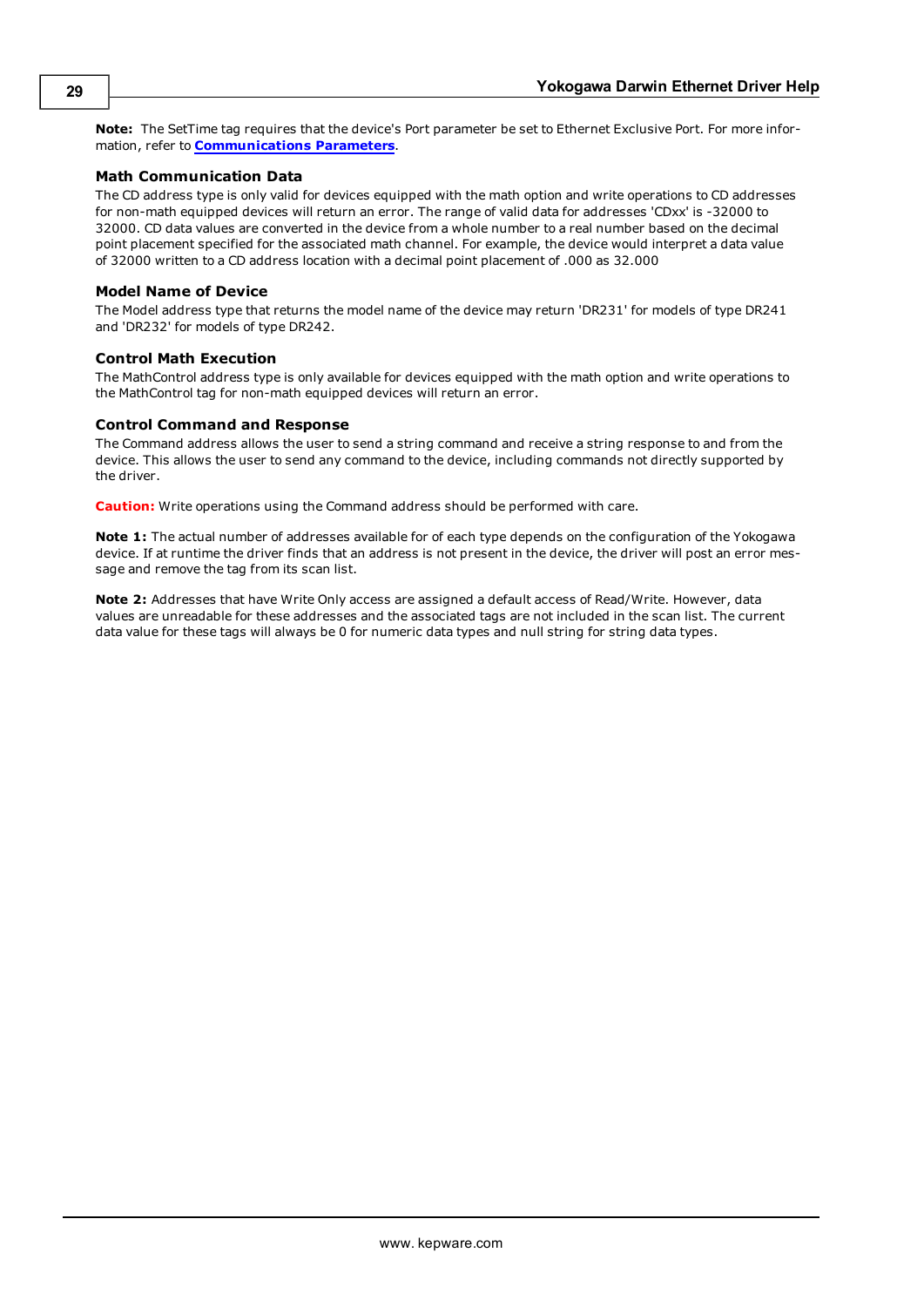## <span id="page-29-0"></span>**Automatic Tag Database Generation**

This driver's Automatic OPC Tag Database Generation features have been designed to make configuring the OPC application a plug-and-play operation. This driver can be configured to automatically build a list of OPC tags within the OPC Server that correspond to device-specific data. The automatically-generated OPC tags can then be browsed from the OPC client.

The tags that are generated depend on the nature of the driver. If the target device supports its own local tag database, the driver will read the device's tag information and then use this data to generate OPC tags within the OPC Server. If the device does not natively support its own named tags, the driver will create a list of tags based on driver-specific information. An example of these two conditions is as follows:

- 1. A data acquisition system that supports its own local tag database. The driver will use the tags names found in the device to build the OPC Server's OPC tags.
- 2. An Ethernet I/O system that supports detection of I/O module type. The driver will automatically generate OPC tags in the OPC Server that are based on the types of I/O modules plugged into the Ethernet I/O rack.

Automatic Tag Database Generation is completely configurable. The following dialog is used to define how the OPC Server and the associated communications driver will handle Automatic OPC Tag Database Generation:

| General                                                    | Scan Mode  | Timing | Auto-Demotion        |
|------------------------------------------------------------|------------|--------|----------------------|
| Database Creation                                          | Redundancy |        | Device Configuration |
| Settings                                                   |            |        |                      |
| Automatic tag database generation on device startup:       |            |        |                      |
|                                                            |            |        |                      |
| Do not generate on startup                                 |            |        |                      |
| Perform the following action on previously generated tags: |            |        |                      |
| Delete on create                                           |            |        |                      |
| Add generated tags to the following group:                 |            |        |                      |
|                                                            |            |        |                      |
| MyGroup                                                    |            |        |                      |
| Mow automatically generated subgroups                      |            |        |                      |
|                                                            |            |        |                      |
| Auto Create                                                |            |        |                      |
|                                                            |            |        |                      |
|                                                            |            |        |                      |
|                                                            |            |        |                      |
|                                                            |            |        |                      |
|                                                            |            |        |                      |

The **Automatic tag database generation on device startup** selection is used to configure when OPC tags will be automatically generated. Descriptions of the parameters are as follows:

- **Do not generate on startup:** This option prevents the driver from adding any OPC tags to the OPC Server's tag space. This is the default condition.
- **Always generate on startup:** This option causes the driver to always evaluate the device for tag information. OPC tags will be added to the tag space of the server each time the server is launched.
- <sup>l</sup> **Generate on first startup:** This option causes the driver to evaluate the target device for tag information the first time the OPC Server project is run. OPC tags will be added to the server tag space as needed.

**Note:** Any tags that are added to the server's tag space must be saved with the project. The OPC Server project can be configured to automatically save from the **Tools** | **Options** menu.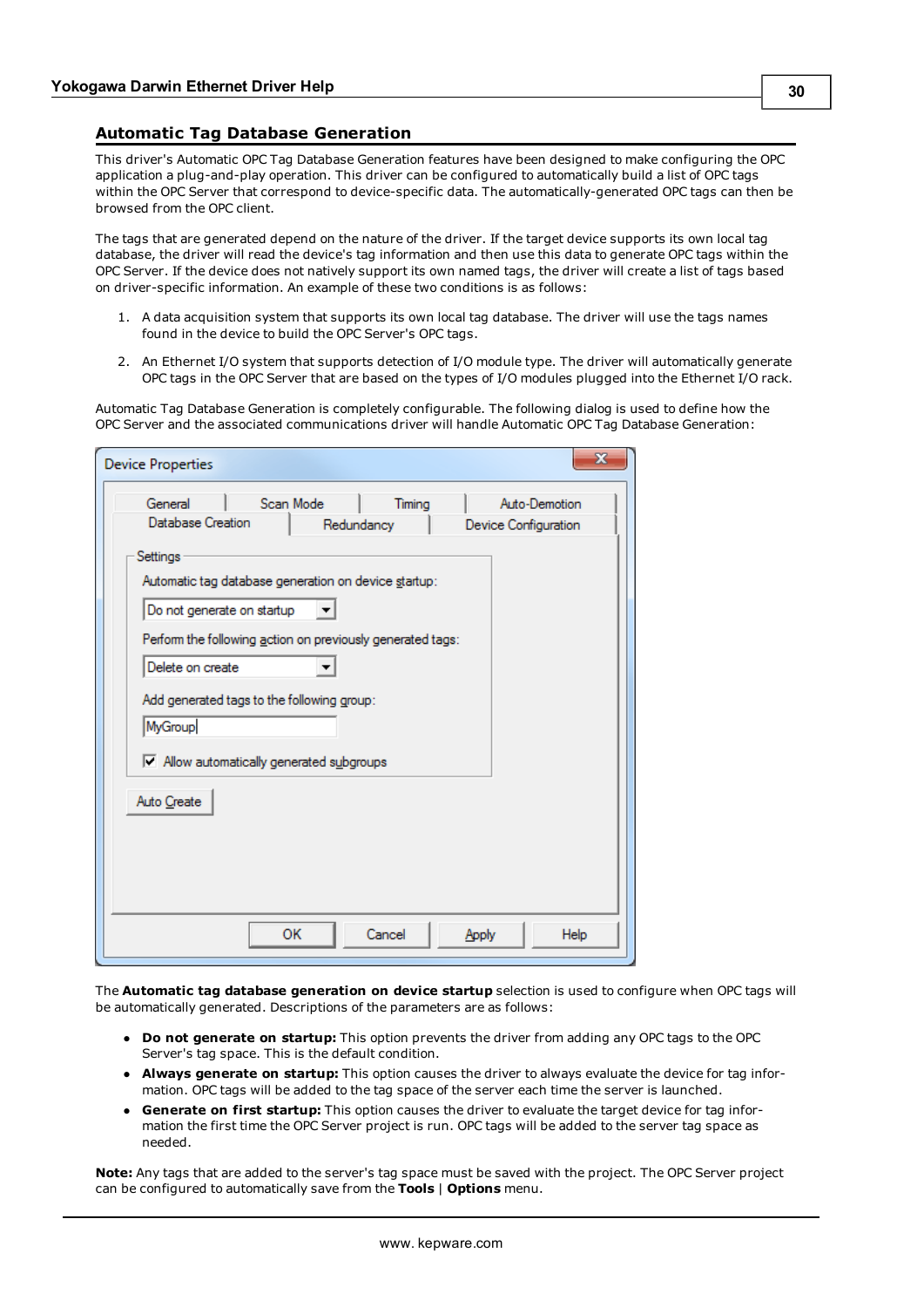When automatic tag generation is enabled, the server needs to know what to do with the OPC tags that were added from previous runs (or with the OPC tags that have been added or modified after being added by the communications driver originally). The selection **Perform the following action** controls how the server will handle OPC tags that were automatically generated and currently exist in the OPC Server project. This feature prevents automatically-generated tags from piling up in the server. In the Ethernet I/O example above, this would occur if users continued to change the I/O modules in the rack while the OPC Server was configured to always generate new OPC tags on startup. Under this condition, tags would be added to the server every time the communications driver detected a new I/O module. If the old tags are not removed, they will accumulate in the server's tag space. Descriptions of the selections are as follows:

- **Delete on create:** This option allows the server to remove any tags that have previously been added to the tag space before any new tags can be added by the communications driver. This is the default setting.
- **Overwrite as necessary:** This option allows the server to only remove tags that the communications driver will replace with new tags. Any tags that are not being overwritten will remain in the server's tag space.
- **Do not overwrite:** This option prevents the server from removing any tags that had previously been generated or that already exist in the server. With this selection, the communications driver can only add tags that are completely new.
- <sup>l</sup> **Do not overwrite, log error:** This option has the same effect as the third option, but also posts an error message to the OPC Server's Event Log when a tag overwrite would have occurred.

**Note:** The removal of OPC tags not only affects tags that have been automatically generated by the communications driver, but also any tags that have been added using names that match generated tags. It is recommended that users avoid adding tags to the server using names that match tags that may be automatically generated by the driver.

**Add generated tags to the following group** can be used to keep automatically-generated tags from mixing with tags that have been entered manually. This parameter specifies a sub group that will be used when adding all automatically-generated tags for this device. The name of the sub group can be up to 31 characters in length. The following image displays demonstrate how this parameter affects where automatically generated tags are placed in the server's tag space. It provides a root branch to which all automatically-generated tags will be added.



**No sub group specified.**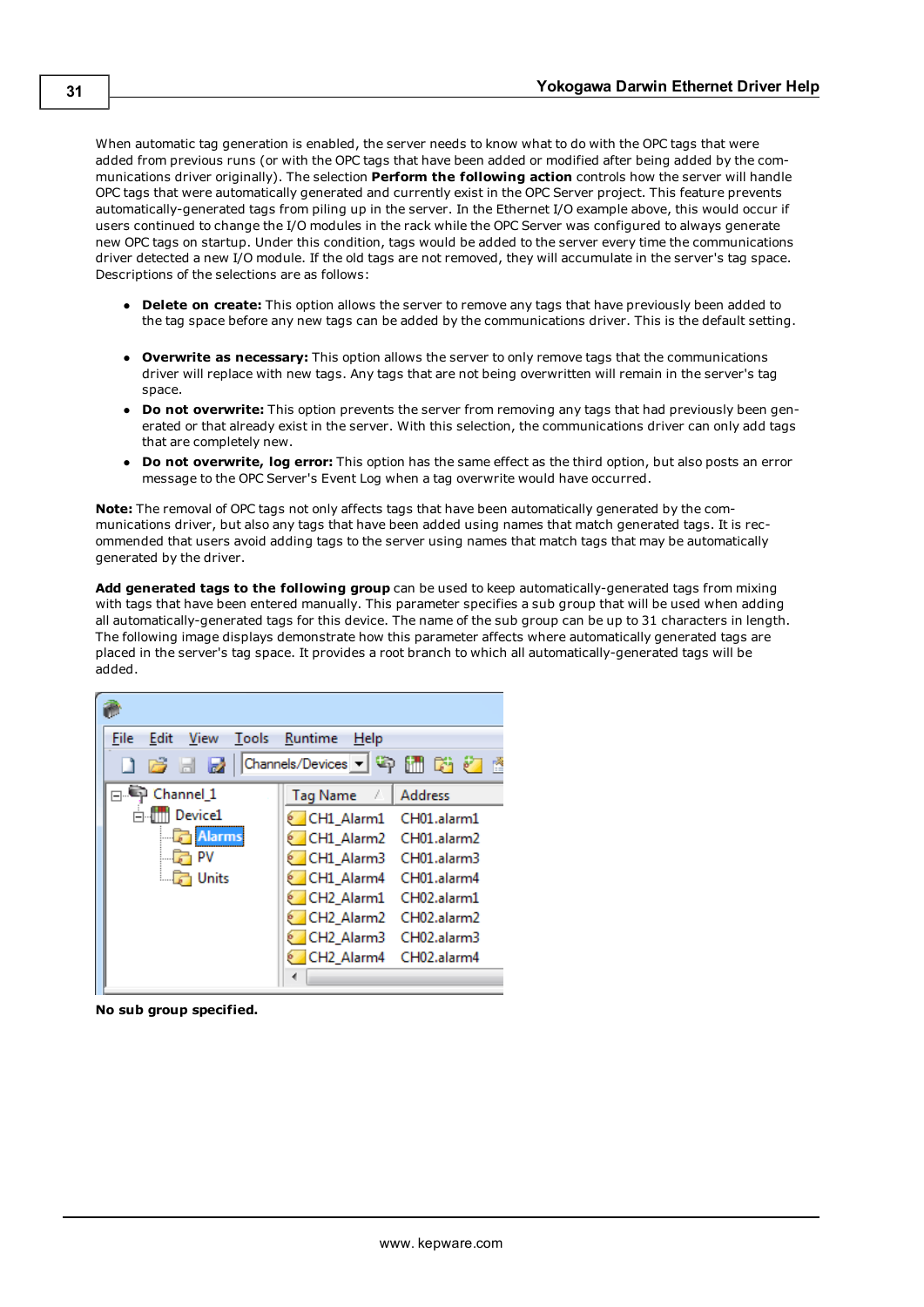| File | Edit<br>Tools Runtime<br>View                                                                                                                                                                                                                                        | Help                               |                |
|------|----------------------------------------------------------------------------------------------------------------------------------------------------------------------------------------------------------------------------------------------------------------------|------------------------------------|----------------|
|      | $\begin{array}{c} \begin{array}{c} \begin{array}{c} \end{array} \\ \begin{array}{c} \end{array} \end{array} \end{array} \end{array} \begin{array}{c} \begin{array}{c} \end{array} \end{array} \begin{array}{c} \begin{array}{c} \end{array} \end{array} \end{array}$ | Channels/Devices v & H & Z         |                |
|      | Channel 1<br>الوكا ب                                                                                                                                                                                                                                                 | Tag Name<br>Δ.                     | <b>Address</b> |
|      | Device1                                                                                                                                                                                                                                                              | CH1 Alarm1                         | CH01.alarm1    |
|      | 白 MyGroup                                                                                                                                                                                                                                                            | CH1 Alarm2                         | CH01.alarm2    |
|      | <b>Alarms</b>                                                                                                                                                                                                                                                        | CH1 Alarm3                         | CH01.alarm3    |
|      | PV                                                                                                                                                                                                                                                                   | CH1 Alarm4                         | CH01.alarm4    |
|      | Units                                                                                                                                                                                                                                                                | CH <sub>2</sub> Alarm1             | CH02.alarm1    |
|      |                                                                                                                                                                                                                                                                      | CH <sub>2</sub> Alarm <sub>2</sub> | CH02.alarm2    |
|      |                                                                                                                                                                                                                                                                      | CH <sub>2</sub> Alarm <sub>3</sub> | CH02.alarm3    |
|      |                                                                                                                                                                                                                                                                      | CH2 Alarm4                         | CH02.alarm4    |
|      |                                                                                                                                                                                                                                                                      |                                    |                |

**Sub group named MyGroup specified.**

**Auto Create** manually initiates the creation of automatically-generated OPC tags, and also forces the communications driver to reevaluate the device for possible tag changes. It can be accessed from the System Tags, thus allowing the OPC client application to initiate tag database creation.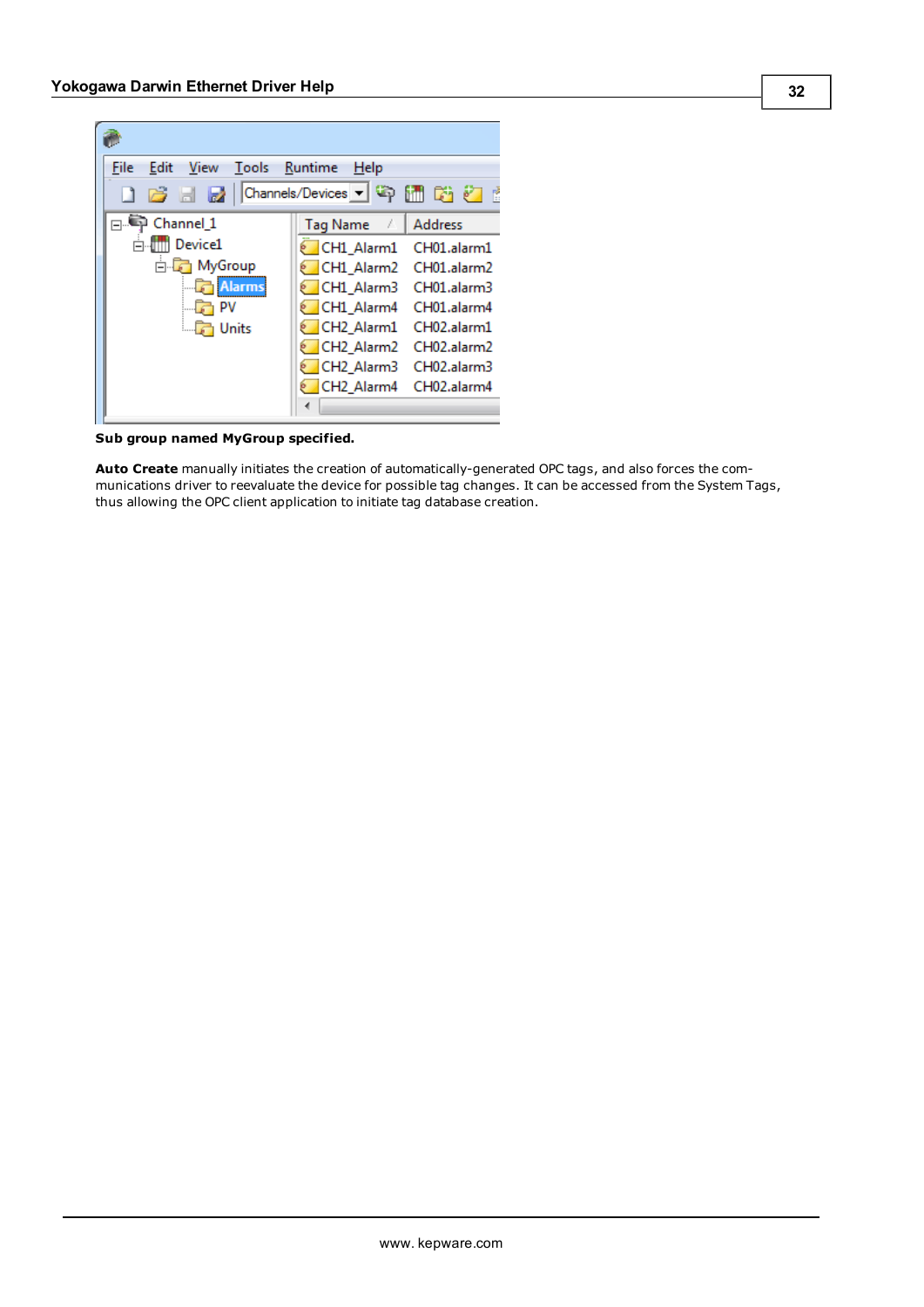# <span id="page-32-0"></span>**Error Descriptions**

The following error/warning messages may be generated. Click on the link for a description of the message.

#### **Address Validation**

**[Address](#page-32-2) ['<address>'](#page-32-2) [is](#page-32-2) [out](#page-32-2) [of](#page-32-2) [range](#page-32-2) [for](#page-32-2) [the](#page-32-2) [specified](#page-32-2) [device](#page-32-2) [or](#page-32-2) [register](#page-32-2) [Data](#page-32-3) [Type](#page-32-3) ['<type>'](#page-32-3) [is](#page-32-3) [not](#page-32-3) [valid](#page-32-3) [for](#page-32-3) [device](#page-32-3) [address](#page-32-3) ['<address>'](#page-32-3) [Device](#page-32-4) [address](#page-32-4) ['<address>'](#page-32-4) [contains](#page-32-4) [a](#page-32-4) [syntax](#page-32-4) [error](#page-32-4) [Device](#page-33-0) [address](#page-33-0) ['<address>'](#page-33-0) [is](#page-33-0) [Read](#page-33-0) [Only](#page-33-0) [Missing](#page-33-1) [address](#page-33-1)**

#### **Device Status Messages**

**[Device](#page-33-3) ['<device](#page-33-3) [name>'](#page-33-3) [is](#page-33-3) [not](#page-33-3) [responding](#page-33-3) [Unable](#page-33-4) [to](#page-33-4) [write](#page-33-4) [to](#page-33-4) ['<address>'](#page-33-4) [on](#page-33-4) [device](#page-33-4) ['<device](#page-33-4) [name>](#page-33-4)**

### **Driver Error Messages**

**[Winsock](#page-34-0) [initialization](#page-34-0) [failed](#page-34-0) [\(OS](#page-34-0) [Error](#page-34-0) [=](#page-34-0) [n\)](#page-34-0) [Winsock](#page-34-1) [V1.1](#page-34-1) [or](#page-34-1) [higher](#page-34-1) [must](#page-34-1) [be](#page-34-1) [installed](#page-34-1) [to](#page-34-1) [use](#page-34-1) [the](#page-34-1) [Yokogawa](#page-34-1) [Darwin](#page-34-1) [Ethernet](#page-34-1) [device](#page-34-1) [driver](#page-34-1)**

### <span id="page-32-1"></span>**Address Validation**

The following error/warning messages may be generated. Click on the link for a description of the message.

#### **Address Validation**

**[Address](#page-32-2) ['<address>'](#page-32-2) [is](#page-32-2) [out](#page-32-2) [of](#page-32-2) [range](#page-32-2) [for](#page-32-2) [the](#page-32-2) [specified](#page-32-2) [device](#page-32-2) [or](#page-32-2) [register](#page-32-2) [Data](#page-32-3) [Type](#page-32-3) ['<type>'](#page-32-3) [is](#page-32-3) [not](#page-32-3) [valid](#page-32-3) [for](#page-32-3) [device](#page-32-3) [address](#page-32-3) ['<address>'](#page-32-3) [Device](#page-32-4) [address](#page-32-4) ['<address>'](#page-32-4) [contains](#page-32-4) [a](#page-32-4) [syntax](#page-32-4) [error](#page-32-4) [Device](#page-33-0) [address](#page-33-0) ['<address>'](#page-33-0) [is](#page-33-0) [Read](#page-33-0) [Only](#page-33-0) [Missing](#page-33-1) [address](#page-33-1)**

### <span id="page-32-2"></span>**Address '<address>' is out of range for the specified device or register**

#### **Error Type:**

Warning

### **Possible Cause:**

A tag address that has been specified statically references a location that is beyond the range of supported locations for the device.

# **Solution:**

<span id="page-32-3"></span>Verify the address is correct; if it is not, re-enter it in the client application.

# Data Type '<type>' is not valid for device address '<address>'

# **Error Type:**

Warning

# **Possible Cause:**

A tag address that has been specified statically has been assigned an invalid data type.

#### **Solution:**

<span id="page-32-4"></span>Modify the requested data type in the client application.

### Device address '<address>' contains a syntax error

#### **Error Type:**

Warning

#### **Possible Cause:**

A tag address that has been specified statically contains one or more invalid characters.

#### **Solution:**

Re-enter the address in the client application.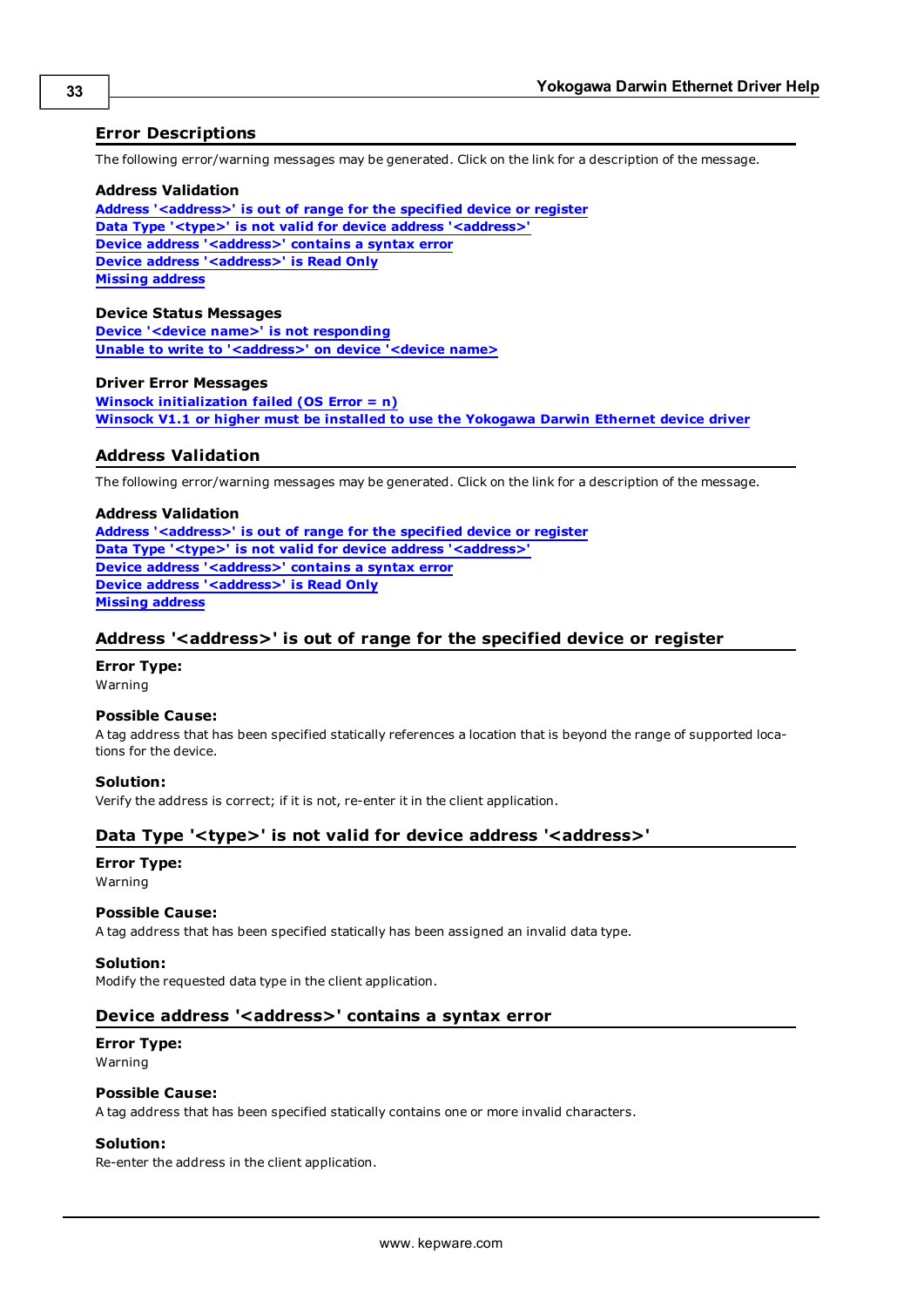# <span id="page-33-0"></span>**Error Type:**

Warning

# **Possible Cause:**

A tag address that has been specified statically has a requested access mode that is not compatible with what the device supports for that address.

# **Solution:**

<span id="page-33-1"></span>Change the access mode in the client application.

# **Missing address**

**Error Type:**

Warning

### **Possible Cause:**

A tag address that has been specified statically has no length.

### **Solution:**

<span id="page-33-2"></span>Re-enter the address in the client application.

# **Device Status Messages**

The following error/warning messages may be generated. Click on the link for a description of the message.

#### **Device Status Messages**

**[Device](#page-33-3) ['<device](#page-33-3) [name>'](#page-33-3) [is](#page-33-3) [not](#page-33-3) [responding](#page-33-3) [Unable](#page-33-4) [to](#page-33-4) [write](#page-33-4) [to](#page-33-4) ['<address>'](#page-33-4) [on](#page-33-4) [device](#page-33-4) ['<device](#page-33-4) [name>](#page-33-4)**

# <span id="page-33-3"></span>**Device '<device name>' is not responding**

#### **Error Type:**

Serious

#### **Possible Cause:**

1. The connection between the device and the host PC is broken.

- 2. The IP address assigned to the device is incorrect.
- 3. The connection cannot be established in the specified timeout period.

4. The response from the device took longer to receive than the amount of time specified in the "Request Timeout" device setting.

#### **Solution:**

- 1. Verify the cabling between the PC and the PLC device.
- 2. Verify the IP address given to the named device matches that of the actual device.
- 3. Increase the Connect Timeout value in the Timeout page of Device Properties.
- <span id="page-33-4"></span>4. Increase the Request Timeout setting so that the entire response can be handled.

# Unable to write to '<address>' on device '<device name>'

#### **Error Type:**

Serious

#### **Possible Cause:**

- 1. The connection between the device and the host PC is broken.
- 2. The named device may have been assigned an incorrect IP address.
- 3. The address specified may be Read Only or may not exist in the current device..

#### **Solution:**

- 1. Verify the cabling between the PC and the PLC device.
- 2. Verify that the IP address given to the named device matches that of the actual device.
- <span id="page-33-5"></span>3. Check address availability for the device.

# **Driver Error Messages**

The following error/warning messages may be generated. Click on the link for a description of the message.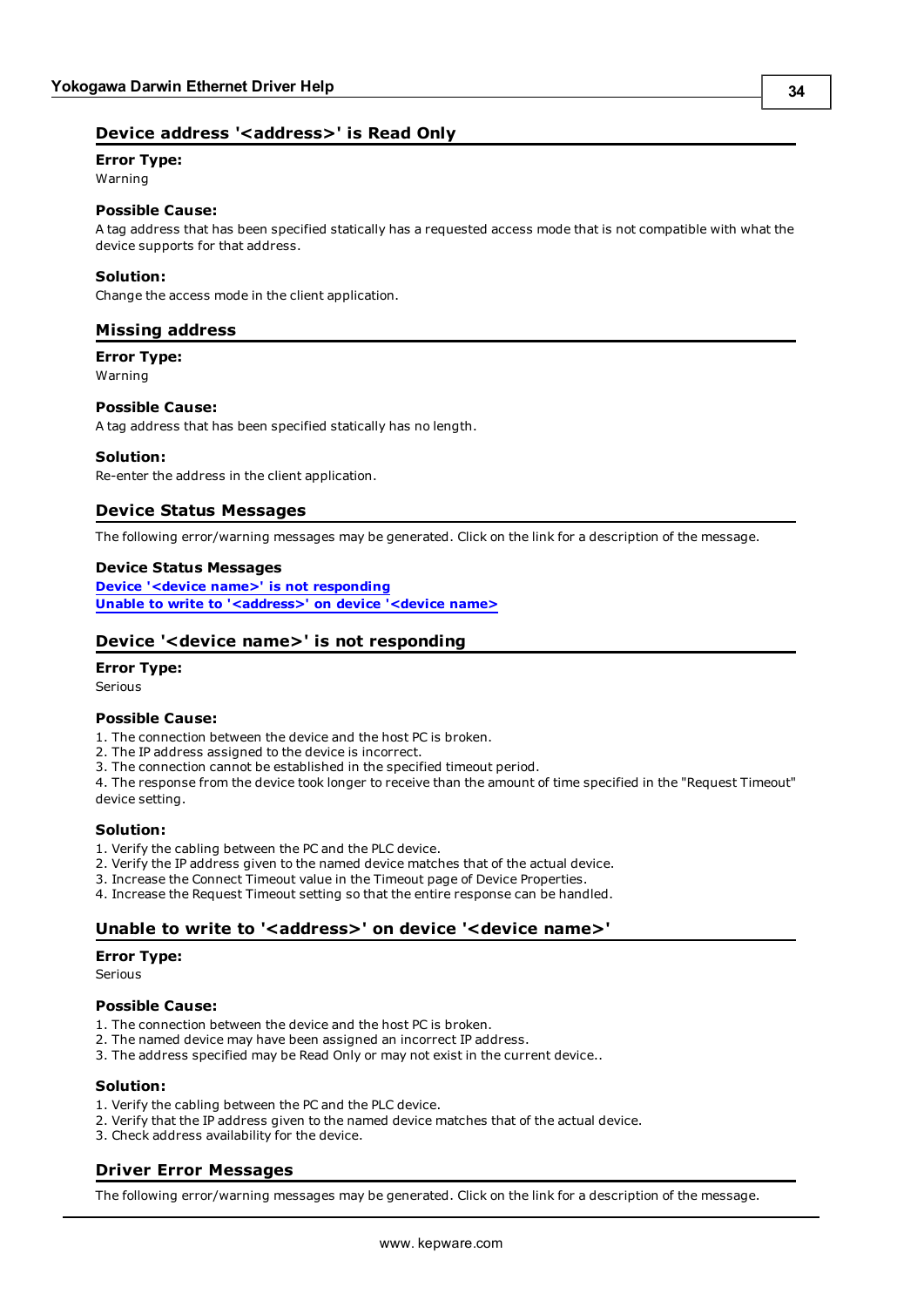# **Driver Error Messages**

**[Winsock](#page-34-0) [initialization](#page-34-0) [failed](#page-34-0) [\(OS](#page-34-0) [Error](#page-34-0) [=](#page-34-0) [n\)](#page-34-0) [Winsock](#page-34-1) [V1.1](#page-34-1) [or](#page-34-1) [higher](#page-34-1) [must](#page-34-1) [be](#page-34-1) [installed](#page-34-1) [to](#page-34-1) [use](#page-34-1) [the](#page-34-1) [Yokogawa](#page-34-1) [Darwin](#page-34-1) [Ethernet](#page-34-1) [device](#page-34-1) [driver](#page-34-1)**

# <span id="page-34-0"></span>**Winsock initialization failed (OS Error = n)**

**Error Type:**

Fatal

| <b>OS Error</b> | <b>Indication</b>                                                                                 | <b>Possible Solution</b>                                                            |
|-----------------|---------------------------------------------------------------------------------------------------|-------------------------------------------------------------------------------------|
| 10091           | Indicates that the underlying network subsystem is not<br>ready for network communication.        | Wait a few seconds and restart the driver.                                          |
| 10067           | Limit on the number of tasks supported by the Windows<br>Sockets implementation has been reached. | Close one or more applications that may be<br>using Winsock and restart the driver. |

# <span id="page-34-1"></span>**Winsock V1.1 or higher must be installed to use the Yokogawa Darwin Ethernet device driver**

# **Error Type:**

Fatal

# **Possible Cause:**

The version number of the Winsock DLL found on the system is less than 1.1.

# **Solution:**

Upgrade Winsock to version 1.1 or higher.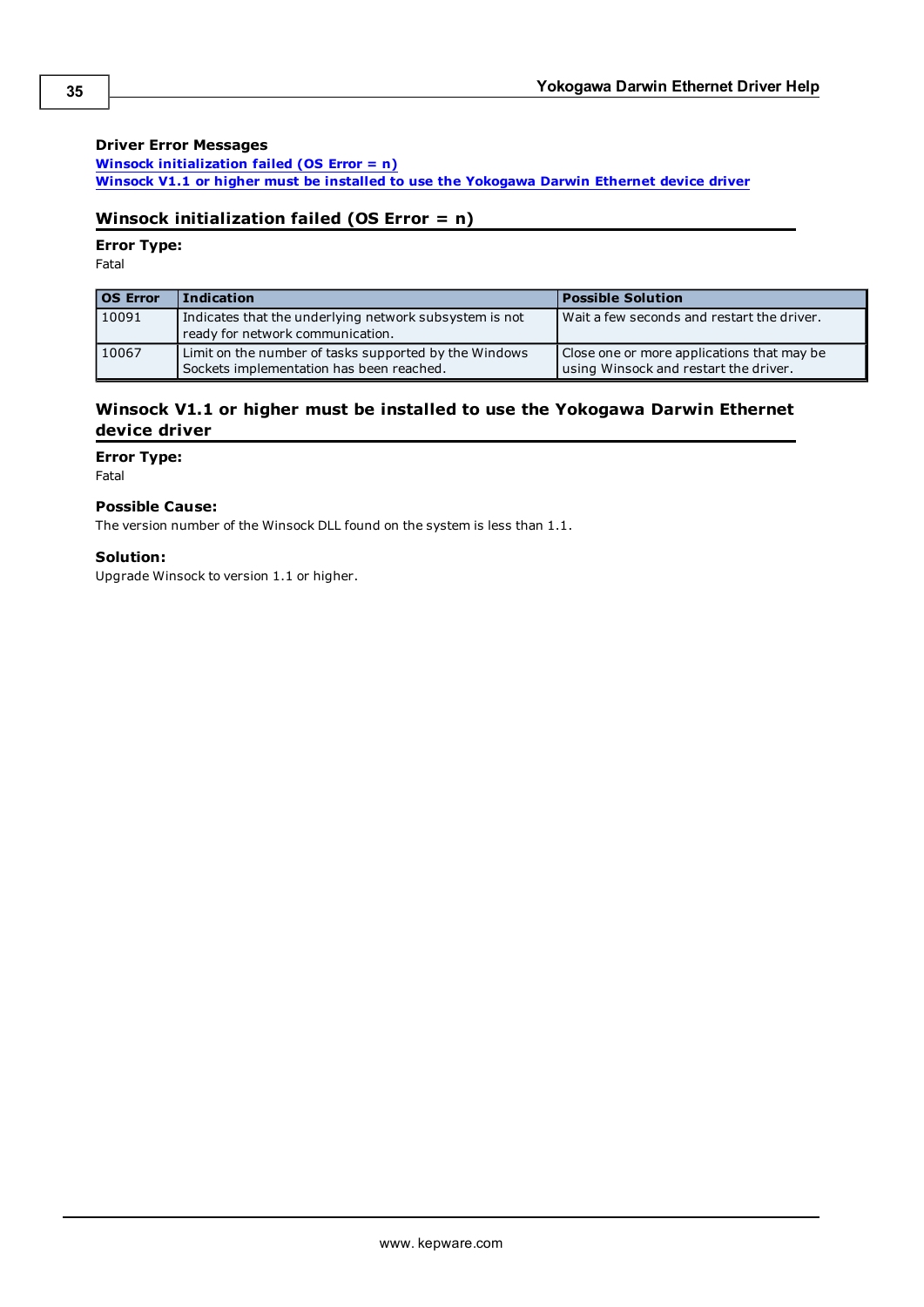# <span id="page-35-0"></span>**Index**

# **A**

# **B**

# **C**

# **D**

| 11  |
|-----|
|     |
|     |
|     |
|     |
|     |
|     |
| -22 |
|     |
| 16  |
| 18  |
| 20  |
| 34  |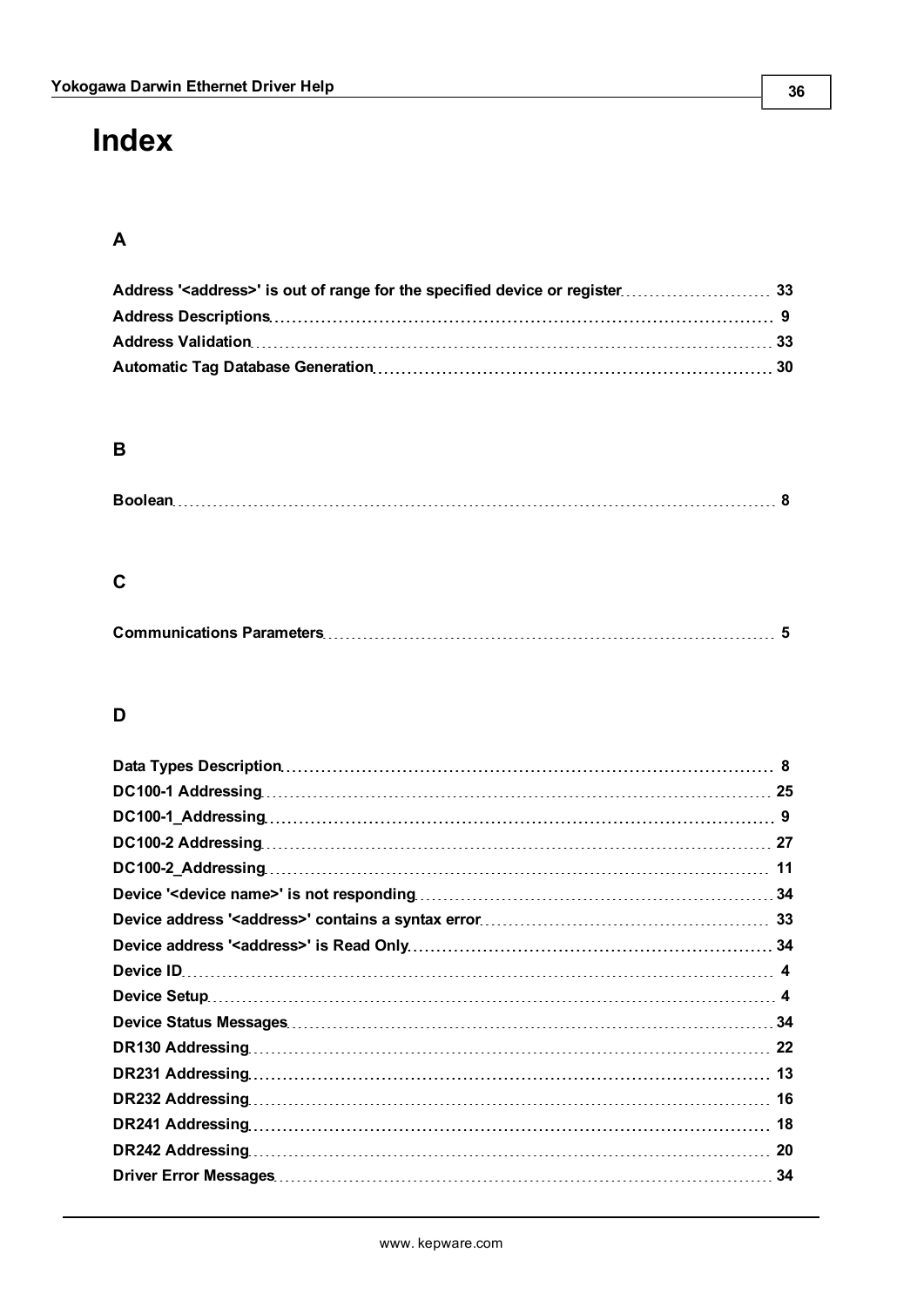# **E**

| F           |
|-------------|
|             |
| М           |
|             |
| N           |
|             |
| $\mathbf O$ |
|             |
| S           |
|             |
| U           |
| 34          |